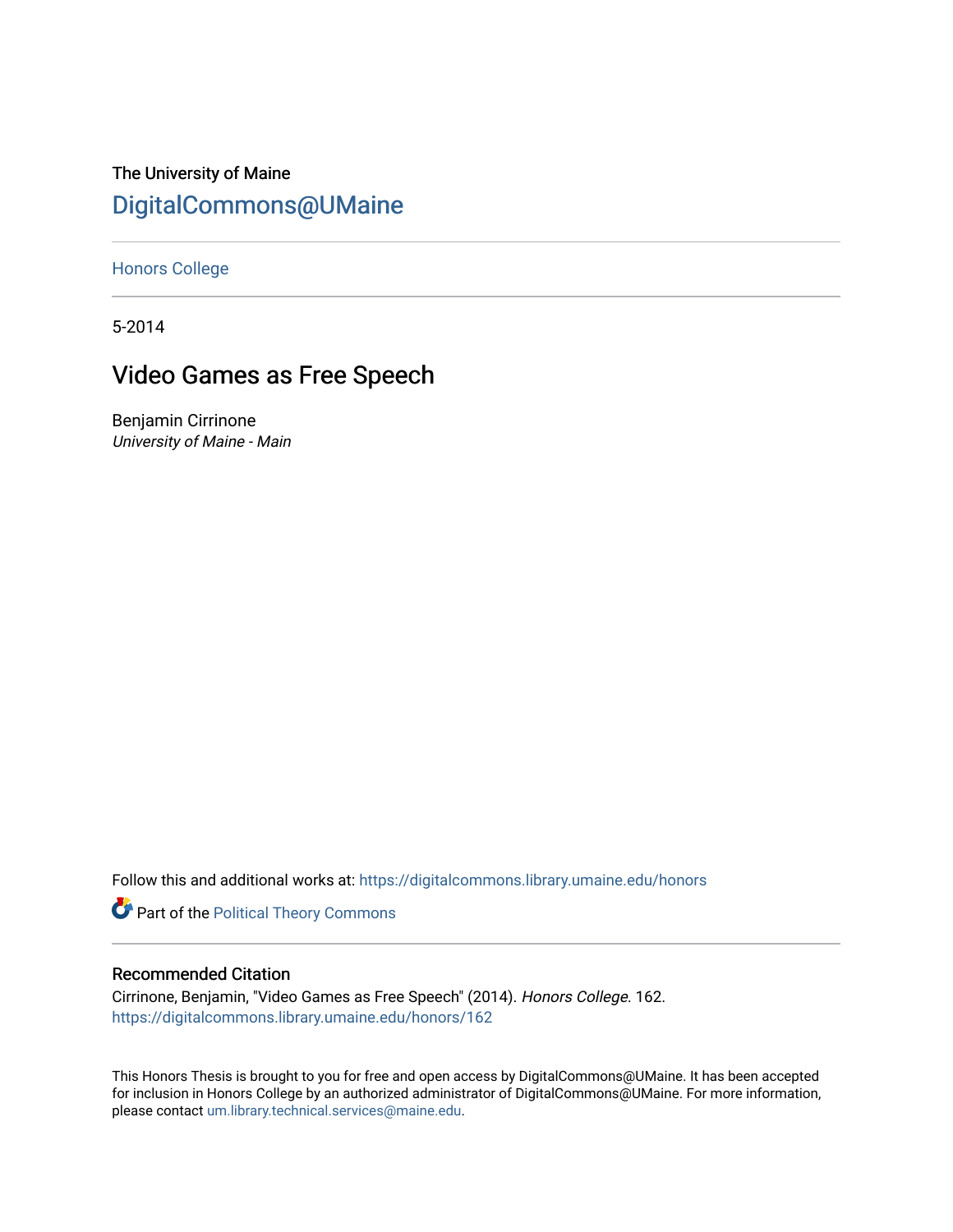# VIDEO GAMES AS FREE SPEECH

by

Benjamin S. Cirrinone

A Thesis Submitted in Partial Fulfillment of the Requirements for a Degree with Honors (Political Science)

The Honors College

University of Maine

May 2014

Advisory Committee:

James E.Gallagher, Associate Professor of Sociology Emeritus & Honors Faculty Mark D. Brewer, Associate Professor of Political Science Richard J. Powell, Associate Professor, Department of Political Science/Leadership Studies Sol Goldman, Adjunct Assistant Professor of Political Science Mark Haggerty, Rezendes Professor for Civic Engagement, Honors College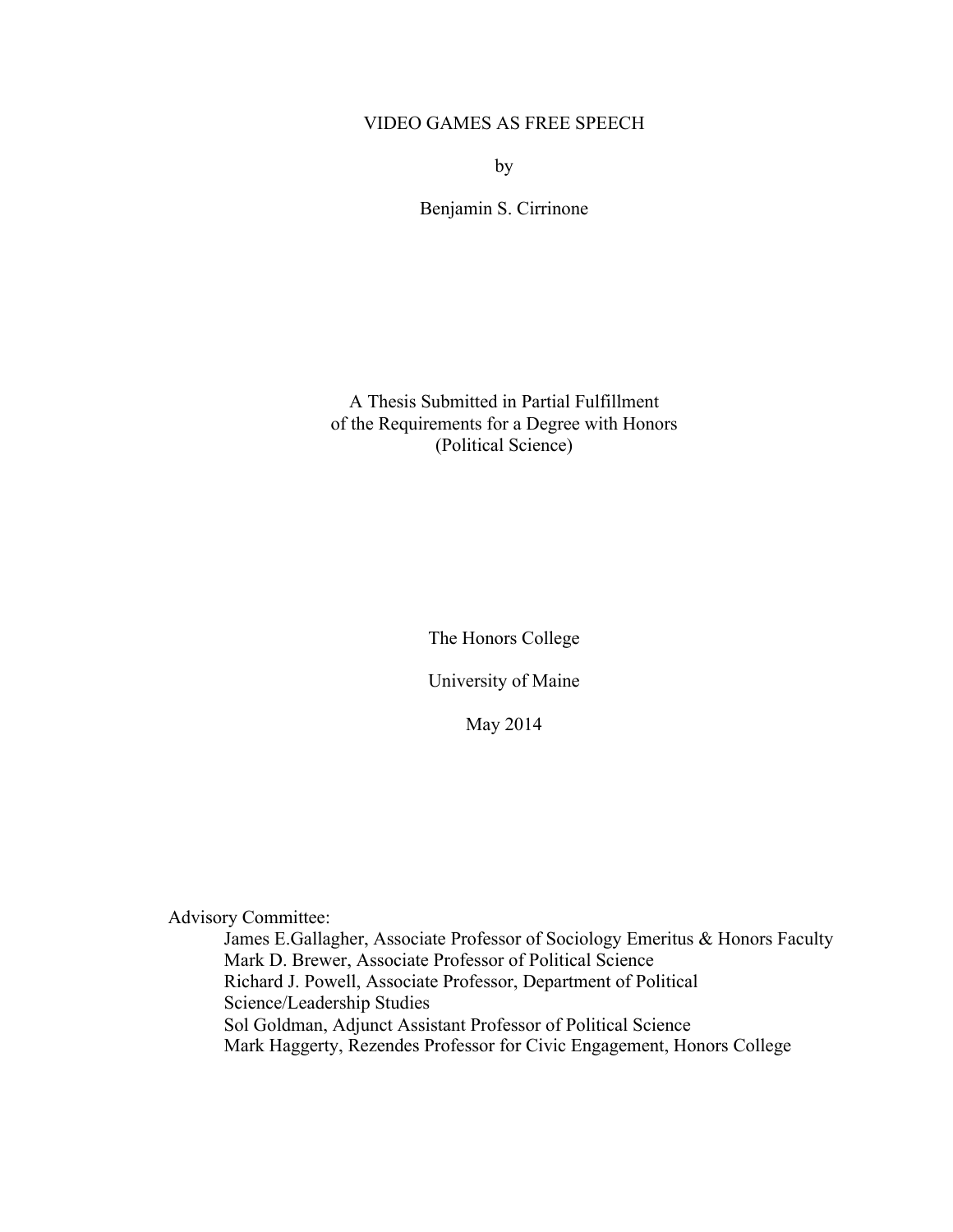Copyright © 2014

Benjamin Cirrinone

All rights reserved. This work shall not be reproduced in any form, except for the inclusion of brief quotations in review, without permission in written form from the author.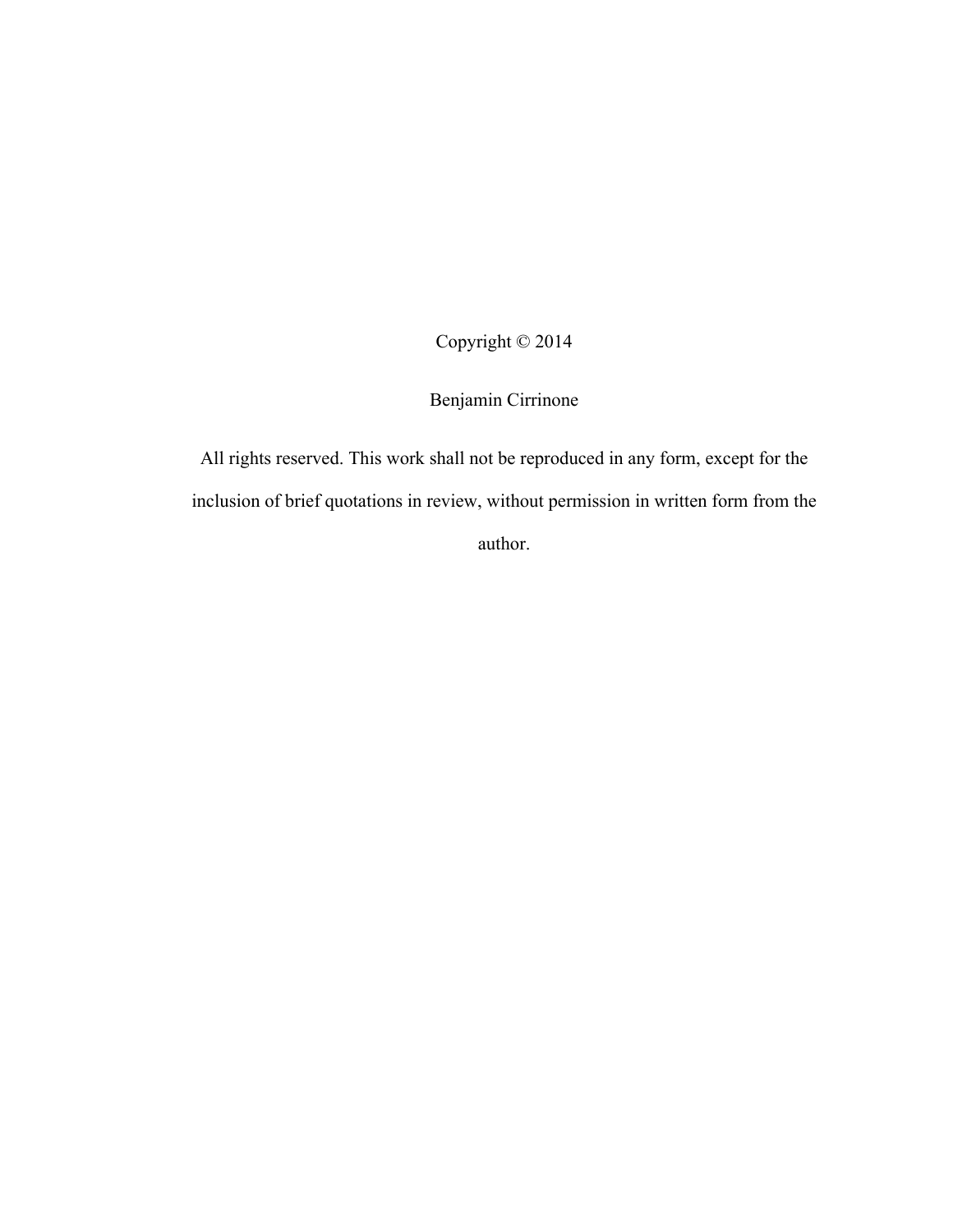#### **Abstract**

The prevalence of video game violence remains a concern for members of the mass media as well as political actors, especially in light of recent shootings. However, many individuals who criticize the industry for influencing real-world violence have not played games extensively nor are they aware of the gaming community as a whole. First, this thesis aims to illuminate the chronological history of game distribution. Second, this thesis covers small segments of games of the modern age to illustrate the unique communicative mechanisms offered by games. Third, this thesis analyzes whether or not the industry should be regulated through the Supreme Court case of *Brown v. Entertainment Merchants Association*. Finally, this thesis explores the research about the possible links between game violence and real-world violence, while also summarizing and analyzing recent tragedies associated with the medium. It is suggested that video games should be considered free speech without any governmental regulation and that the medium, as creative expression, has value through its unique communicative mechanisms.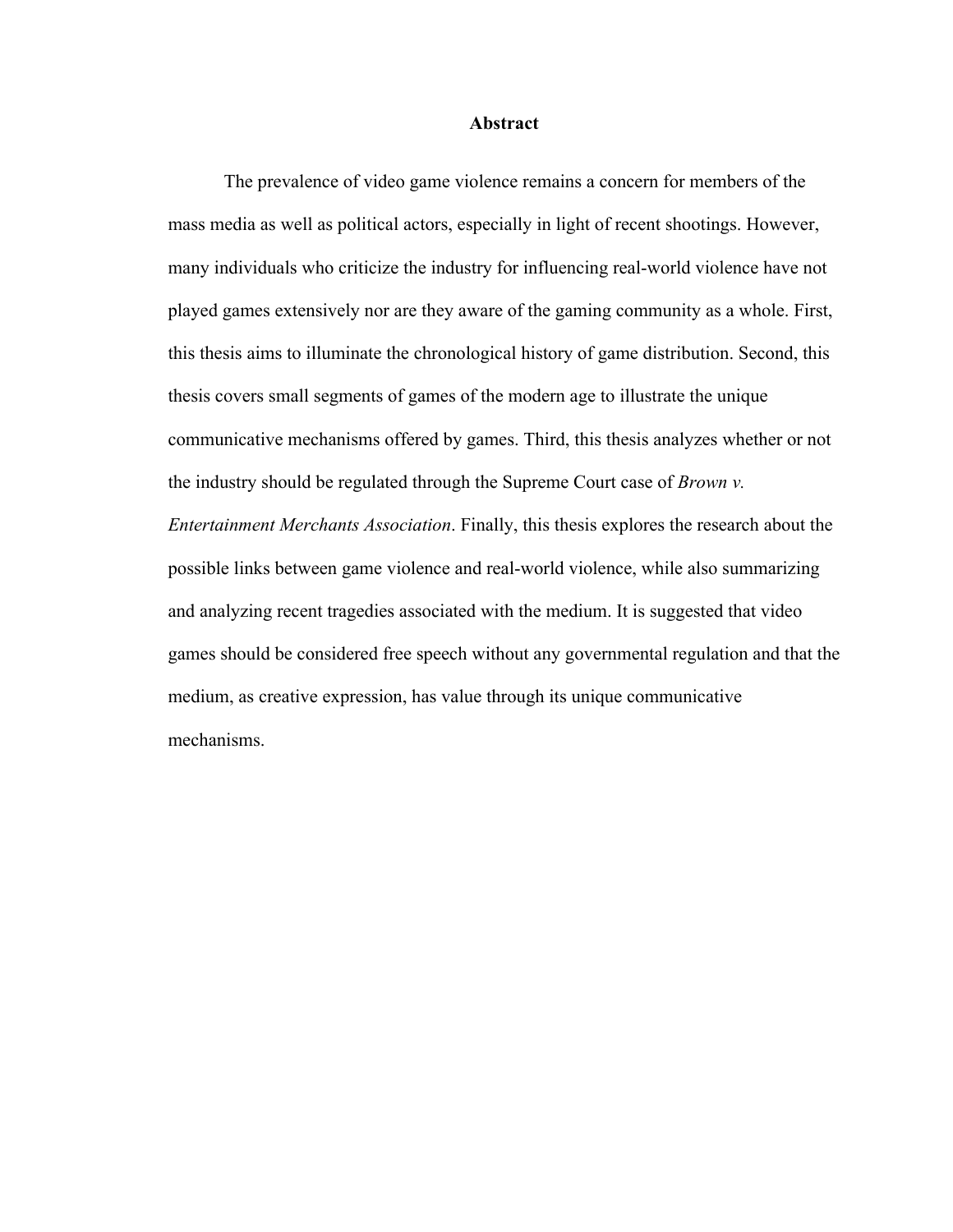# **Table of Contents**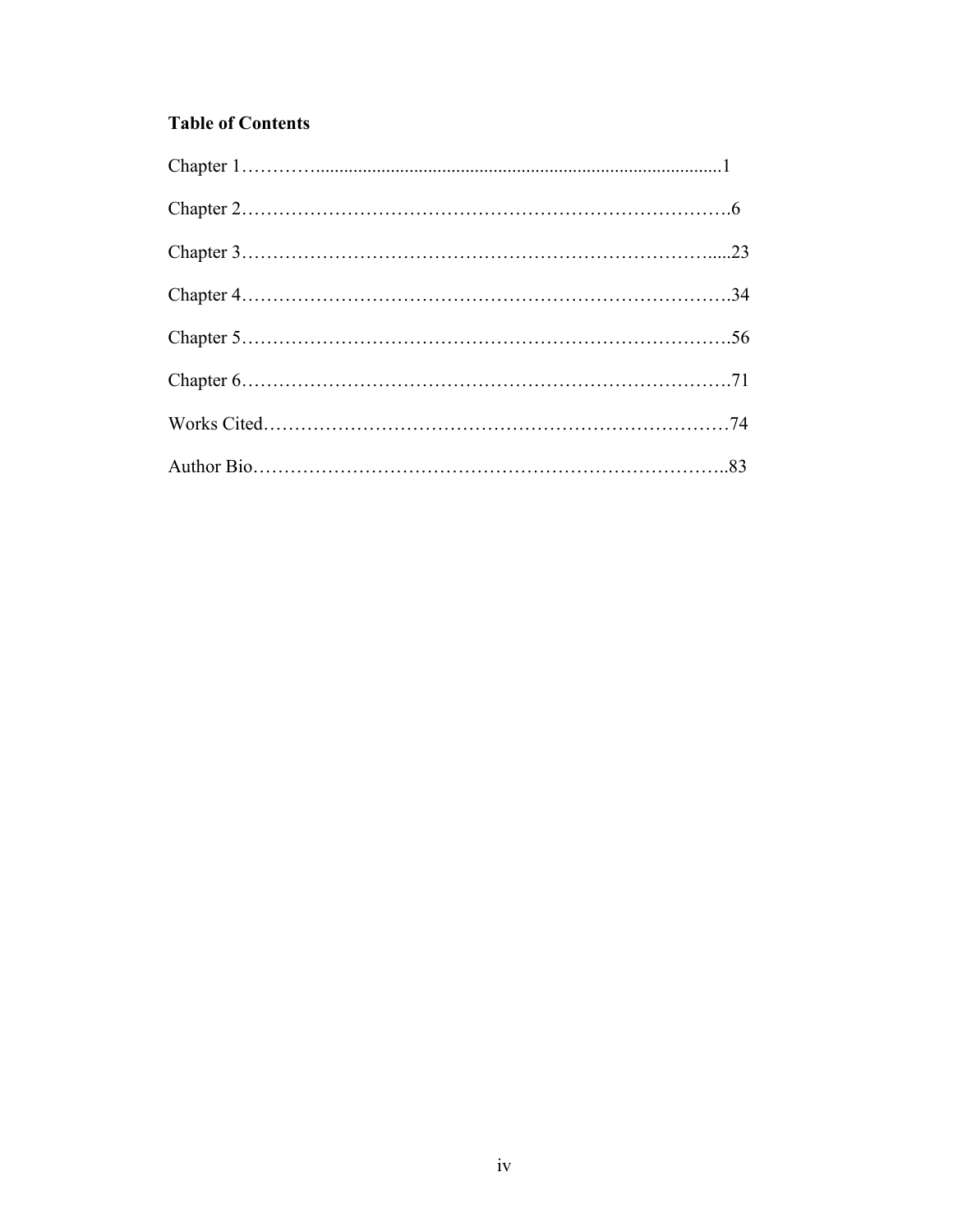## **Chapter 1**

#### *Introduction*

I am Franklin Clinton. I repo cars for a man named Simeon at a dealership that does not go by the book. I live in the streets of Los Santos with my eccentric mother, who chants as she walks throughout her day. I have the entirety of the faux-Los Angeles to explore. More than that, I have an entire rural county to explore as well with many activities to accomplish. I can go anywhere and do anything. So, naturally, I make the choice to walk into a store where I can buy food and drinks. But instead of being a customer, I bust out my AK-47. I decide, by my own free will, to stick the convenience store up like a regular 2-bit gangster. I am playing the latest iteration of the most controversial video game franchise of all time. This is *Grand Theft Auto V.* 

Video games are changing. Not very many people are aware of this. Games were originally 2-D and linear. They were short and when you died, you started back at level one. Inserting quarters until mom or dad got fed up with paying used to be the norm. There used to be games that required entire teams of people to put out and distribute to the consumer. Now, small one or two person teams can create games with new technology. Today prominent developers are working to create worlds and in some cases entire universes. The legendary Bungie team is working on *Destiny*, a game that takes place in a fictional Milky Way galaxy. *Fallout 3* takes place in a Cold War era, postapocalyptic Washington, D.C., United States. Game developers are trying to make games where the decisions you make within the narrative have consequences. Player-driven narrative is an area where other mediums fail. Games are innovating popular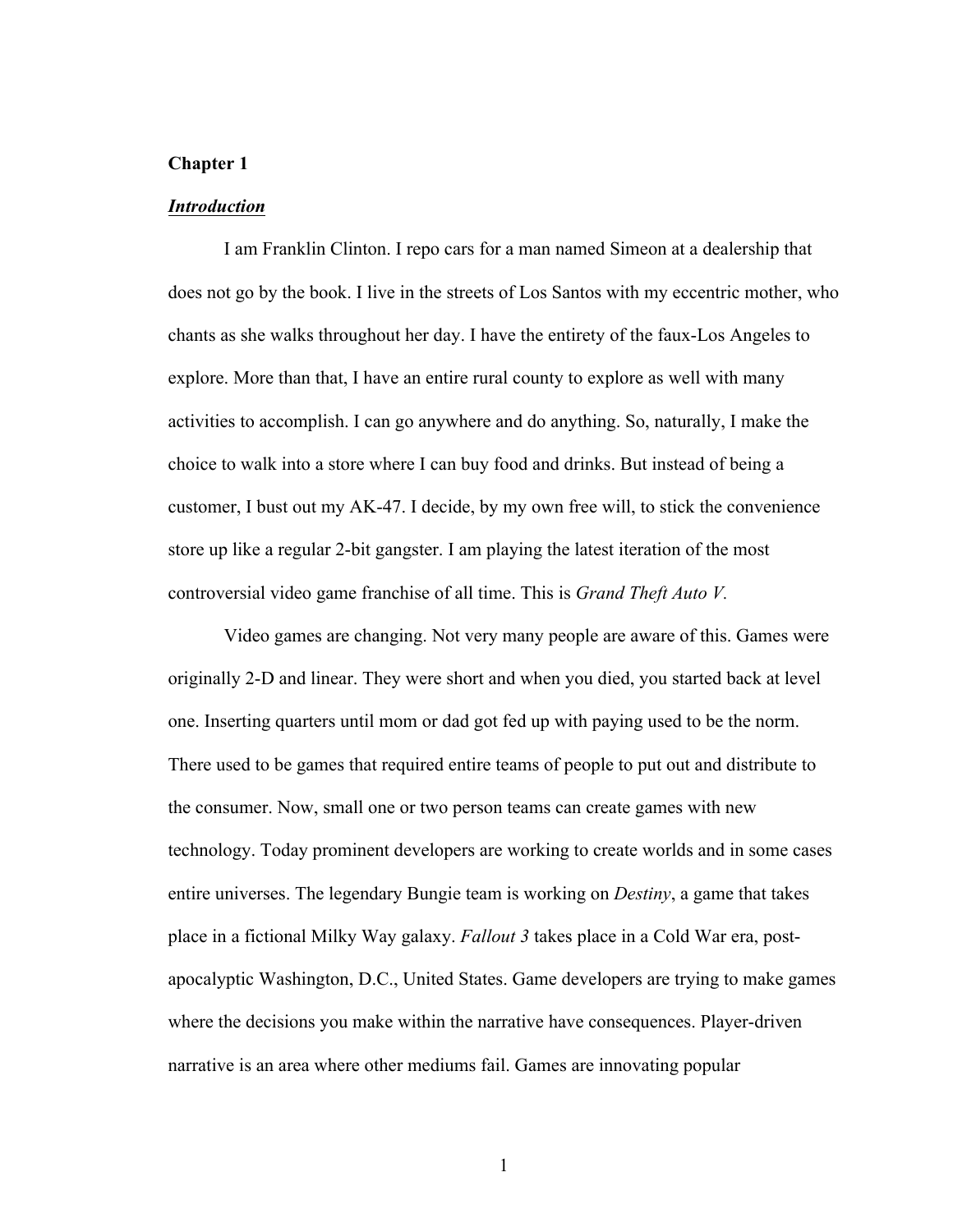communicative mechanisms to include the audience through its unique mode of interactivity.

When trying to understand the controversy surrounding video games, one must first understand the technological progression to where we are today. For, at the heart of the matter, the unfamiliarity of the popularity of the medium is becoming increasingly important to the controversy. Those who are inappreciative of the medium are those who do not know much about its storied history. These are people who do not know the merits of games like *Pong* and *Super Mario Bros.* to the entire medium and its development in recent years. If consumers did not place their money into the industry in its early formation, then the developments in narrative and technology might never have occurred. Understanding this progression is essential in comprehending the consumers' vested interest in the medium.

The first part of my thesis will be primarily focused on the chronology of the development and distribution of games, gaming consoles, and how this information is relevant to the overarching premise that games are becoming more popular in general and more complex narratively, which is contributing to heightened controversy. This information will be drawn from sources such as IGN, GameSpot, Polygon, Forbes, newspapers, academic articles, etc. From these sources, the stories of the game consoles prevalent in our history will be examined. Furthermore, information on the commercial sales of individual games and game consoles will be pulled from this source pool to show how sales have increased over the years. Understanding the increasing popularity of games and game consoles is integral to understanding the value of a medium that was once a niche hobby only found in bars.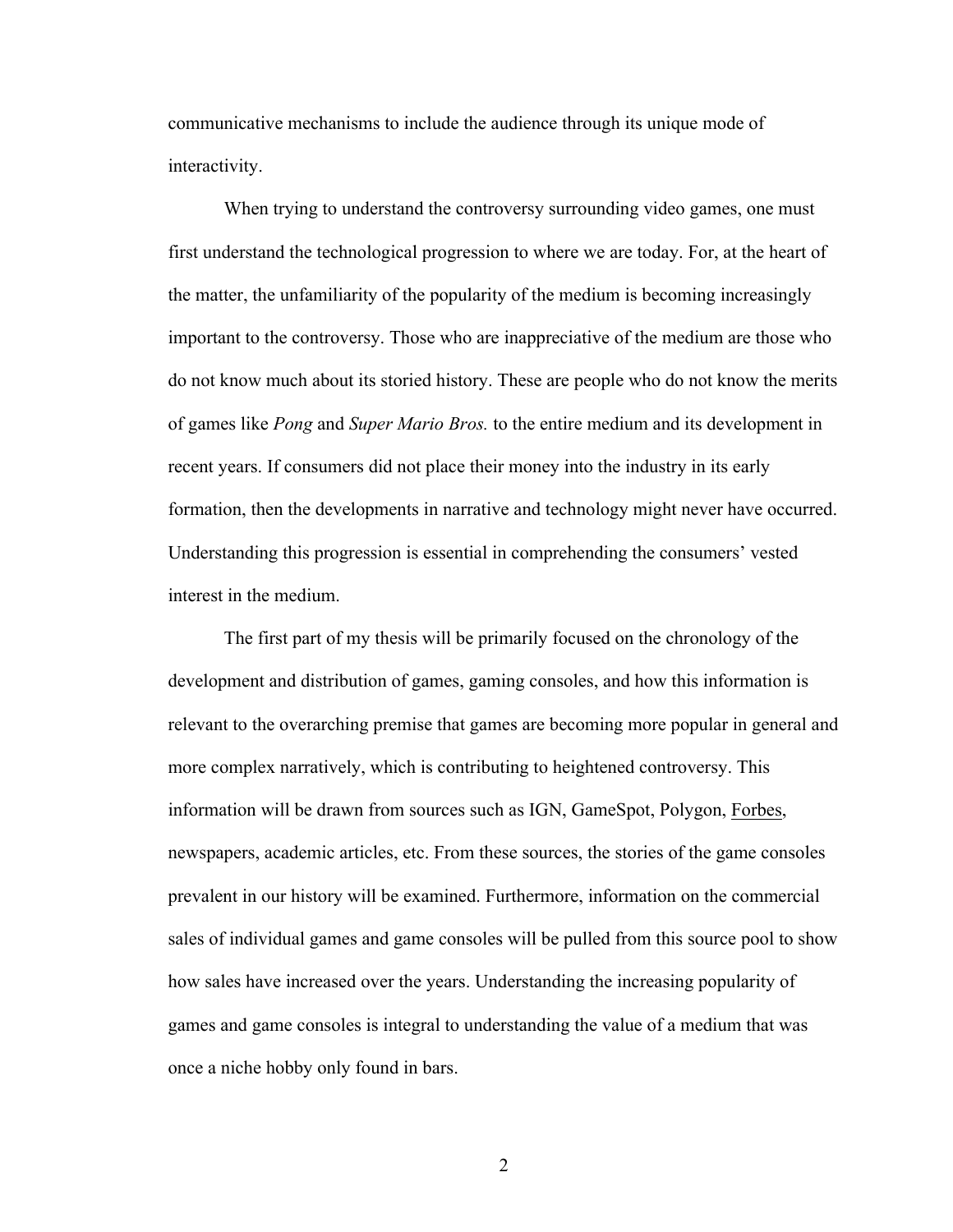Games tell stories in ways other mediums cannot. Asking or forcing a player to do an action is a mechanism that can change how storytellers approach narrative design. Instead of showing a city or explaining a character, a game can let you experience them through interactivity. In *Fallout 3*, there is a city/settlement built on a broken cruise ship near Washington, D.C. In *Skyrim*, players go into dungeons or caves where corpses lay near traps and written notes lie next to them. Instead of teaching students about storming the beach of Normandy during World War II, teachers could employ *Call of Duty 2* and let students do it themselves. Before they land on the beaches, players are forced to watch soldiers puke in fear and pray to God before they enter a hailstorm of machine gun bullets and mortar strikes. These experiences give players agency through interactivity.

In the second part of the thesis, the unique communicative mechanisms of video games will be explored. Plot explanations and quotes from within games will all be employed as a part of this chapter. The goal here is to show how video games have matured in terms of storytelling. Intriguing characters in obscene circumstances are prevalent throughout the medium. This is a piece of the medium that not a lot of people get to see. Seeing how linear games approach characterization, plot, and world design is essential in understanding the progression of video game narrative. Understanding the role of interactivity in video game narratives is integral to understanding the value of the medium itself.

*Brown v. Entertainment Merchants Association* is seen as a substantial victory for the video game industry. A child psychologist turned California State Senator (District 8), Leland Yee, attempted to limit the sale of "violent video games" to minors because he thought there was a link between real life violence and the violence in video games. The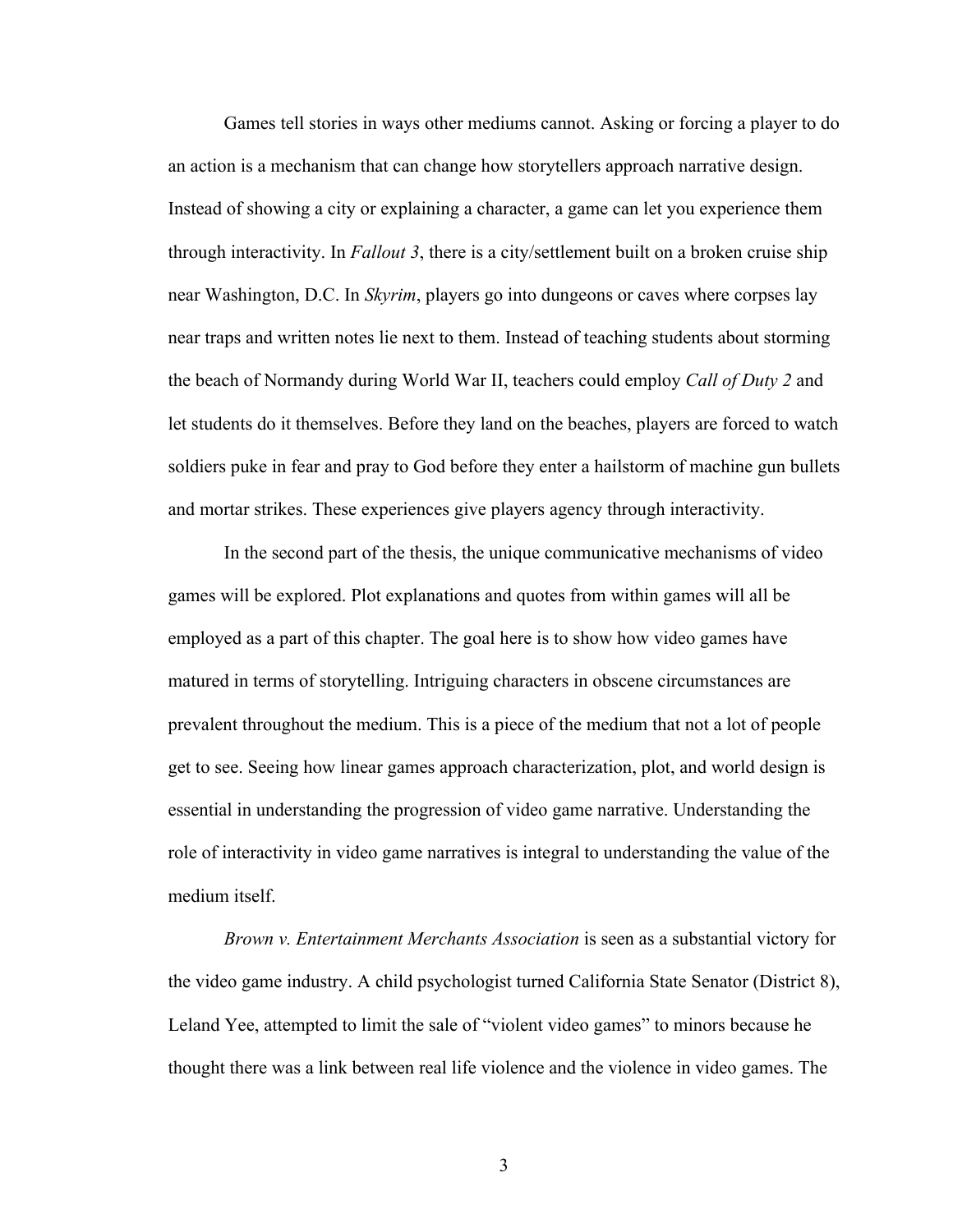story of this case will be fully unraveled in this chapter. Thoughts of regulating the medium have been persistent throughout the industry's history. I will specifically analyze the Supreme Court decision, what these ideas of regulation mean for the industry moving forward, and how it pertains to my argument that games have value through their unique communicative mechanisms. I will also assess Justice Breyer's concerns in his dissent. I will argue that government regulation of the medium would have negatively affected the industry and that video games are deserving of First Amendment protection.

The next chapter will be dedicated to instances where video games became scapegoated as the source of real life violence. The part *DOOM* played in the Columbine High School Massacre will be examined as well as more recent events like the Washington Navy Shipyard Shooting and its loose correlation to *Call of Duty*. This chapter will tie into the overarching premise of the thesis that games should be considered free speech. News reporters who blame video games generally cite research that proves a correlation between violent games and real-world violence as evidence. It is specified that games are not responsible or linked in any significant way with these cases of violence.

Later in the fourth section, I will examine the existing research on the supposed link between real life violence and game violence. I will draw quotes from Craig Anderson and Christopher Ferguson as I present their research. The flawed methodology of this research will also be assessed. The lack of a definitive proof of a link only validates my perspective that games have value and deserve First Amendment protection.

Gaming is not going anywhere. In fact, the sales of consoles and video game software prove that gaming is only becoming more popular as distribution becomes even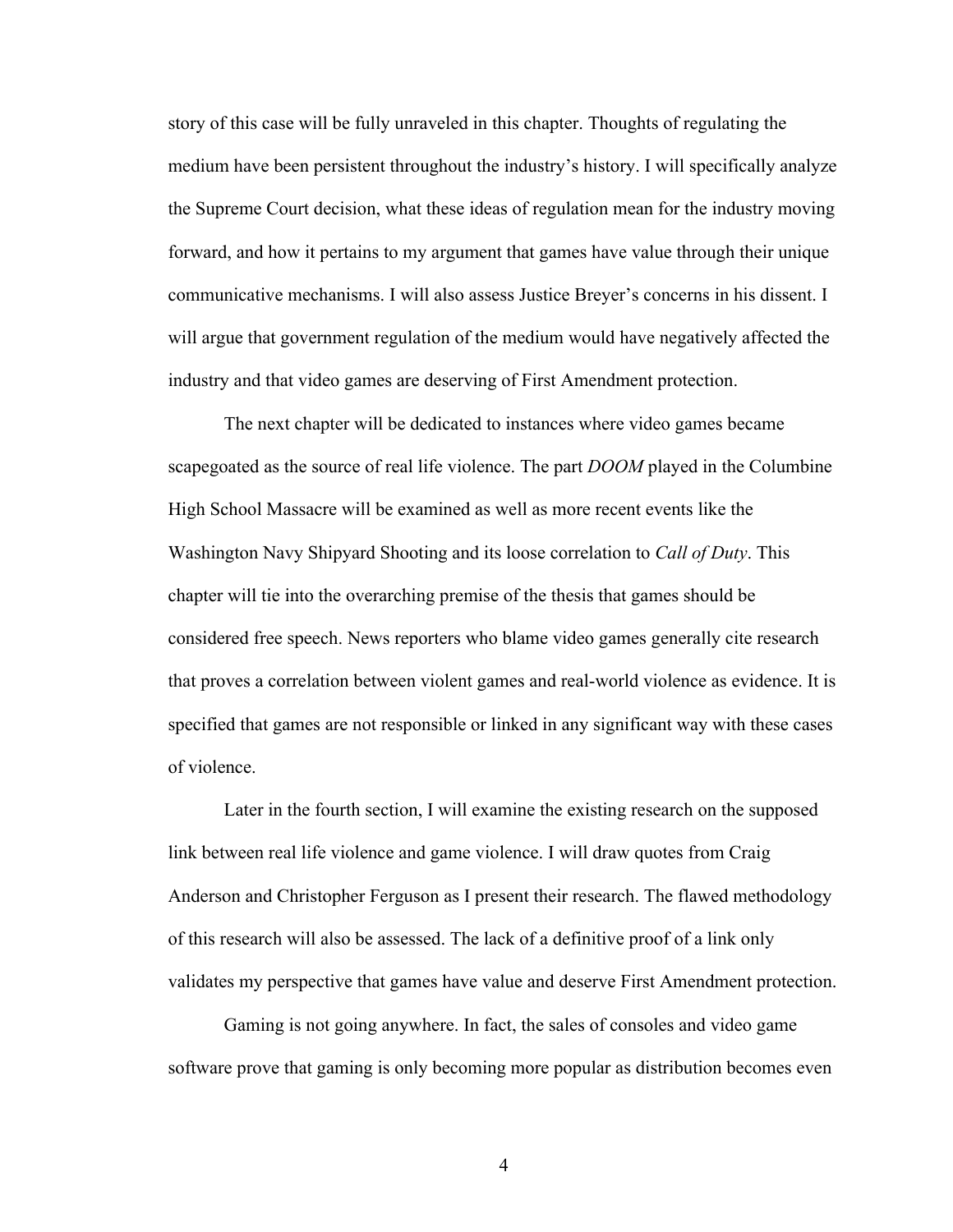more diversified through tablets and smartphones. Some predict that the game industry will be an \$82 billion industry by 2017. One technological research company (Gartner) predicted the industry would hit \$112 billion by 2015 (Bilton 2011). Products are valuable because consumers place value in them. Even Barack Obama and Joe Biden have taken interest and dedicated serious assets aside to allow researchers to delve into how video games affect us as individuals (Lejacq 2013). As time and technology move on and games become more popular, progress will be made in regards to narrative/world design. These improvements will only strengthen the argument that games have value through their unique communicative mechanisms.

I will trace the history of video games from *Pong* enjoyed by a few shady men in bars to a multi-billion dollar industry with hundreds of millions of users worldwide. I will explore the evolution of video games from the cathode ray experiment in 1947 to legitimate form of expression, deemed worthy of 1st Amendment protection by the Supreme Court of the United States. A critical examination of the supposed link between video games and real world violence will also be provided.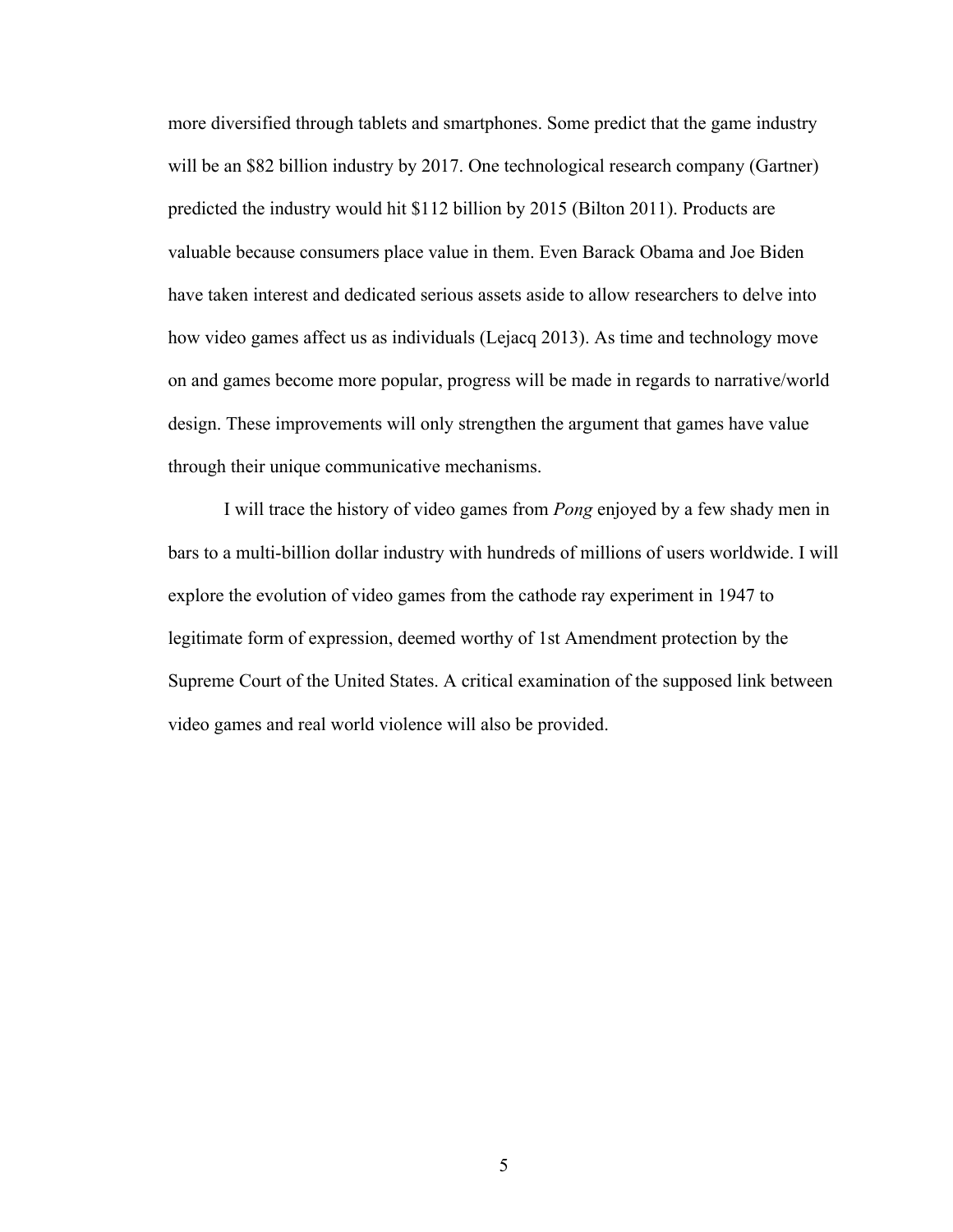# **Chapter 2**

Games started as small experiments. Nobody thought there was a market for video games at the start. The medium developed into a booming industry thanks to the popularity of games like *Pong, Space Invaders*, *Super Mario Bros.*, *Donkey Kong*, and *Halo 2.* Today, the total assets of video game publisher and developer Electronic Arts is approximately \$5.491 billion (EA 2013). The industry itself is predicted to hit around \$112 billion by 2015. Game releases have become larger than film premieres and are becoming increasingly relevant in pop culture. This chapter will be dedicated to following that progression.

# *Birth of a Medium and the Rise and Fall of Atari, Inc.*

Video games were first introduced after the invention of the cathode ray tube (CRT) by Thomas Goldsmith Jr. and Estle Ray Mann in 1947. After the CRT was invented, people began experimenting. The Nimrod computer, unveiled by John Bennett of Ferranti during the Festival of Britain in 1951, was one of the earliest games to come out (Baker 2010). *OXO* was a computer game designed by Alexander S. Douglas in 1952. *Tennis for Two* was designed by William Higinbotham in 1958. *Space War!* was created by Martin Graetz, Steve Russell and Wayne Wiitanen on a DEC PDP-1 computer in 1961.

The first relatively substantial development in gaming was *Computer Space.* This was a commercial coin-operated game created by Ted Dabney and Nolan Bushnell in 1971. This was Bushnell's first foray into the video game field. The next substantial development was the Magnavox Odyssey, which was released as the first home console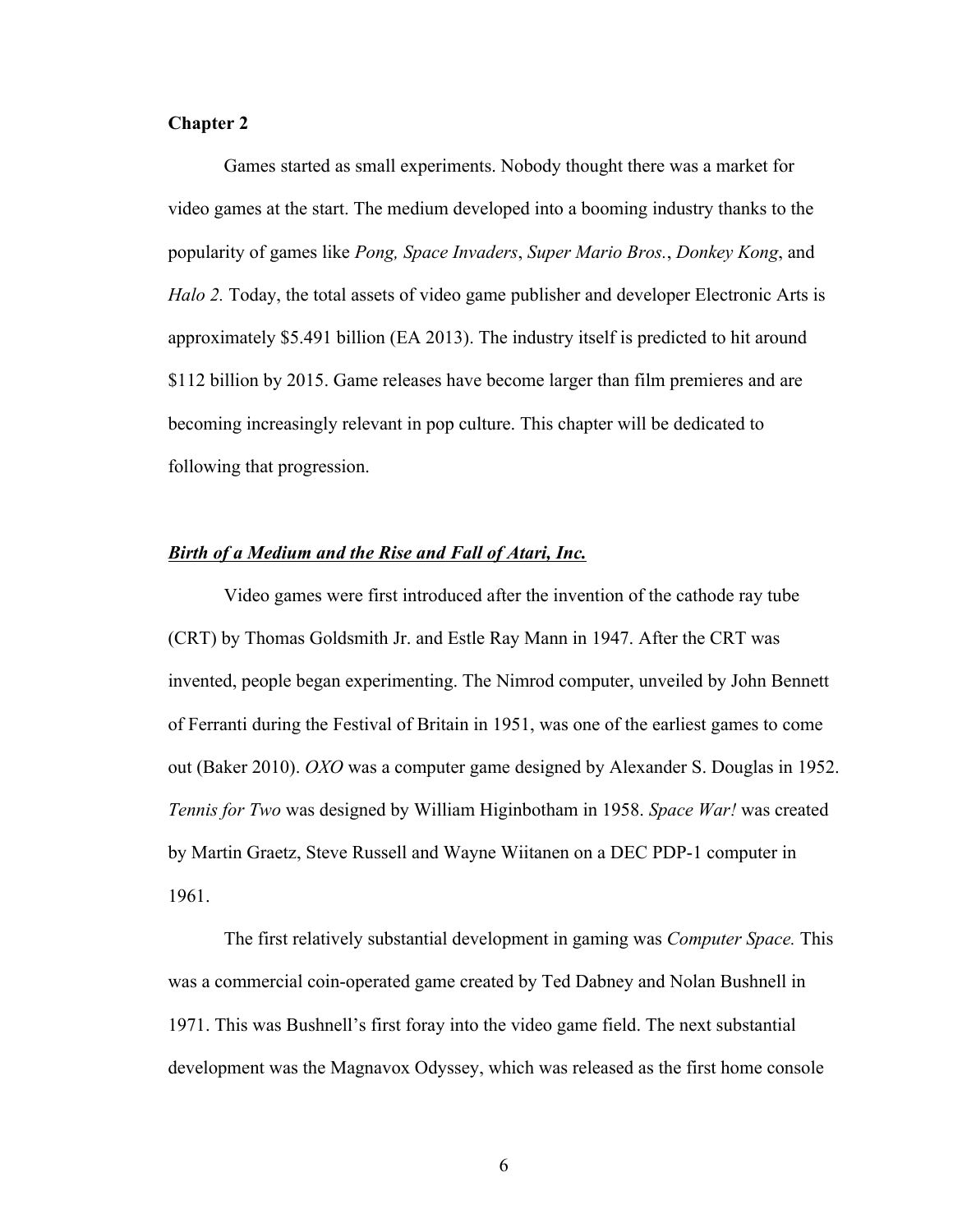in August 1972. Then, probably the most important game in the entire history of the industry dropped: *Pong.* 

*Pong* was a game that was also developed by Ted Dabney and Nolan Bushnell in 1972. Bushnell was the head of Atari Inc., a company Bushnell created after the success of *Computer Space. Pong* became a very popular game in the 1970s. Originally, *Pong*  was built as an arcade machine (Bodine 2005).

However, Atari was plagued with many problems during this period. Atari could not receive the benefits of this technological leap as many people sought to copy their success. Soon, the market was cluttered with *Pong* clones, mimicking the mechanics of the game and taking away from Atari's profits. Other failures of Atari after the success of *Pong* included attempting to open arcades in Hawaii and introduce its products in Japan. In an attempt to resolve these problems, Bushnell would end up striking an *"arrangement with Sears, Roebuck & Company for the retailer to buy all 100,000 of the devices that Atari manufactured, as well as helping out with funding for Atari's inventories, to guarantee delivery"* (Bodine 2013). This brought the game to the mass market in the fall of 1975.

By 1976, Bushnell was pressed by a lawsuit and Atari was sold to Warner Communications Inc. for \$28 million. The inventor of *Pong* received around \$15 million. The trouble with the *Pong* machine that was being sold to consumers was that *Pong* was the only game these people could play. These consumers wanted a diverse catalogue of games at their disposal. Playing that same old game from 1972 was becoming stale by 1977. This was about the time that Bushnell decided to release the Atari 2600.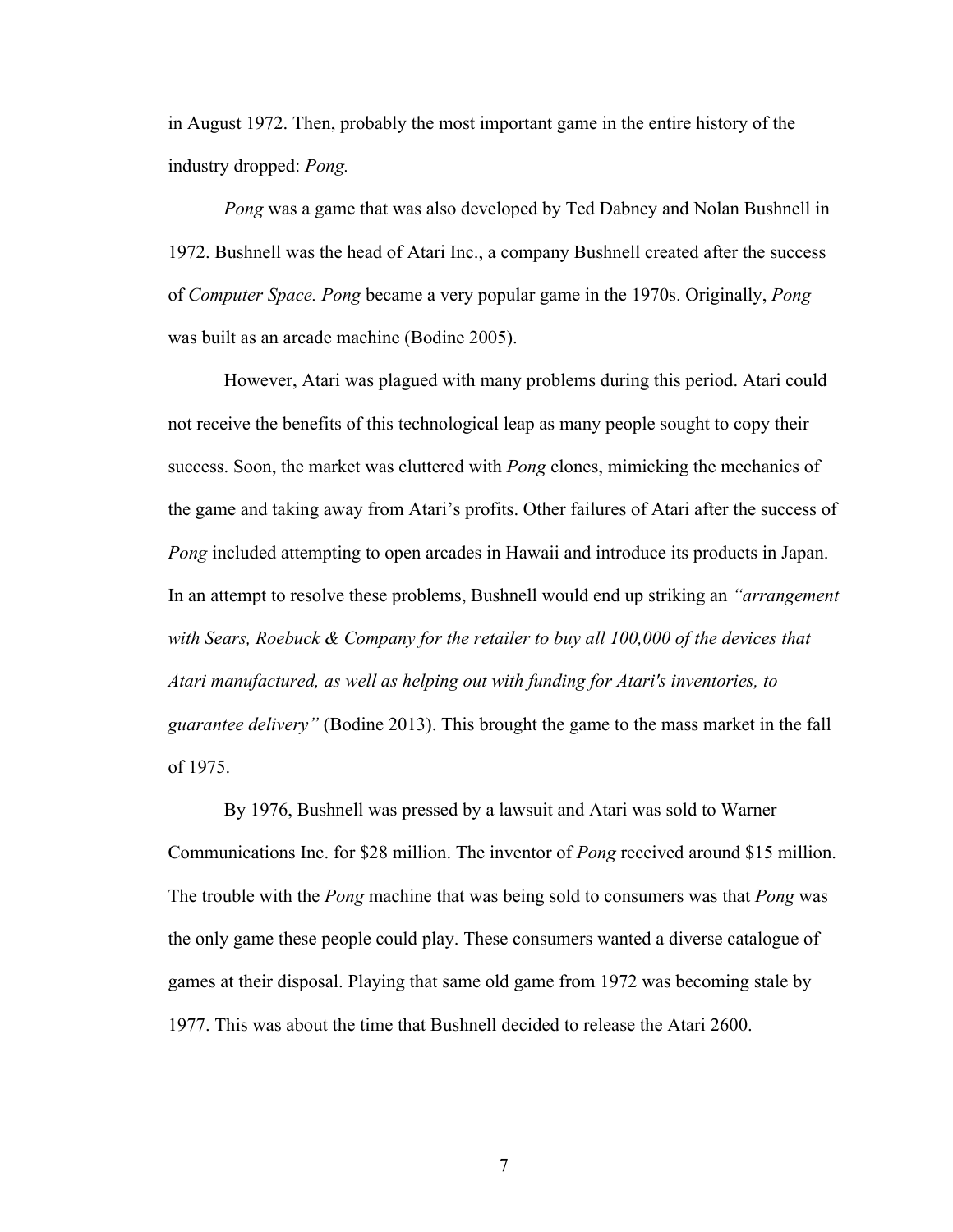The Atari 2600 was a game console that used a "semiconductor chip in a programmable device." The player would insert cartridges into the device. Through the holidays in 1977-78, the company saw its product failing to sell against its competition. Furthermore, positions in the company's administration were shuffling around. Before this change, the company had a playful work environment. After the transition, Atari stressed professionalism in the workplace. This businesslike approach was pushed by Warner Communications. This approach upset Bushnell and he was eventually removed from his position as chair of the company. This new administration took on advertising campaigns to get rid of the growing backlog of games they could not sell and did so successfully. These administrators decided to sell cartridges outside of the holiday season. Though the company had originally been losing money, the successes of the early 80s outweighed the failures of earlier years.

Atari also introduced some popular games during that era. *Space Invaders* was introduced by Midway in 1978 to success in Japan. In 1980 Atari added *Asteroids.* This alternative was a more popular game than *Space Invaders*. Atari achieved solid profits in 1980: "*revenues from coin-operated games reached \$170 million, up from \$52 million the year before."* Atari had around 80% of the entire American market.

In spring 1982, the coin-operated *Pac-Man* was released and "*the company estimated that it would sell nine million of the games, to reap over \$200 million in that year alone."* Pac-Man is a game that bridged the demographic gap. This game was about a ¾ yellow circle eating fruits, pellets, and ghosts. The game was not gender-specific. This was a family game that everyone could enjoy. Atari, for the first time since gaming was introduced as a medium, expanded the user base.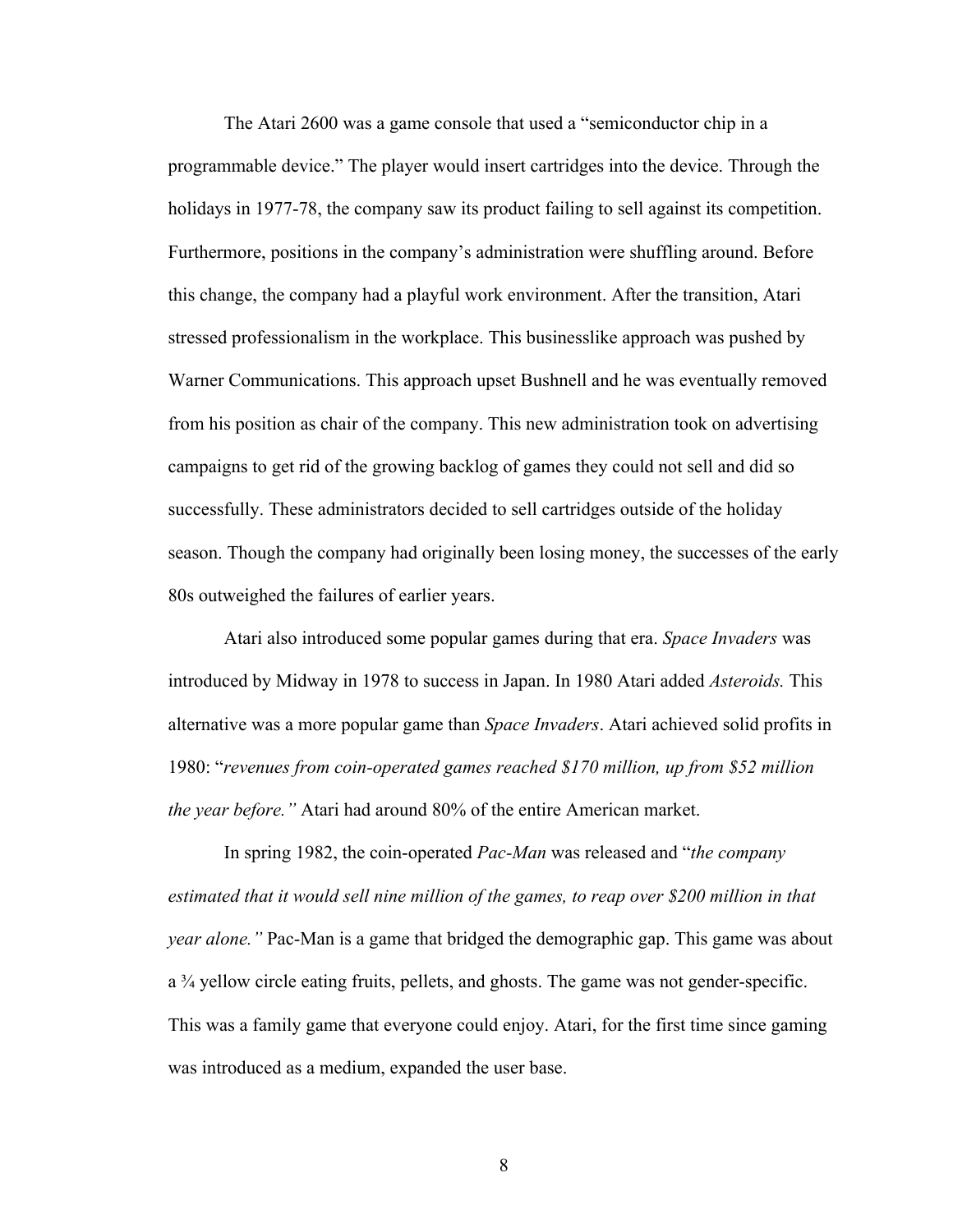However as 1982 came to a close, Atari found itself in a tricky position. The gaming landscape had expanded and as many as thirty gaming companies challenged Atari. All the research and development they had spent their resources on had not really helped them because all of the innovation was leaving the company. Insider stock trading was being investigated at Atari. Sales were not reaching their estimates. Even more, going back on a campaign where they employed 2500 new American employees the year prior, Atari fired 1700 US employees to move to Taiwan and Hong Kong.

Atari would lose approximately \$46 million in 1983. They tried to bring innovation to the company by hiring the man they ousted years earlier, Nolan Bushnell, to *"sell consumer versions of the coin-operated games he was developing in his new business."* None of this really had helped the company recoup the losses. By the start of fall 1983, *"the quarterly losses had reached \$180.3 million and its nine-month losses reached \$536.4 million."* At this point, Atari's presence in the video game distribution market as a dominating force quickly diminished. Other game companies like Nintendo and SEGA would become big players in the industry.

#### *Video Game Crash of 1983*

Atari Inc. was the fastest growing company of its time (Werner 2011) and it even helped start Steve Jobs' career. The company went from making \$75 million to \$2 billion in 3 years. Nobody had ever seen success at such a rapid rate and when other companies saw what Atari was doing, they quickly started churning out their own video games. At the forefront was the Atari 2600 with most of the market share. It was, however, competing with around a dozen other products. As a young industry, nobody really knew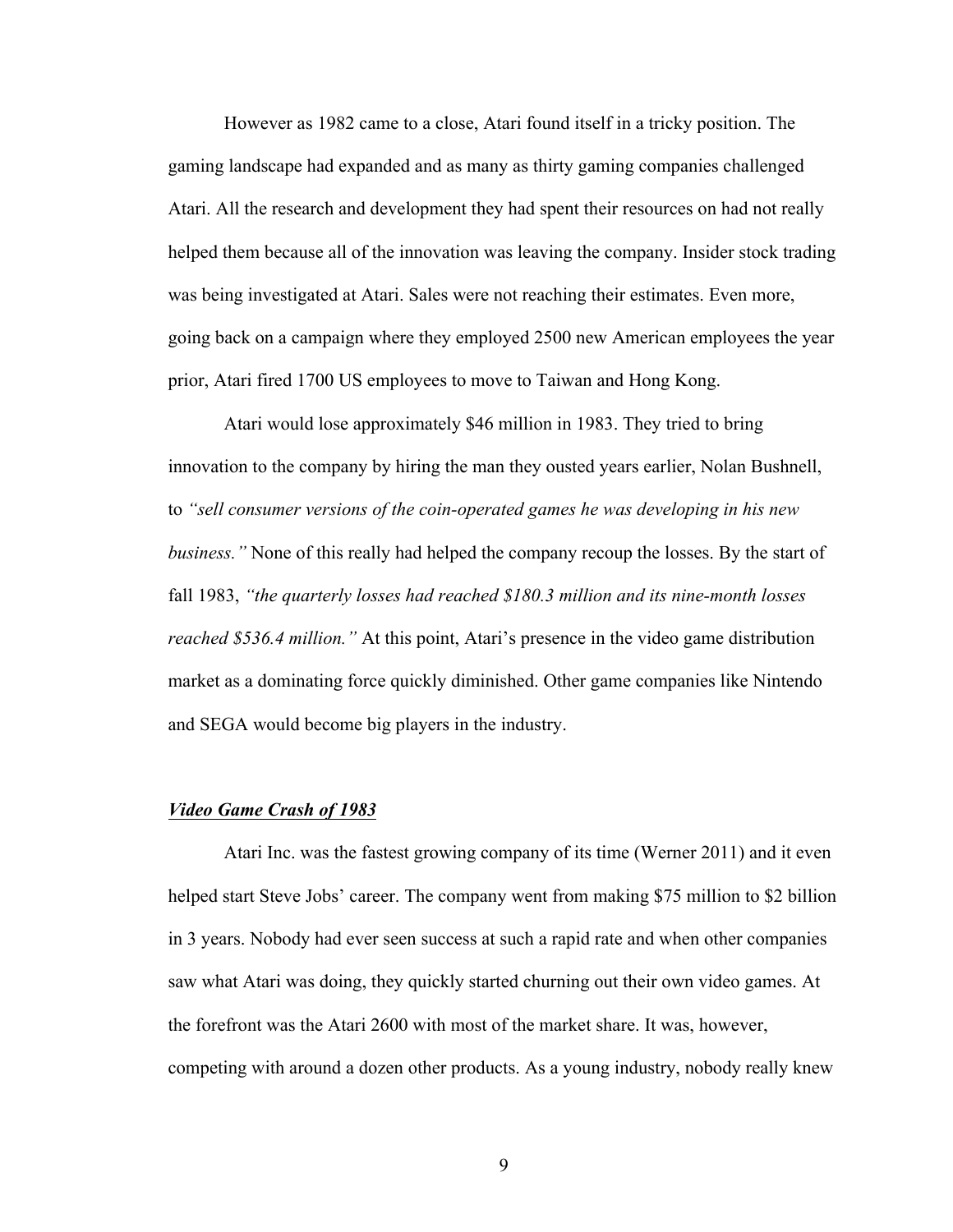how to conduct business and reward the top programmers responsible for such innovative work. There was generally one programmer responsible for the game and he/she would make a poor salary despite a game's success. Atari put the company name first and that upset some key members of the company. These individuals left, made their own company called Activision and created their own games for the Atari. This disconcerted Atari because the whole business was built on the idea that Atari would make a console and then make the software for that console. This enabled Atari to drive console prices lower because they could make the money back via software sales. Third-parties disrupted that practice. Atari sued and lost. The courts found that third parties had the right to exist. After this decision was established, other companies decided to go the route of Activision.

Companies decided to jump on the third-party bandwagon. Companies everywhere started to put out terrible games at low prices. Atari, the model for success at the time, started putting out poor games as well. The two most notable failures were *Pac-Man* on the Atari 2600 and *E.T.* With *Pac-Man*, Atari contracted a programmer to make the game in a very short amount of time with a contract that gave him money based off of the amount of games manufactured. They manufactured around 12 million games for a system that had an install base of around 10 million and expected to sell all 12 million. They expected to sell 2 million consoles because of this game! They did not; they sold 7 million copies of the game. That left around 5 million in the warehouse. *E.T.* was a project that had the same story arch as *Pac-Man.* The programmer of the game had a schedule of six months to release the game. Today, it is often considered the worst game of all-time. These two games, as well as the abundance of third-party "shovelware,"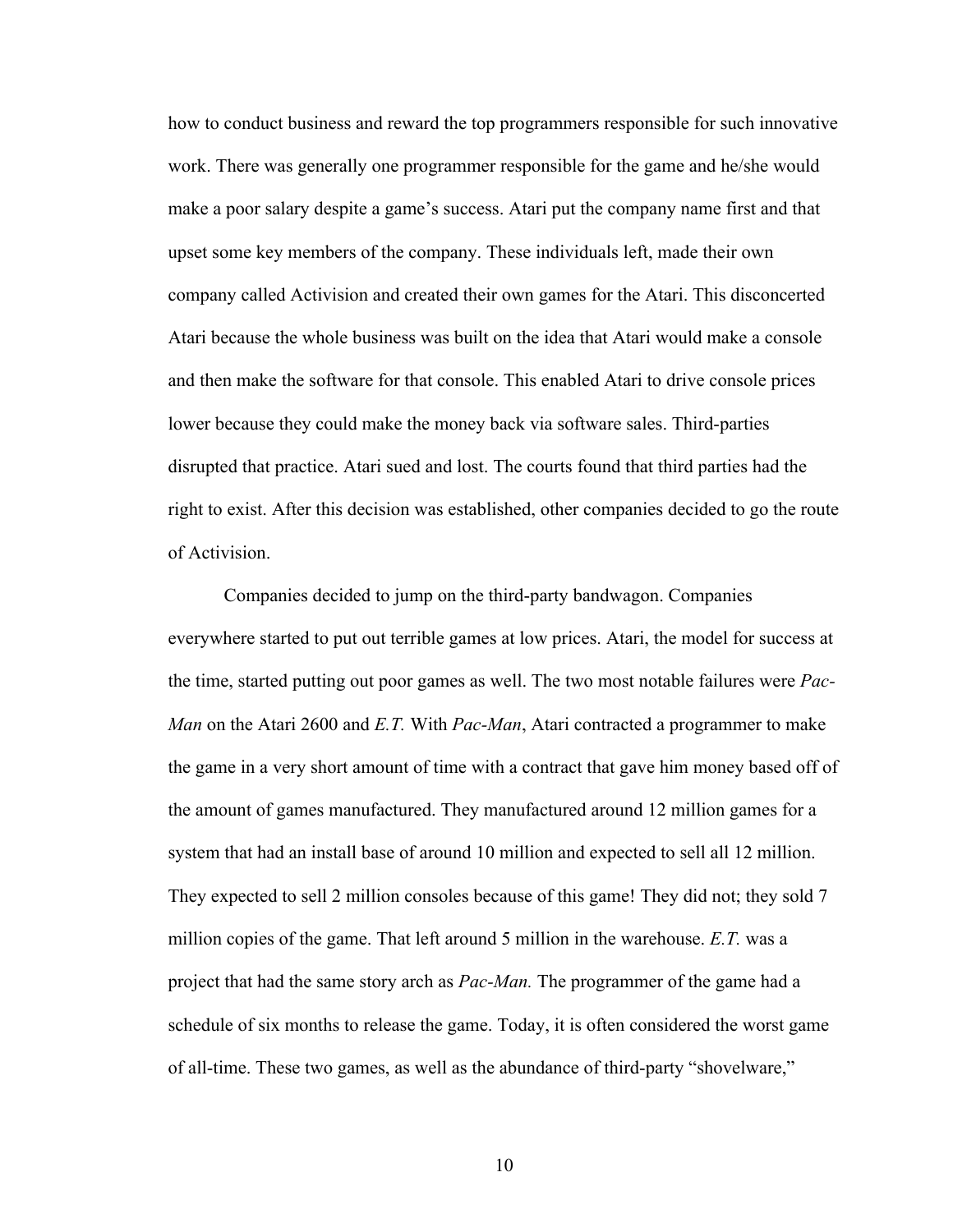contributed to Atari's downfall. It is said that Atari dumped all of the unsold cartridges, consoles, etc. in the desert of New Mexico and has become an urban legend. Recently Fuel Entertainment, Xbox Entertainment Studios and LightBox Entertainment were granted approval to dig up an Alamogordo landfill in New Mexico in search of these games for a documentary (Miami Herald 2014). After this disaster, investors and retailers were wary of video games until Nintendo came onto the scene with its Nintendo Entertainment System.

### *Nintendo Restores Faith*

According to Jeff Ryan, Nintendo released a plethora of coin-operated titles in the early 1980s. These titles included *Radar Scope*, *Space Firebird*, *Space Fever*, *Space Launcher*, *Monkey Magic*, *Heads-on-N*, and *Sheriff*. Most of these titles took the form of shooters like *Radar Scope* and *Sheriff. Radar Scope* was a particularly popular game for the company. Yamauchi thought this game would succeed, so naturally he manufactured around 3,000 machines for Arakawa to sell in the United States. If he sold them, then Nintendo would have its start (Ryan). He ended up managing to sell around 1,000 of these units, which allowed Nintendo to break even on their American endeavor. However, that meant that there were 2,000 machines still in the warehouse. It was still considered a failure. Arakawa did not quit though; instead he had an idea.

The NES (Nintendo Entertainment System), called the Famicom in Japan, restored faith in the fledgling industry when it came to the United States in 1985. This was a console that was already successful in Japan. But before bringing the console to the United States, Nintendo had to convince American retailers to trust in the market again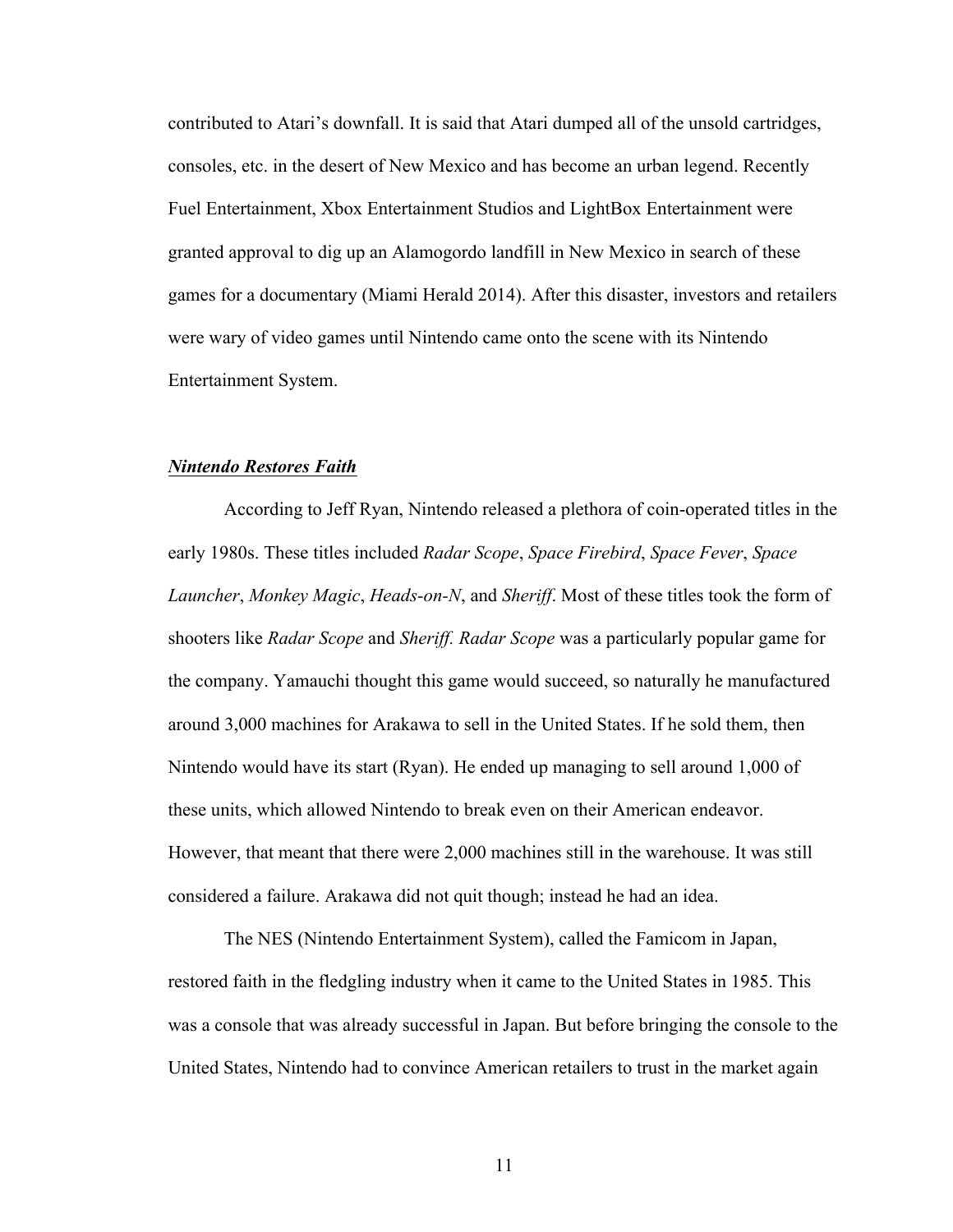after the video game market crashed in 1983. To work through this, Nintendo had originally wanted to work with Atari to produce a version of the console. Atari did not want to work with Nintendo once they saw Donkey Kong on the ColecoVision, which prompted them to believe they were working with Coleco. This would be figured out later, but by then it would be irrelevant. So, Nintendo proceeded alone.

Perhaps the most subtle and influential factor contributing to Nintendo's success in America after the video game crash of 1983 was its institution of a lock-out system. To be able to release a game on the console, game-makers had to get Nintendo's seal of approval. This limited the trash "shovelware" that was running the industry to the ground. A game had to have some form of quality or innovation before it was unleashed to the masses. These standards helped pave the way for the company's video game business moving forward.

So Nintendo brought its home computer version of its console named the Nintendo Advanced Video System to the Consumer Electronics Show in 1984. It came equipped with a keyboard and some infrared wireless technology. Consumers did not take to these advancements very well, though they did acknowledge they were technological leaps. Retailers and the press were not impressed. They felt as though Nintendo had made a mistake in its attempt to bring its consoles to America in that time period.

However, Nintendo made an innovation in time for the 1985 CES show in the summer. They took away the home computer feel to it, but kept the grey box design. Cartridges in other consoles were loaded at the top of the console so that the consumer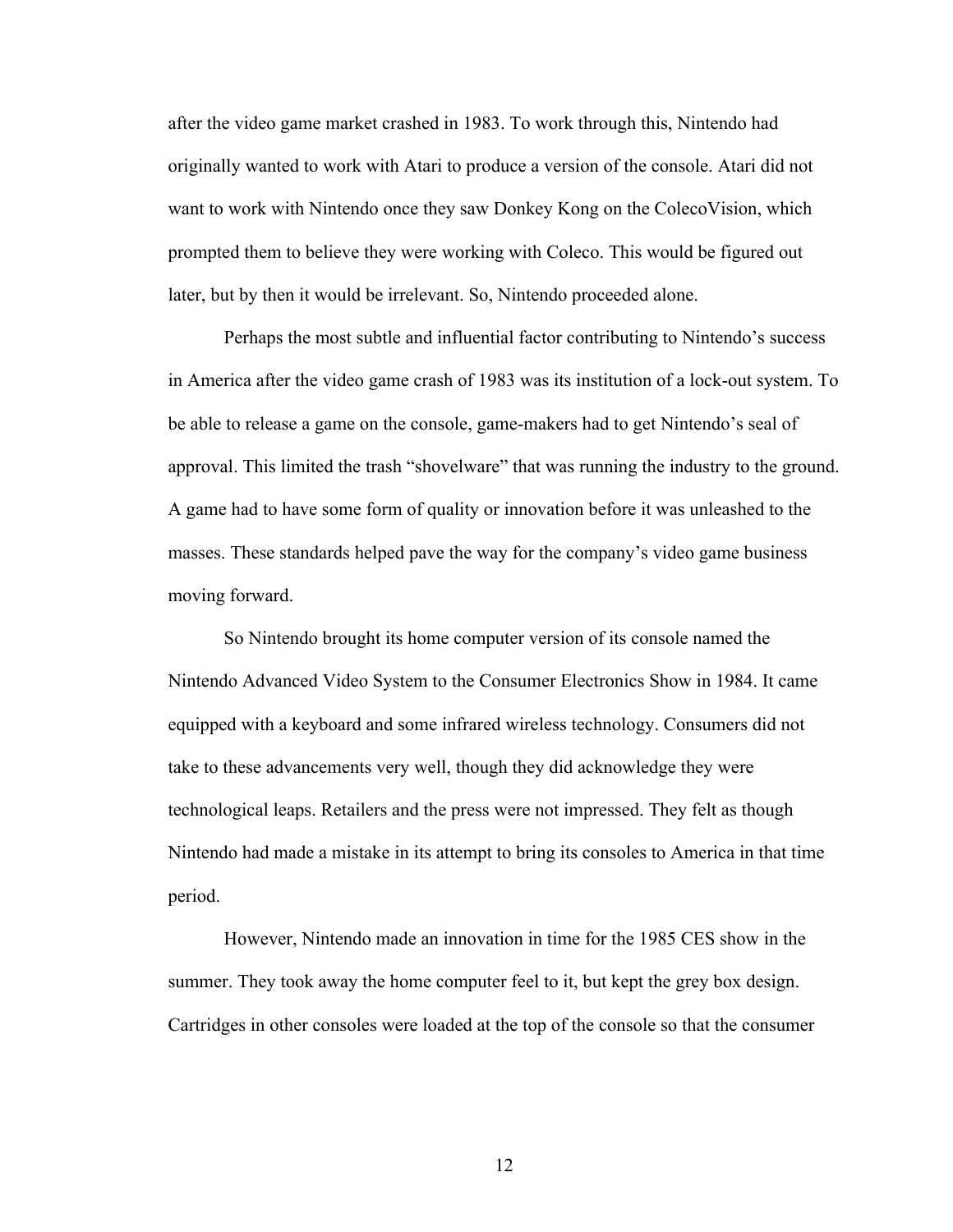could see it, but Nintendo designed their system with a front-loading chamber so that the cartridge would be out of view.

Furthermore, the Nintendo worked their marketing campaign to align their product as more of a toy than a video game system. They would advertise their product using a toy robot by the name of R.O.B, Robotic Operating Buddy. This would not really sway retailers. The retailers would only budge after Nintendo put forth a "S.W.A.T" team to take away most of the risk from retailers. This S.W.A.T. team would persuade "some stores to stock NES after an extraordinary blitz that involved 18-hour days" (Hill 2006, page 168).

In *Strategic Management: An Integrated Approach,* the authors explain that

*"By December 1985, between 500 and 600 stores in the New York area were stocking Nintendo systems. Sales were moderate, and only about half of the 100,000 NES machines shipped from Japan were sold, but it was enough to justify going forward. The SWAT team then moved first to Los Angeles, then to Chicago, then to Dallas. As in New York, sales started at a moderate pace, but buy late-1986 they started to accelerate rapidly, and Nintendo went national with the NES."*

By 1986, Nintendo had become a force to be reckoned with in the games industry. That year "around 1 million NES units were sold in the United States." In 1987, the number would grow to 3 million and in 1988, over 7 million. Nintendo would let software companies produce up to 5 games a year to keep the fervor alive on their console. Primarily because of the success of the NES and Nintendo as a company, the game industry was worth around \$5 billion worldwide. They had a 90% market share! Nintendo validated the entire video games industry.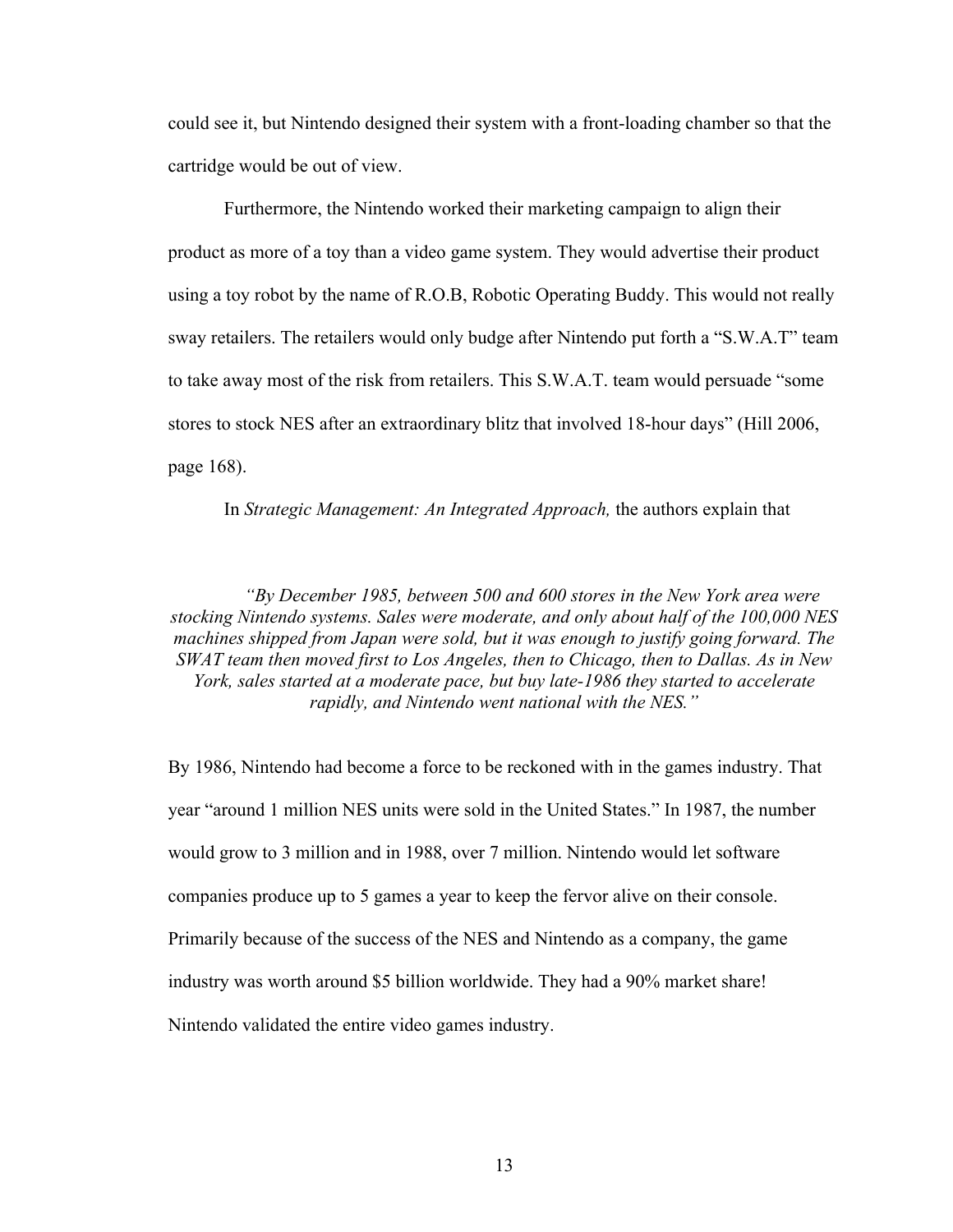Nintendo grew as a company through a unique distribution model. First of all, the idea of a console was not new but the method of software distribution through the console was game-changing. The idea that games had to be approved for release and distribution through their platform limited the games in the market and therefore limited companies from making poor investment decisions. This new distribution model allowed for the console and the games played therein to gain popularity. This popularity manifested itself throughout the world, not just in America. The Nintendo Entertainment System both proved the industry's legitimacy moving forward and that unique distribution models can drive a platform to success. Companies like Sony would seek to replicate their successful business model.

#### *The Second Coming*

The original PlayStation's focus on new technology (Compact Disc) and Sony's marketed approach to mature gamers paid dividends with customers. The PlayStation had led the market over the Nintendo 64 for some time, but some critics and analysts had felt as though Sony could not continue their success. The industry was, and still is, a volatile one. However, Sony would produce another console because the PlayStation brand represented 40% of the company's revenue at the time (McCarthy 2006). They would unveil the successor to the PlayStation in 1996 and call it the PlayStation 2. With the PlayStation 2, there would be a variety of upgrades and changes from the original.

The PlayStation 2 had an impressive list of features accompanying it. First and most importantly at the time, the system could play DVDs. At the time, DVDs were taking off and many found that the PlayStation 2 was a better deal than other machines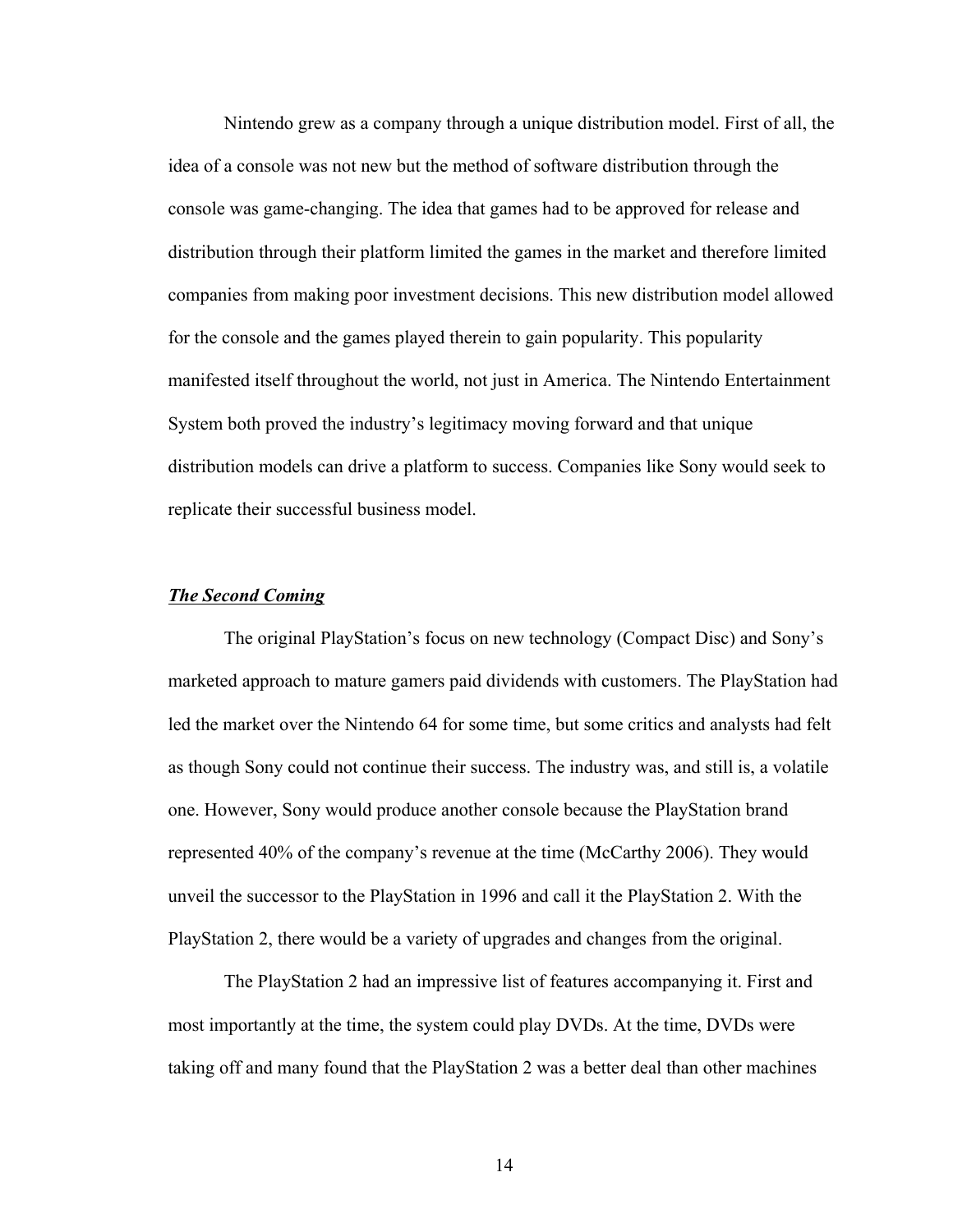capable of DVD playback. Furthermore, the aesthetic design was changed dramatically. It was also capable of backwards compatibility, meaning it could play games from the original PlayStation console. Finally, the system had an Emotion Engine built within it. This engine allowed for fast graphics processing, which made the character models look more realistic.

After they opened the curtain on the system, people were not enthusiastic about Sony's chances. The games did not play very well and many had felt that the machine was difficult to code for. Shinji Mikami, a developer from Capcom, had mentioned that the machine had a lack of tools that they could use for development. Keiji Inafune, creator of Mega Man, thought that the machine was too powerful to design around. The games they showed were clearly intended to be on the original PlayStation. The situation was looking bleak for Sony on its way towards launching the system.

The Electronic Entertainment Expo of 2000 would play host to a trailer for Metal Gear Solid 2. This was received well by fans and critics alike. The price and launch date of the system would also be well received at \$299 and October  $26<sup>th</sup>$  respectively. Twenty games would accompany the device, although they were not all impressive. The Dreamcast, particularly, played host to innovative titles and the PlayStation 2's launch lineup could not compete. However, SEGA's console manufacturing branch would falter and the PS2 would take advantage of this development. SEGA would produce software for the PlayStation brand, bolstering their already large library. Microsoft's original Xbox, released in 2000, also tried to compete with the PS2. However, the price and the install base of the PS2 quickly dismantled those chances.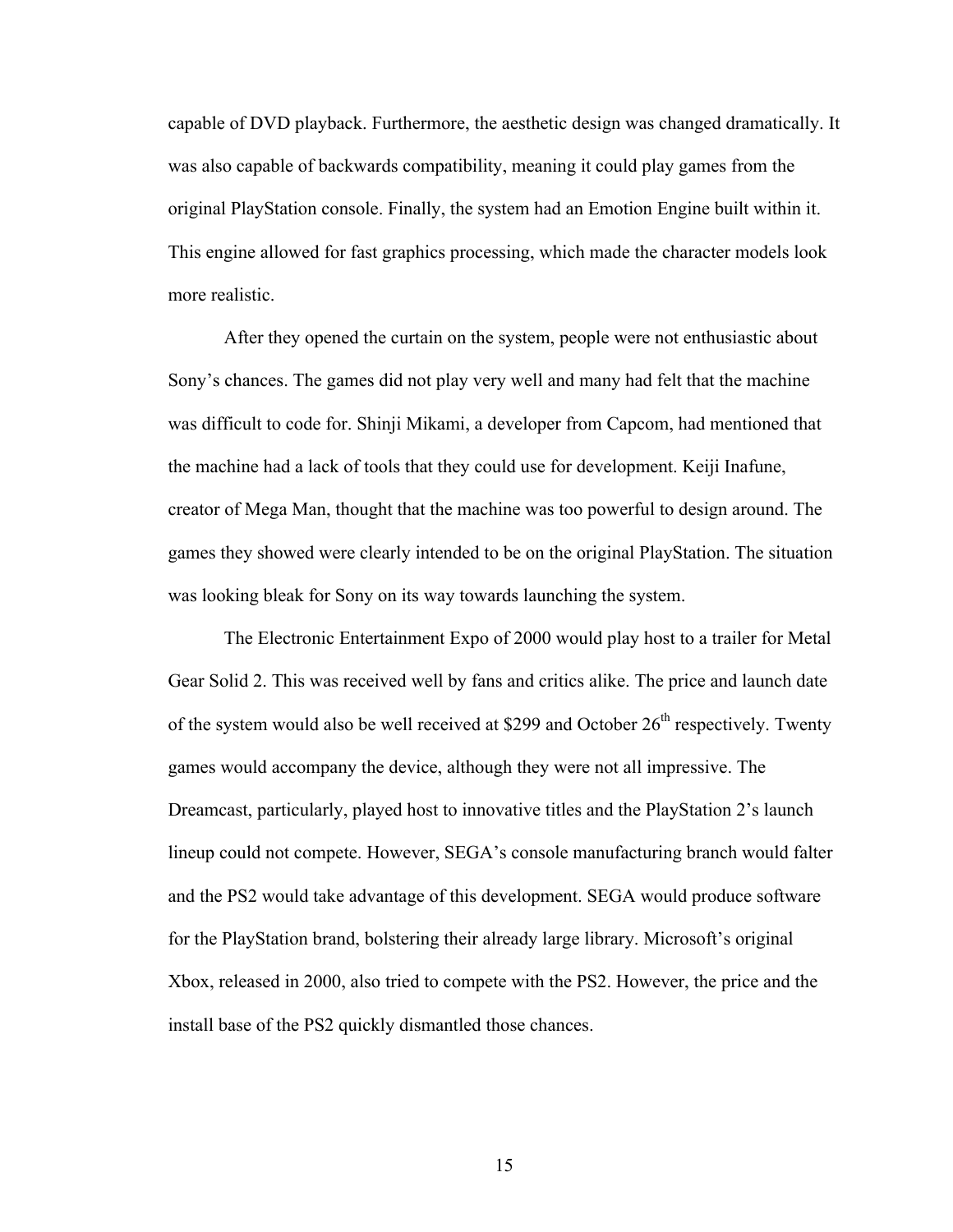The issues surrounding the PS2 were primarily related to hardware production. The PS2 had memory card problems that diminished Sony's stock. They also could not produce enough consoles to reach the demand. It sold out in Japan at 600,000 units. An individual in Japan, specifically Akihabara, even killed himself when he could not grab one. A more pressing matter, however, was the lack of software sales. Many individuals were simply purchasing the system for its DVD playback abilities.

The system would release in the USA on October 26 and Europe on November 24 during the year 2000. Originally supposed to ship with around 1 million units, the PS2 shipped to America with 500,000. Software sales would be solid for a launch title. Madden and Midnight Club would sell well with Madden pre-selling 40,000 units. Europe was also plagued with shortages in terms of hardware. The European shipment was only 80,000 units. Advertising and currency exchange rates (it was 299 Euros) also had issues leading up the European launch.

Despite mounting criticisms from a few developers and some reporters, software would pile up for the PlayStation 2. *Grand Theft Auto III*, a game built upon the pop culture of the time, would carry the PlayStation 2's sales. The game system would have all genres covered like the original PlayStation. *FIFA* and *Madden* would buoy the sports genre while titles like *Metal Gear Solid 2* and *Devil May Cry* would cover action. They even covered the kids with games like *Jax and Daxter.* The USB port allowed for techsavvy minds to develop peripherals like the *Eye Toy*, used for voice recognition and motion control. These titles and the dominance of the ever-increasing install base compared to its competitors made the PlayStation the best place to play in the early  $21<sup>st</sup>$ Century.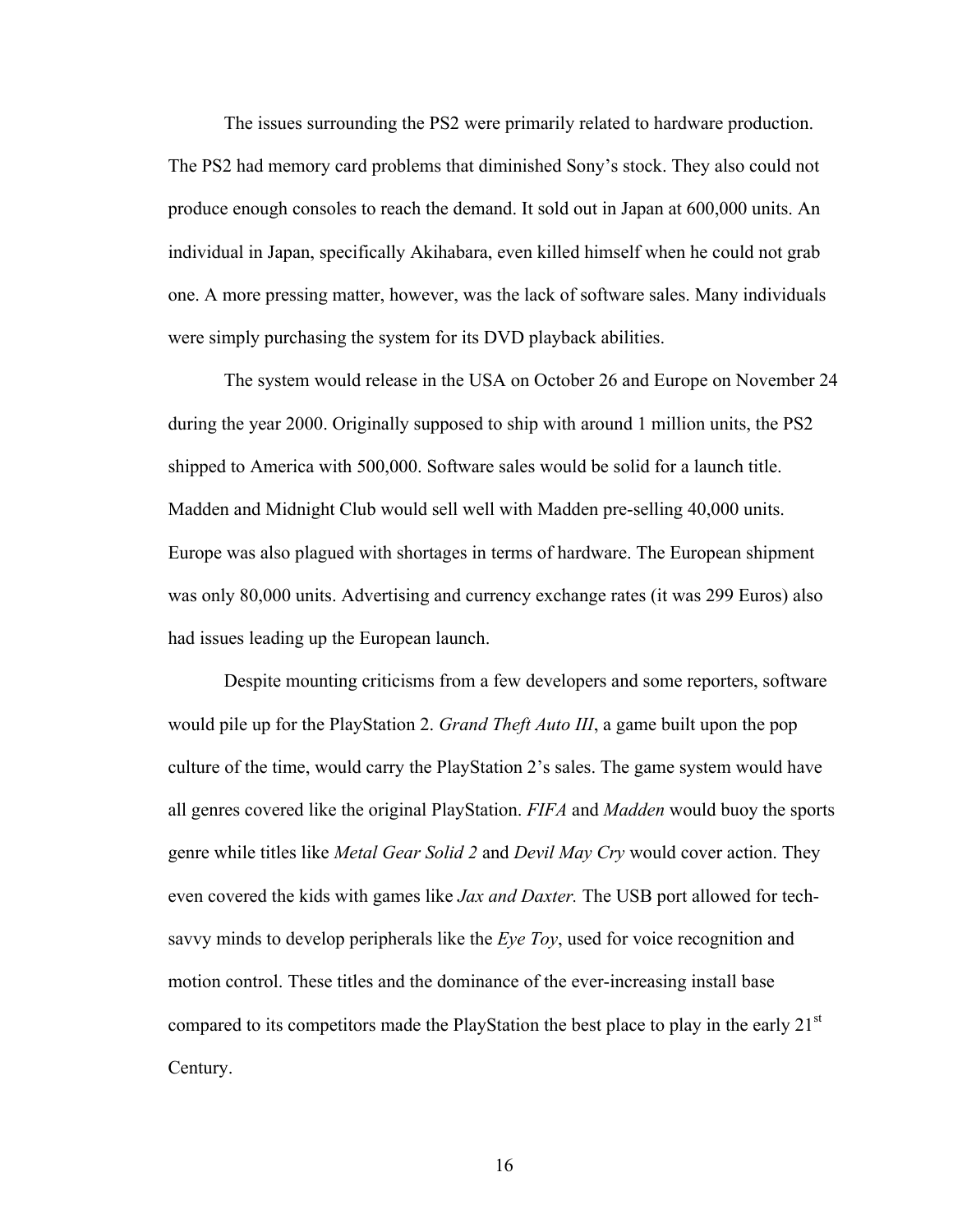As the PlayStation 2's era came to a conclusion, the system reached impressive numbers. The console had a vast library: *"PlayStation 2's vast library of games from all genres for all types of audiences will grow to nearly 1,900 titles this year"* (SCEA 2010). Even more, the system sold an unprecedented 136 million sell-in units across the world. In 2008 *"PlayStation 2™ became the first system in history to reach the 50 million sellin unit sales milestone in North America, making it one of the most successful technology products ever."* Around 250 of their titles gained "Greatest Hits" status. Sony brought gaming to the forefront of entertainment. Time would tell if this success would continue in their future endeavors.

## *Microsoft Enters the Arena*

Four men thought that Microsoft should enter the home video game console competition. Their names were Seamus Blackley, Kevin Bachus, Otto Berkes, and Ted Hase (Marshall 2013) These four men would nervously pitch their idea to company head Bill Gates. The console's code name was the DirectX Box because it was being run on DirectX. The men were positioning the system to be built like a PC. They would also integrate a version of Windows 2000. They would come up with the idea to shorten the name to "Xbox," though they initially felt the name would flop. The name would gain traction in their focus groups and they would go public with their console two years later.

Bill Gates unveiled Microsoft's home video game console vision at the Game Developers Conference in 2000. He told the world snippets of their superior hardware specs and how they would integrate online play and downloadable content in the future.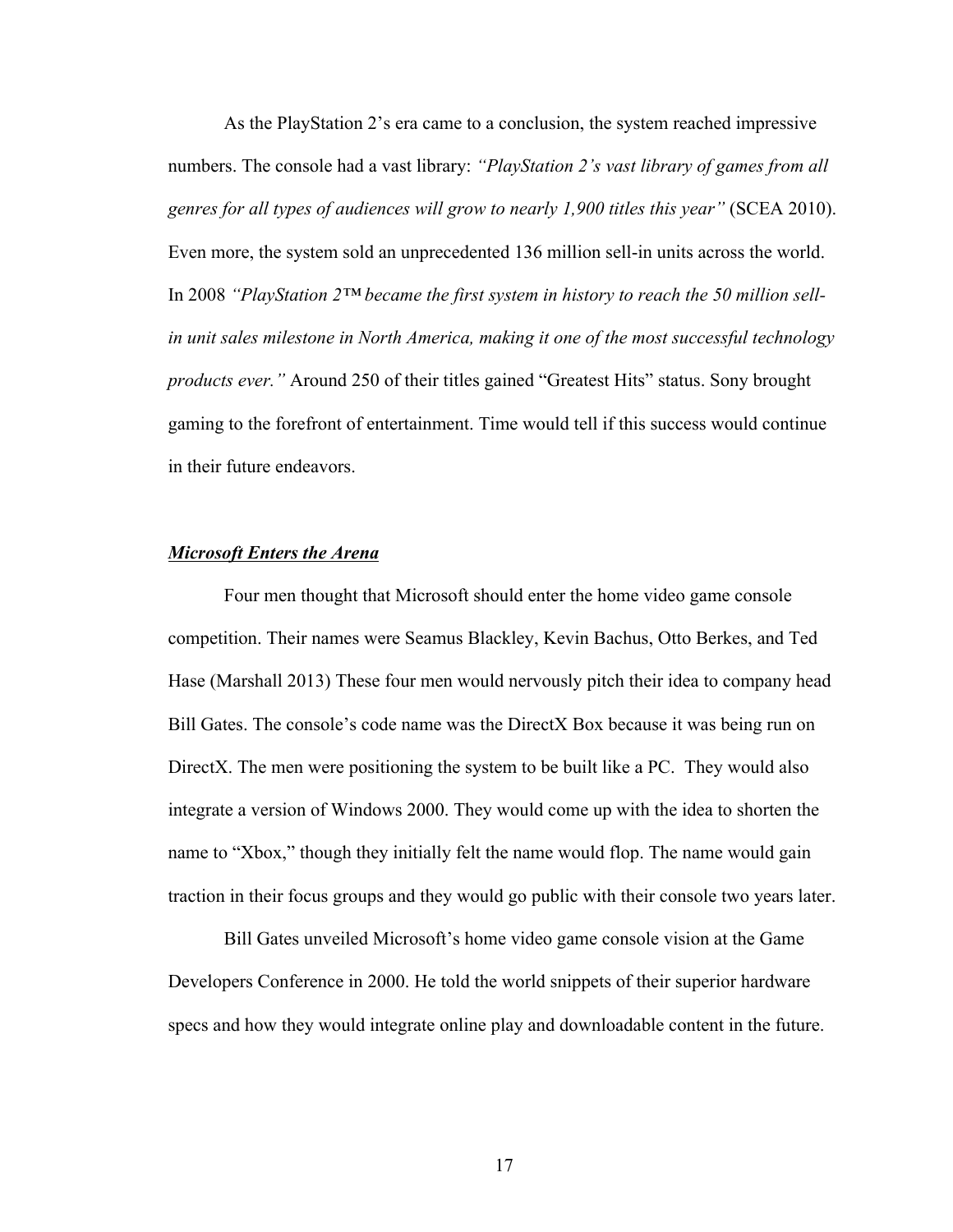Critics were wary though and they only saw a PC in a console body. The next step would be acquiring games and marketing the product.

Microsoft was well-equipped to acquire games and market their new product. At E3 in 2000, they would purchase Bungie Studios for approximately \$30 million, who would transform their game into a first-person shooter and call it *Halo.* This would be a momentous purchase that would legitimate the platform for years to come. As for marketing, Bill Gates and Dwayne "The Rock" Johnson would unveil the system at CES 2001. Next up would be launch.

One million people picked up the console in its first 3 weeks. The reason behind this success was what is commonly referred to in gaming as a "killer app," A killer app is a valuable computer program or video game. *Halo* was Xbox's killer app. The game would sell 1 million units in its first few months.

The Xbox would later launch in Japan and Europe in February and March of 2002 respectively. The system did not sell as well in these locations: "*Only 123,000 Xbox units sold in the first week of release validating Microsoft's fear that the system would have a tough time breaking into the notoriously difficult overseas marketplace."* The high manufacturing costs were catching up to the company. This prompted a price drop from \$299 to \$199 on April 18, 2002. Doing this allowed them to put their product in more homes and sustain the life of the Xbox brand.

The most important development for the Xbox brand happened during August of 2002, when Xbox Live went up. This was an online service for Xbox owners that allowed people to play online using a broadband connection. In its first week, there were around 150,000 subscribers to the service, marking it a success. Subscribers could download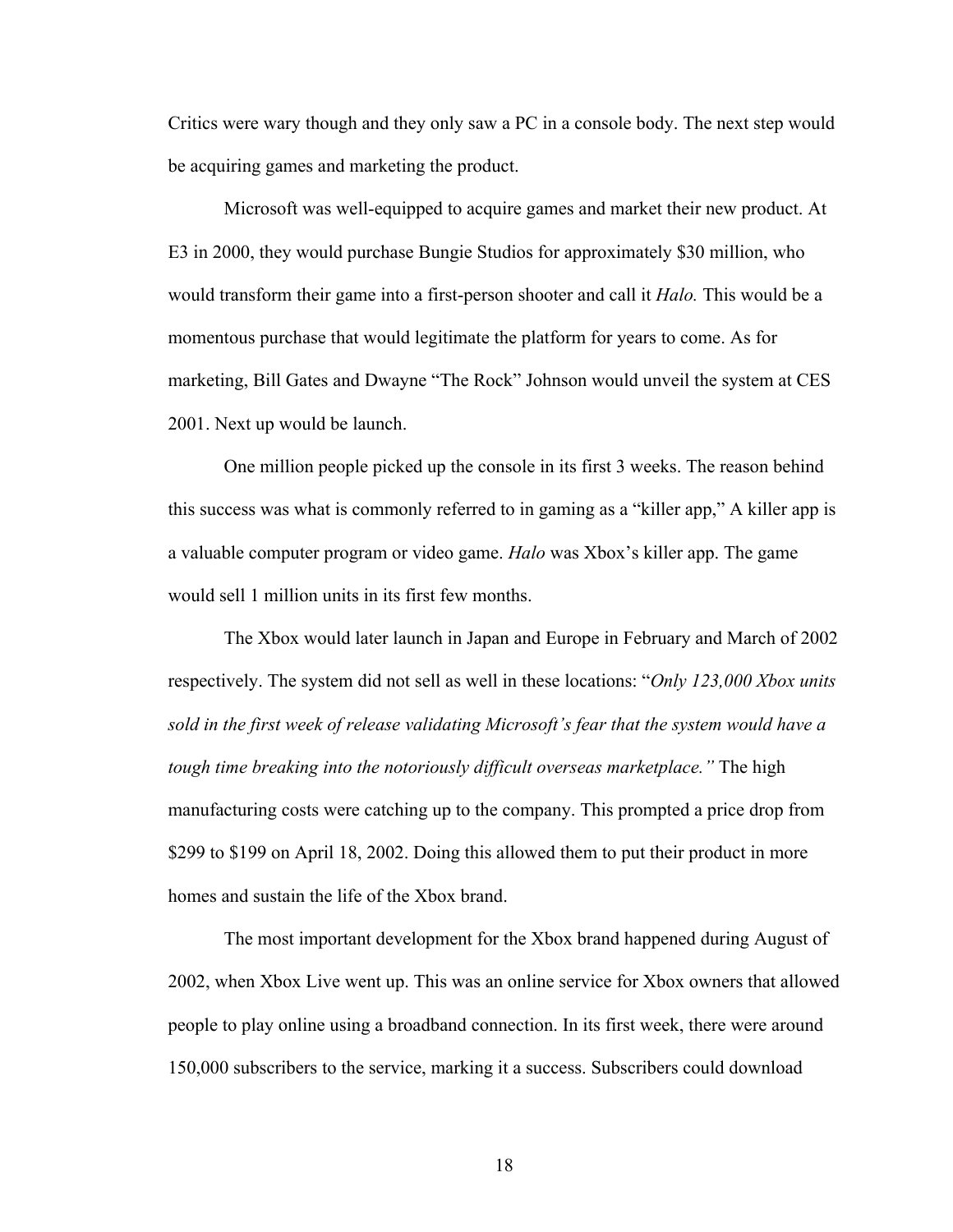maps and play versus their friends in online play. Connecting with strangers on the internet via gameplay was new to console gaming and it genuinely changed the landscape of video games in the years to come.

*Halo 2* was the largest entertainment release of all time when it came out in November 2004. It trumped all movies, television shows, books, etc. This was the day when people across the world acknowledged the game industry as extremely profitable, especially in regards to software sales. The game was popular because of its vast and deep multiplayer mode. People could play with their friends online and even rank up for doing so. Furthermore, the campaign boasted the iconic Master Chief and a cliffhanger for a sequel. The game would go on to sell \$125 million in the first 24 hours. The game, coupled with Xbox Live, validated Microsoft's place in the video game marketplace.

As time went on and the Xbox's technology became more obsolete, Microsoft looked towards their next iteration codenamed Xenon. It would be announced as the Xbox 360 on May 12, 2005. They planned on releasing the console in November. This release date would give Microsoft a jump on competing Sony and Nintendo platforms. The original Xbox would be phased out. Production would cease. The original Xbox would eventually sell a total of 24 million units. Digital Trends compares its sales figures with other consoles of the generation:

"*It was nowhere near the sales totals of the PS2, which went on to sell over 153 million units, but the Xbox did outsell both Nintendo's GameCube (which sold 21. million) and Sega's Dreamcast (which sold just 10.6 million)."* 

Xbox Live on the original Xbox would be terminated in mid-April of 2010.

The next generation Xbox 360 was a success upon its release. It shipped 1.5 million units worldwide to sellouts and hardware shortages in retail outlets. The only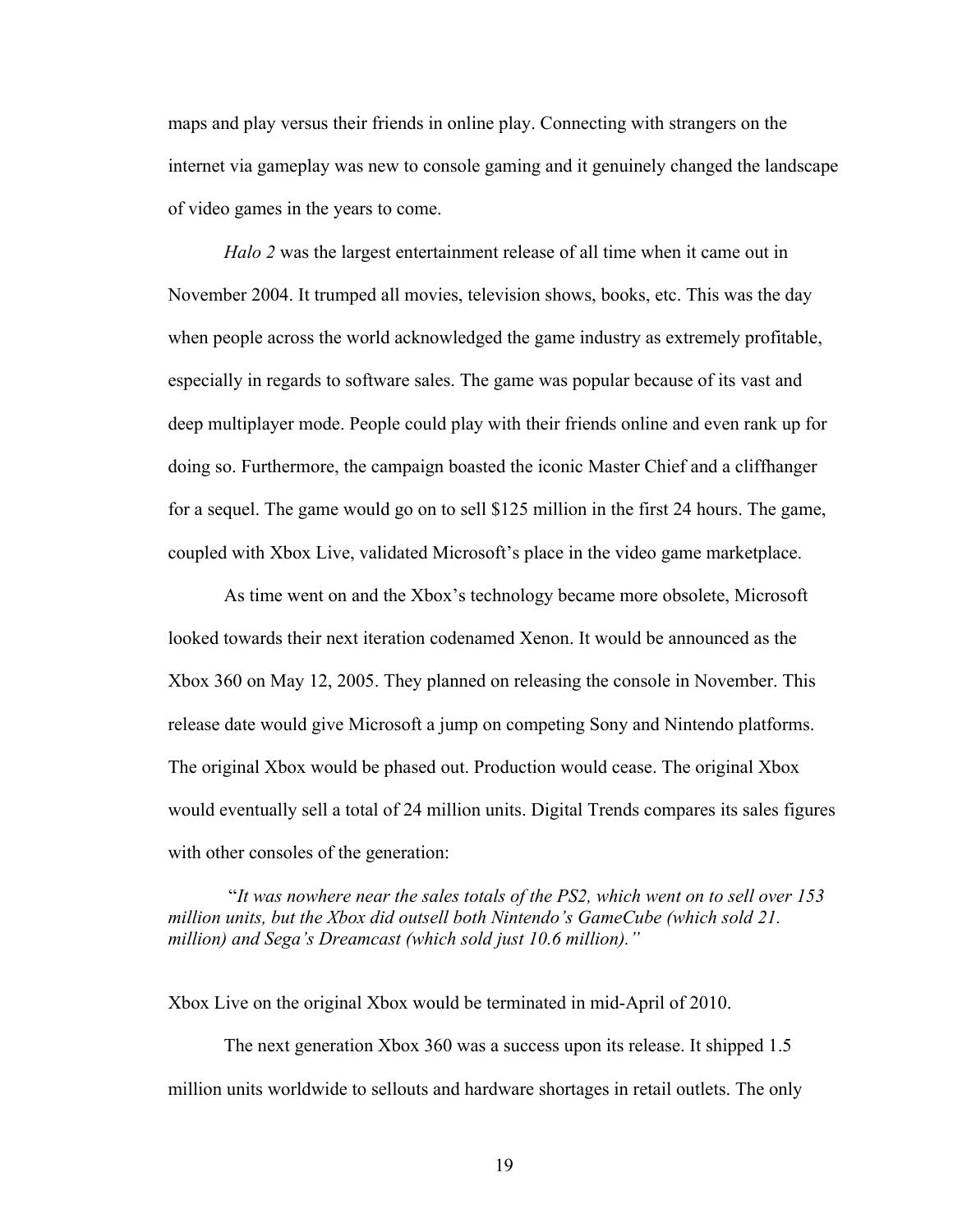country where they had less success was Japan, a country the company struggled with during the last generation. However, amidst all the success, the company faced some major problems.

Early adopters of the console faced hardware failures. Infamously labeled the "Red Ring of Death," the console would die upon seeing a blinking, ¾ red circle on the device. Hardware issues plagued a lot of the consumers early on and became a costly mistake for Microsoft in the years to follow. They had to extend their warranty by three years for that version of the hardware and fix the issues free of charge. This cost the company approximately \$1 billion according to Computer World (Keizer 2007) and Forbes (Rosmarin 2007).

However, this did not impede the high sales figures of the Xbox 360. By January 2010, the console had sold around 39 million units (Marshall 2013). A motion control device by the name of Kinect would be pushed in 2009 and a redesign of the system would come out in 2010 in mid-June with added Wi-Fi functionality, better specs, and additional USB ports. This new redesign would be labeled the Xbox 360 S. By September 2012, it was announced by Microsoft that they had sold 70 million Xbox 360 units worldwide (all versions) and by December 2012, that number had risen to 75 million. These sales, at the time, were ahead of Sony by 5 million units and behind the Nintendo Wii by 25 million units, although the Wii was more cheaply priced.

Microsoft's programmers and software engineers plotted course for uncharted territory. They created a high-end box that was doubly as powerful as any home console device at the time. They built an online infrastructure in the home that the world had never seen. Xbox Live will remain Microsoft's greatest feat in the video game space for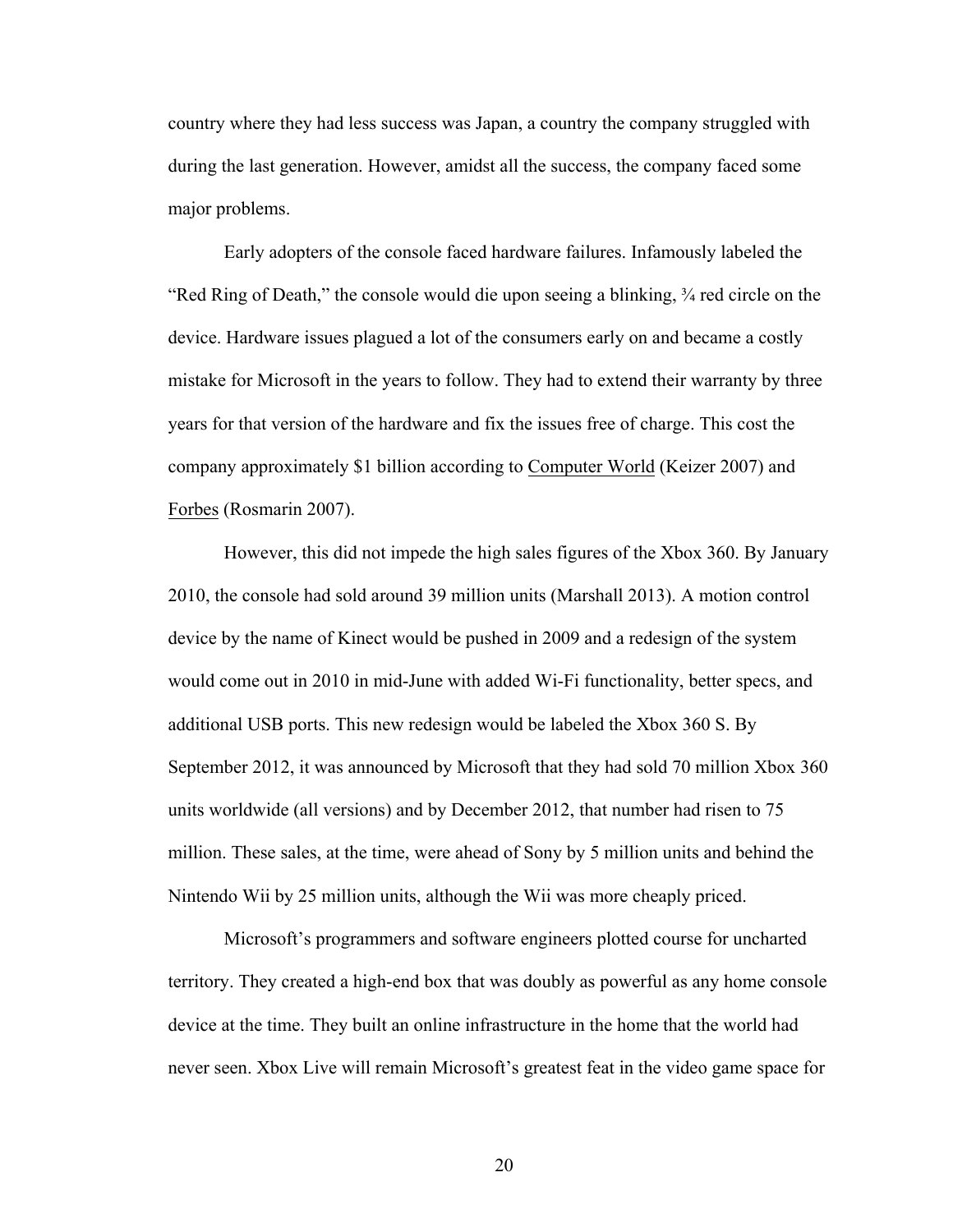the years to come. This idea of connecting boxes, derived from a book called *Snow Crash*  by Neal Stephenson that J Allard had read, would come true for Xbox and gamers worldwide. The company crafted third-party relations to avoid other console manufacturer's missteps in an industry where they had no previous experience. The Xbox brand would be here to stay.

## *Conclusion*

Video games started out as an experiment. Nobody in the 1950s thought video games would become as sophisticated and lucrative as they are today. Nobody even suspected there would be a large enough market for the industry to thrive. Atari changed all of that with *Pong.* Though most of the games during that time frame were *Pong*  clones, it attracted a wide array of engineers and programmers to the industry. Perhaps the most notable company drawn to the industry was Nintendo.

Nintendo, initially a card company, brought the industry back from its collapse in 1983 with the Famicom and NES. Like Atari did with *Pong*, Nintendo showed the reach of the industry. 7 million consoles were sold to consumers over the 3 years it was on the market. Through its marketing as a toy, Nintendo enraptured the youth of Japan and North America. Nintendo's 90% market share during that timeframe is indicative of this trend.

Sony brought gaming to mature audiences. Instead of marketing their products and games to young children, they appealed to older demographics. Instead of fairies and mythical creatures, Sony invited players to partake in mature storylines and subplots.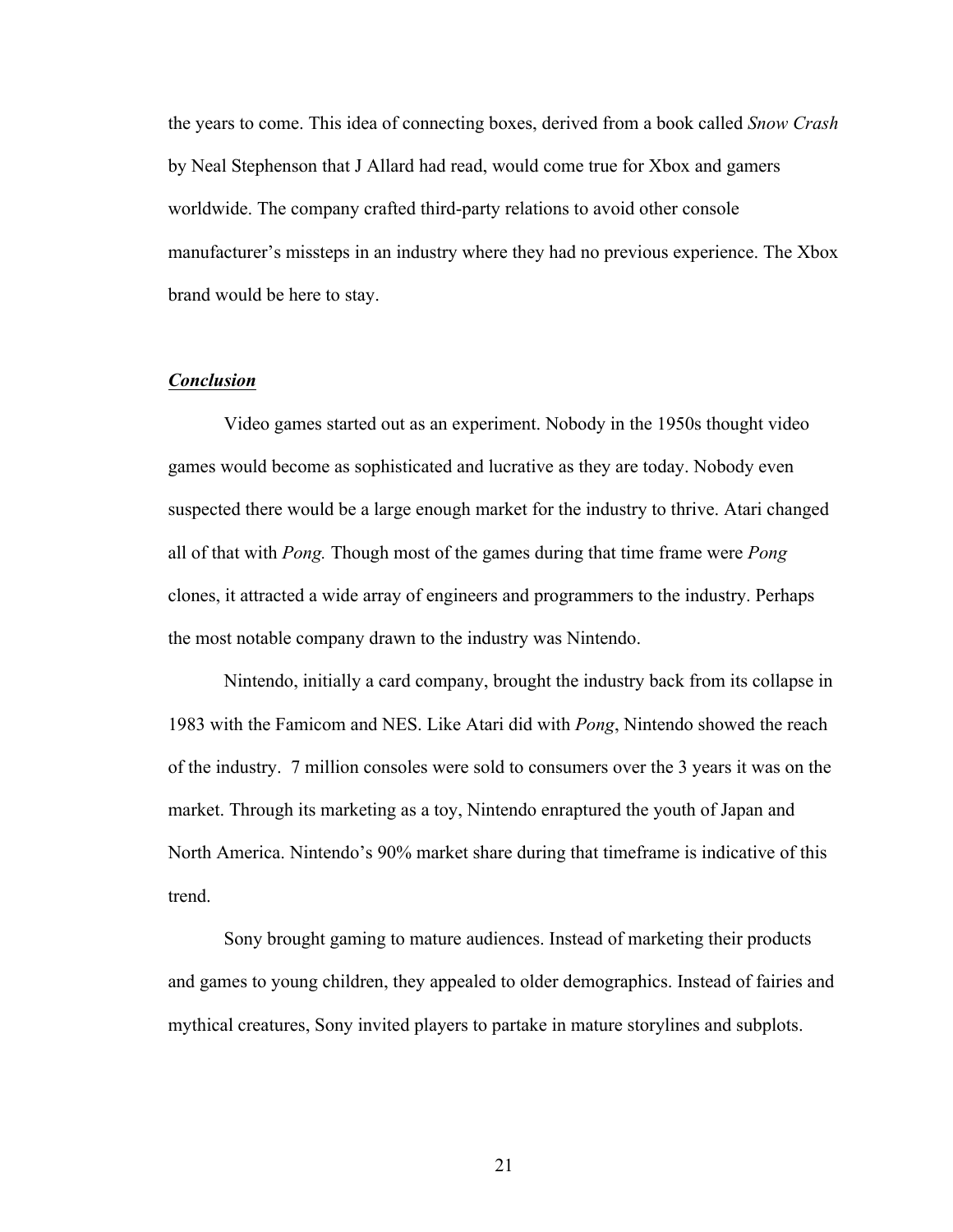Furthermore, Sony ushered in the era of the Compact Disc. The Compact Disc allowed creators to make more extensive and detailed adventures.

Microsoft took this one step further by inviting players to interact with one another in the console space via Xbox Live and online play. With *Halo 2* and other titles, players could squad up with their friends from down the street or across the world and compete against other teams. This gave the industry a social element it was sorely lacking since the years of arcades.

This evolution of the console industry allowed gaming to hit mainstream. Consoles made gaming affordable. With each new console, technology improved. It has developed to the point where today, game creators can mimic human expressions and players can interact with other players across the world in latency-free online environments. Designers can facilitate decision-making arenas for the player, basing their narrative solely on the attributes and values internal to the player. These experiences require time and emotional investment from the player. Furthermore, it requires resources and artistic ability from development teams. In the next chapter, specific experiences will be unraveled and the value of gaming as an art form will be explored.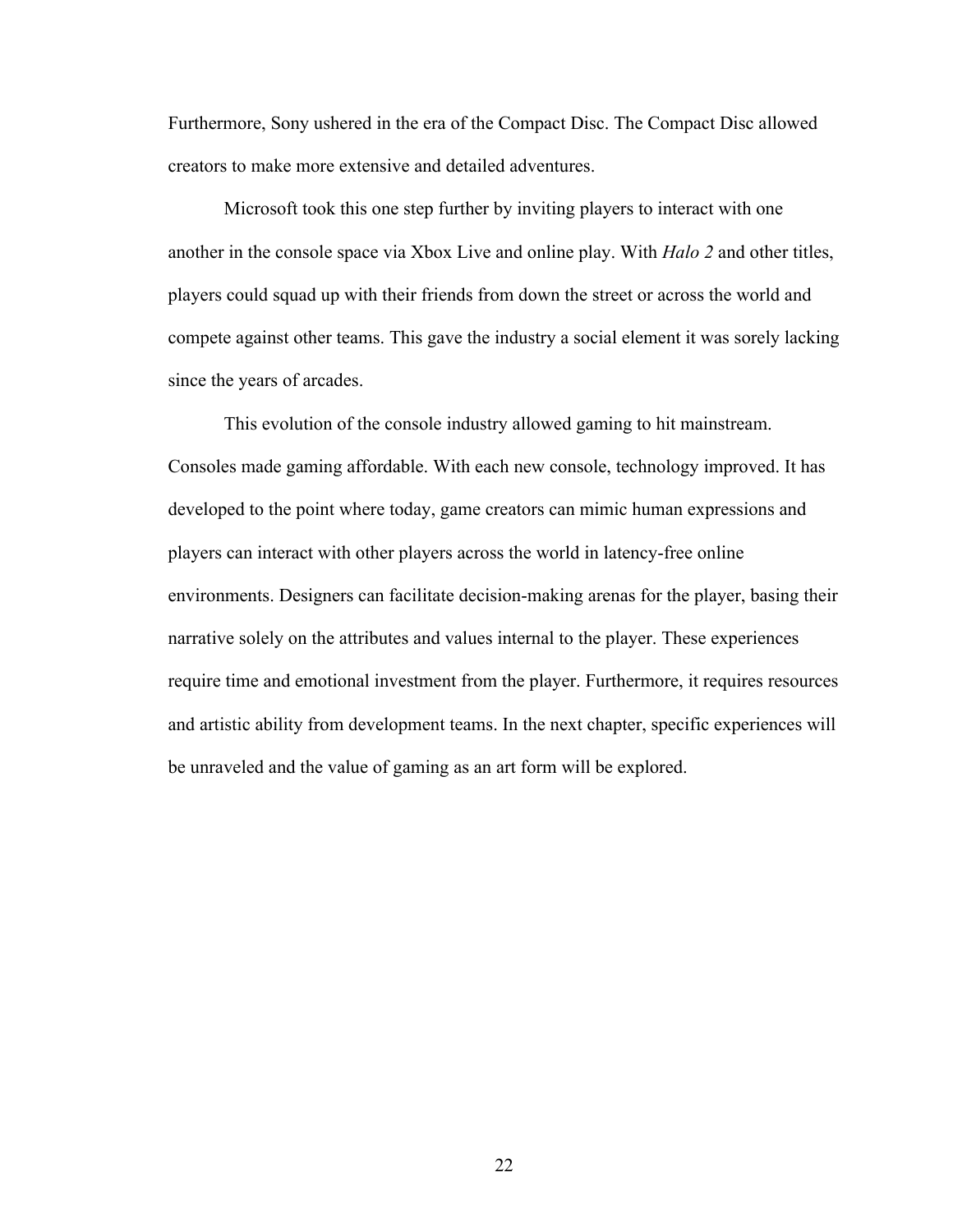## **Chapter 3**

Games provide different experiences than movies, books, films, or poetry. Instead of reading or watching passively, gamers are actively engaged in the actions of the plotline. Instead of debating the moral implications of a decision while the plot continues without them, gamers can stop and mold the plot in their own ways. Some games with a linear narrative force players to do things that they do not want to do in order to progress the plot. Other games force gamers to interact and socialize with other gamers across the world to complete an objective in an online setting. In these ways, games provide a unique and valuable experience to its players.

In this chapter, some of the best narrative-driven experiences in gaming in the last decade will be explored in order to qualify the creative value of the medium's form of expression against traditional media. This chapter will show how games have evolved their storytelling mechanics over the years. Understanding where game narrative is today is essential to understanding the controversy surrounding the rest of the medium and the decisions made by the Supreme Court in *Brown v. Entertainment Merchants Association.*

#### *Under the Sea*

The player takes a bathysphere down under the sea after the player's plane crash lands near a lighthouse. Bobby Darin's "Beyond the Sea" plays on vinyl. A video plays. A character named Andrew Ryan proclaims some nonsense about a man being entitled to the earnings of his hard work. He goes on about how Washington would have given those earnings to the poor and the Vatican would have given those earnings to God. Andrew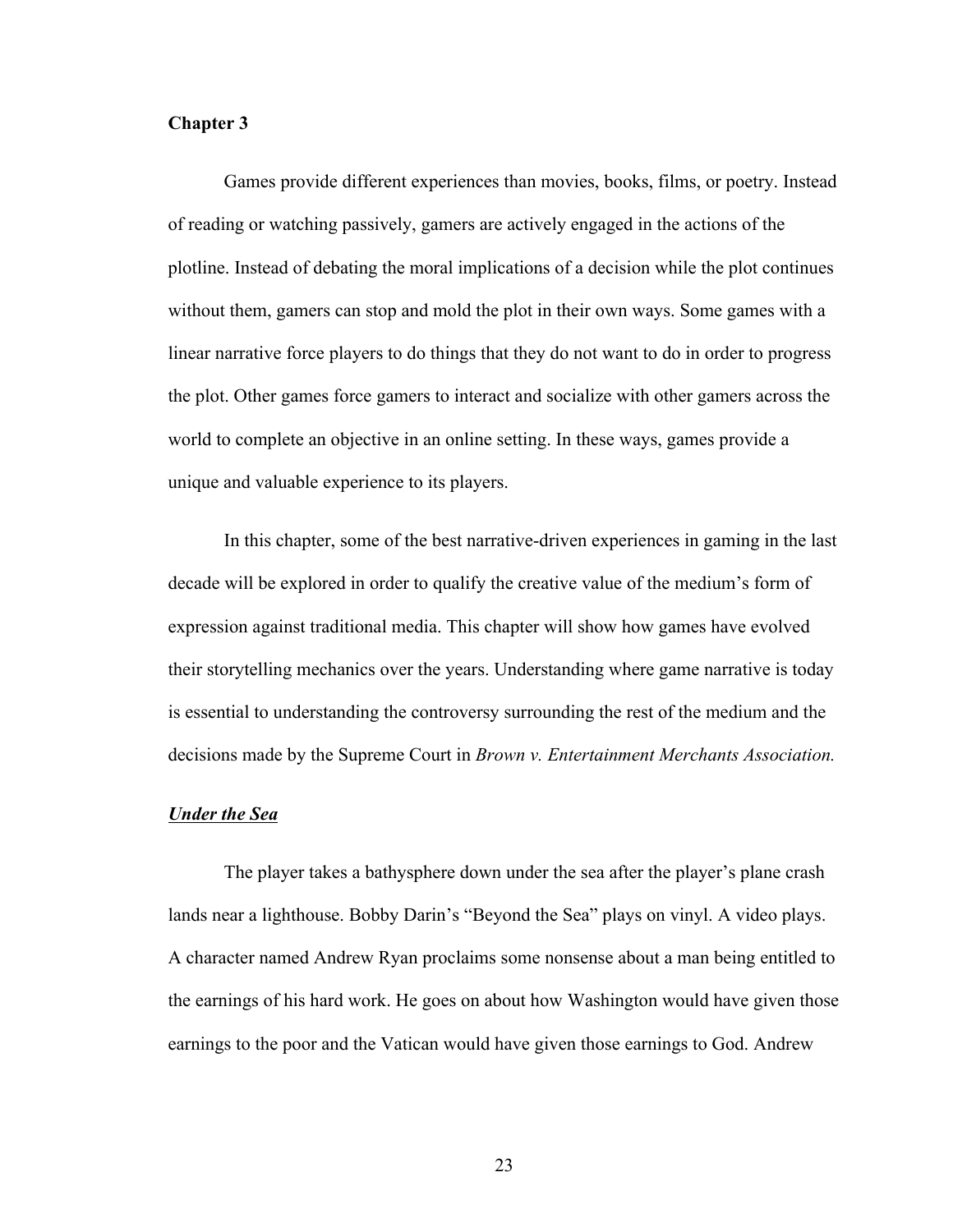Ryan goes on to describe his underwater, dystopian city while the player watches the buildings come into focus and whales traverse the watery landscape.

It is in this one 3-5 minute segment that the magic of the medium of video games comes to life. The developers of this widely acclaimed first-person-shooter were heavily influenced by a writer-philosopher by the name of Ayn Rand. Ayn Rand wrote a book called Atlas Shrugged primarily focused on objectivism, *"one of several doctrines holding that all reality is objective and external to the mind and that knowledge is reliably based on observed objects and events."* Rand also concentrated on the nature of the elite in an economically stratified society. This book is one that has garnered positive critical reception some years after its release in 1957. Atlas Shrugged is taught in some classrooms as well. Providing young children the tools to think and analyze a plot centralized around these concepts has the capacity to be more effective than traditional schooling.

Fast forward to the end of the plot and the player is in the same room as the man introduced at the beginning: Andrew Ryan. An unknown guide named Atlas has tasked the player over an earpiece with killing Andrew Ryan. Andrew Ryan is practicing his putting with a golf club at this point. He glances up to the player and asks him, "What separates a man from a slave? A man chooses, a slave obeys." He goes on to reveal to the player that the player has been forced to do everything in the game by a simple phrase from Atlas: "Would you kindly…?" He then proceeds to test the player's fortitude by saying that phrase and ordering him to kill him. The game forces you to kill Andrew Ryan to proceed. To do so, the player must whack Andrew Ryan in the head four times with a golf club with a pause between each one where Andrew Ryan reiterates his line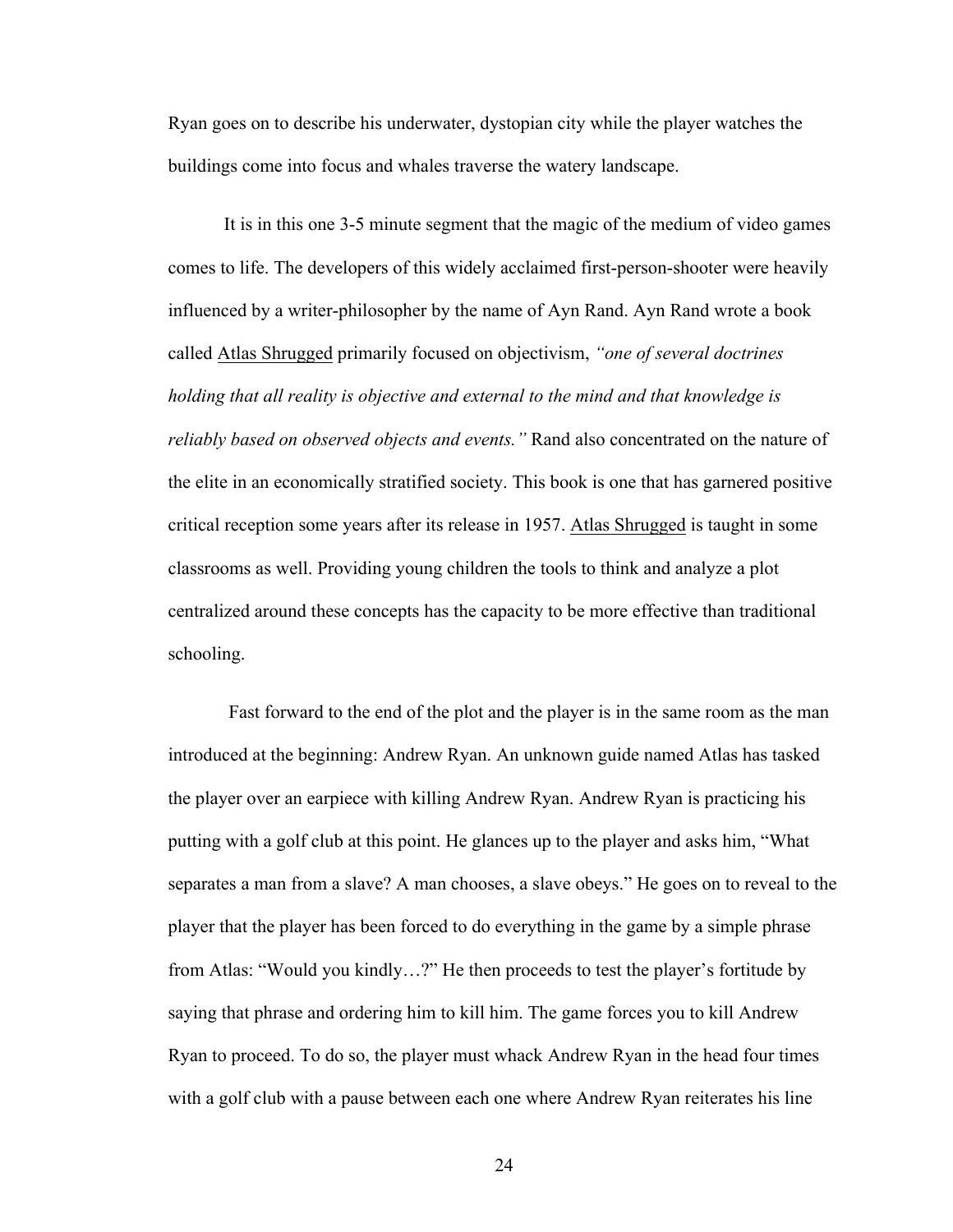that a man chooses and a slave obeys. The game would end with the murder of Atlas, the instigator of this murder, but this remains as one of the most powerful moments in all of gaming.

The developers at what was originally called 2K Boston and now called Irrational Games, criticized the entire industry with this conclusion. At the time, most games forced players to complete certain tasks in order until the game said it was over. The player never questioned why and completed the objectives diligently until the game's credits surfaced. This game, through its narrative, criticized this approach even though there was little choice in the overall plot. With the introduction of this plotline into the masses, developers attempted to expand player choice in their games. Instead of having a linear plotline, games started to have branching plots where players could choose their own ending based on the decisions that they made. Player choice remains as an essential component of modern game story-telling.

# *Mass Effect Trilogy*

I am Commander Shephard. I am the leader of a large spacecraft known as the Normandy. I have several crewmates who have backstories and unique personalities. Some of the female members of my team are vying for my affection. The end of the universe is coming from an enemy threat known as the Reapers. Generations-old conflicts are arising and I am the man who must resolve them. If the universe cannot figure out the solution to these problems, then those planets involved in said universe are sure to perish.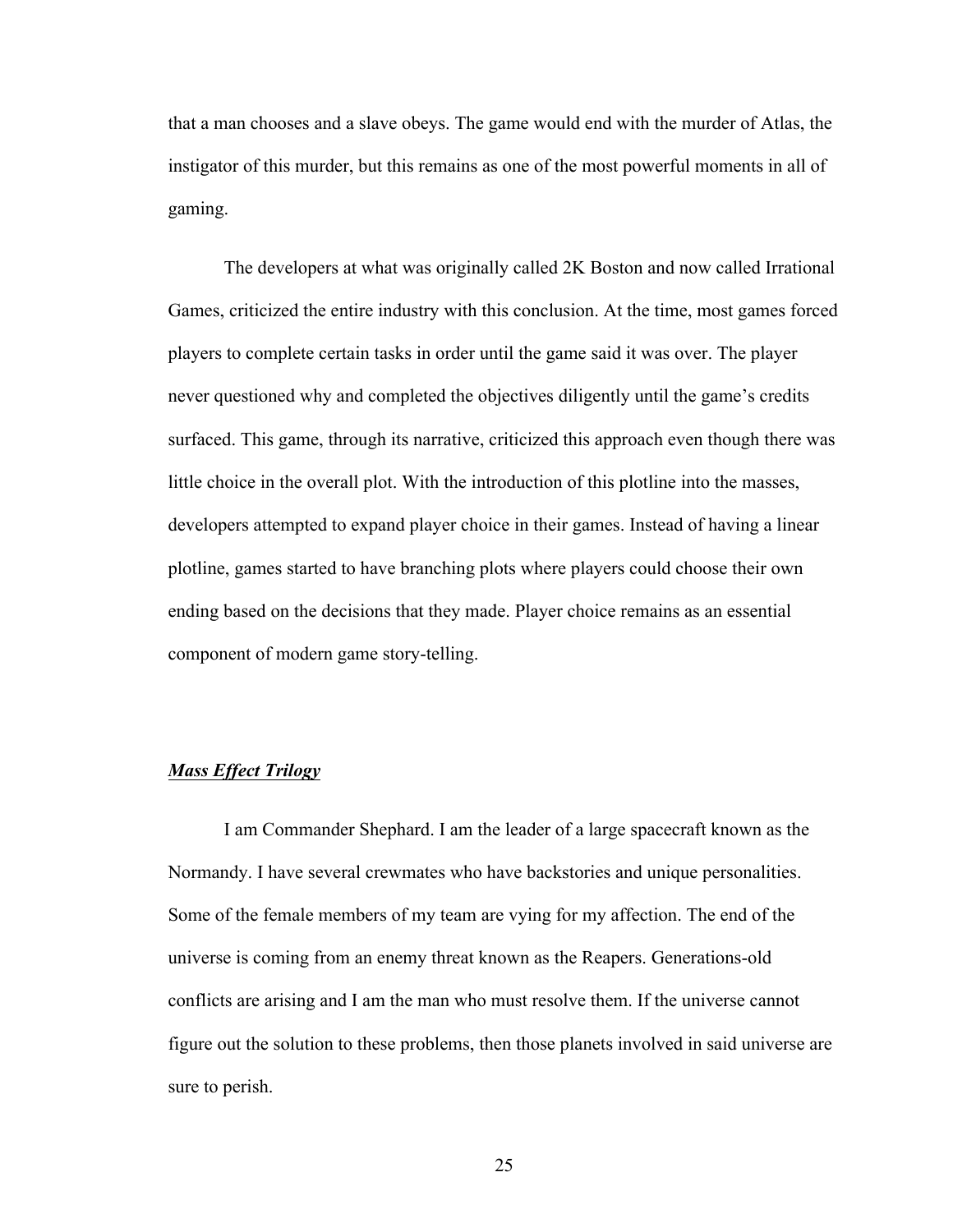This is a game based on decision-making and relationships. Each conversation I have with a non-playable character (NPC) has a wheel of choices as to what my character can say attached to it. Some of these phrases have negative and positive connotations attached to them. Furthermore, in some scenarios, I have a choice of intervening in violent, passive, or nonresponsive ways. I can kill essential members of the plot. It is a game centralized around the player controlling Commander Shephard. The mindset of that person and the connection he/she makes with other characters will affect the plot of the game in drastic ways. This is a non-linear story that can only be present from within the video game medium.

This approach to storytelling differentiates itself from other forms of media. In movies, the observer only watches as the story unfolds. In books, the reader can only turn the page and read on. Games give the players the power to decide their character's fate. Players have an active role in determining the plot and the direction of the narrative.

#### *The Island*

I am tied on a rock near a cliff. I just woke up. I am bleeding, rattled, and scared. I am Jason Brody and I have just been kidnapped by Vaas (voiced by Michael Mando), a drug warlord in the fictional Rook Islands between the Indian and Pacific Oceans. He says to me, in perhaps one of the best monologues in all of gaming:

*"Did I ever tell you what the definition of insanity is? Insanity is doing the exact... same fucking thing... over and over again expecting... shit to change... That. Is. Crazy. The first time somebody told me that, I dunno, I thought they were bullshitting me, so, I shot him. The thing is... He was right. And then I started seeing, everywhere I looked, everywhere I looked all these fucking pricks, everywhere I looked, doing the exact same fucking thing... over and over and over and over again thinking 'this time is gonna be different' no, no, no please... This time is gonna be different, I'm sorry, I don't like... The*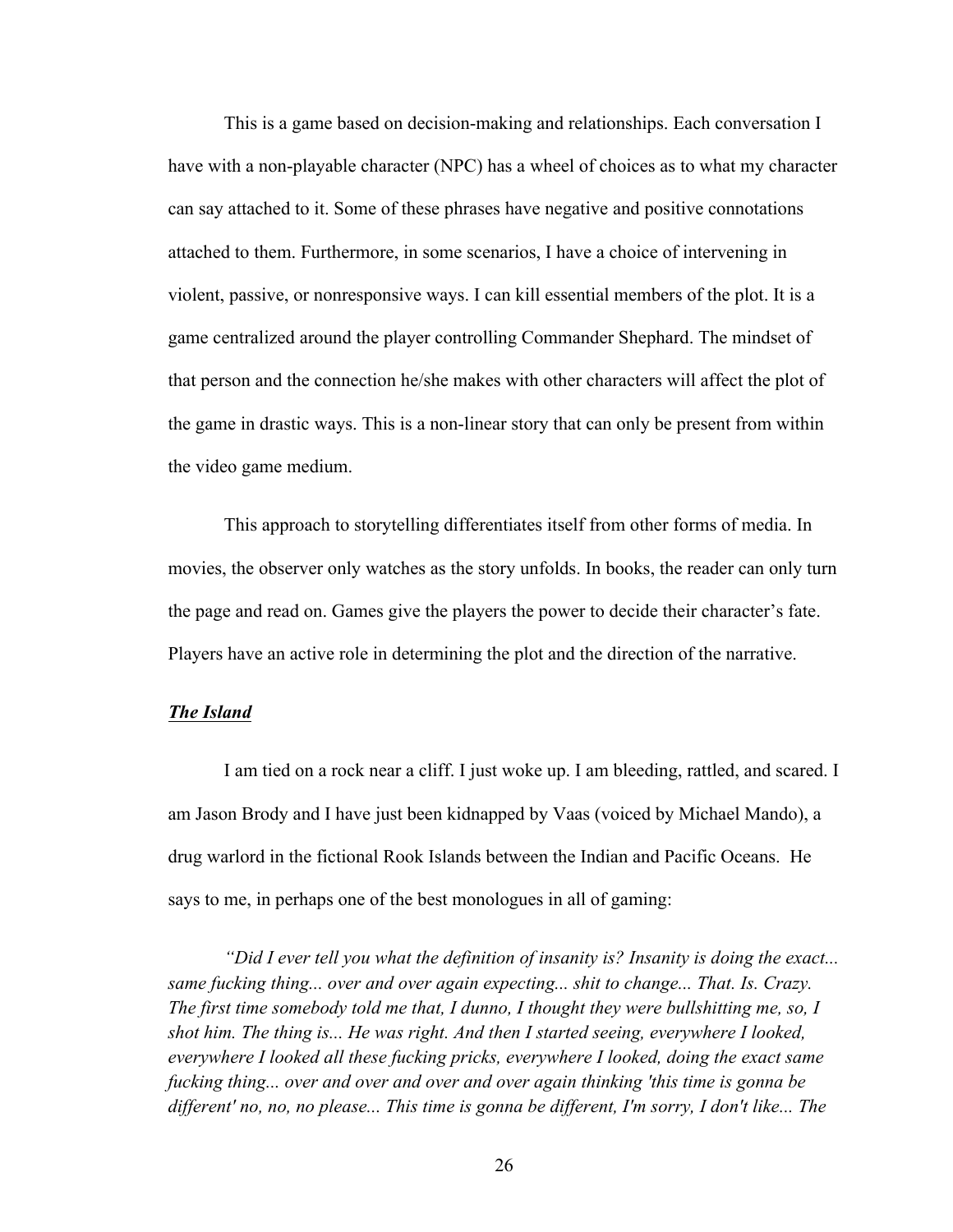*way... ... you are looking at me... Okay, Do you have a fucking problem in your head, do you think I am bullshitting you, do you think I am lying? Fuck you! Okay? Fuck you!... It's okay, man. I'm gonna chill, hermano. I'm gonna chill... The thing is... Alright, the thing is I killed you once already... and it's not like I am fucking crazy. It's okay... It's like water under the bridge. Did I ever tell you the definition... of insanity?" (IMDB 2013)*

I am kicked into the ocean and I must wrestle with my controller to escape the rope that is tied to my hands and feet underwater. This scene can only happen in gaming, but why?

Movies, books, songs, and plays can all have monologues attached to them. But in each of those mediums, the reader or observer is not actively involved. The main character in a video game is the player. Everything done by the character is inexplicably linked with the player. The perspective of the character is inherently that of the player. That character's ups and downs are the player's as well. Before all of these events transpired in the game, Jason Brody was shot with a bullet by Vaas after the helicopter he tried to escape the island in crashed and fell. That bullet hit a zippo lighter in his pocket. This experience of escaping and being caught again by a mad, villainous figure such as Vaas is frustrating and scary. It prompts a rivalry between the player and Vaas. The player aches vengeance against Vaas. When the player does get the chance to murder Vaas in the end, it is cathartic to the player because of the struggles he/she went through playing the game.

#### *Shanked!*

I am a part of a secret organization known as the Assassins modeled after the historical Assassin's Order. Our enemies are the Templars which are modeled after their real-life counterpart. I am in Renaissance Italy. My assassinations revolve around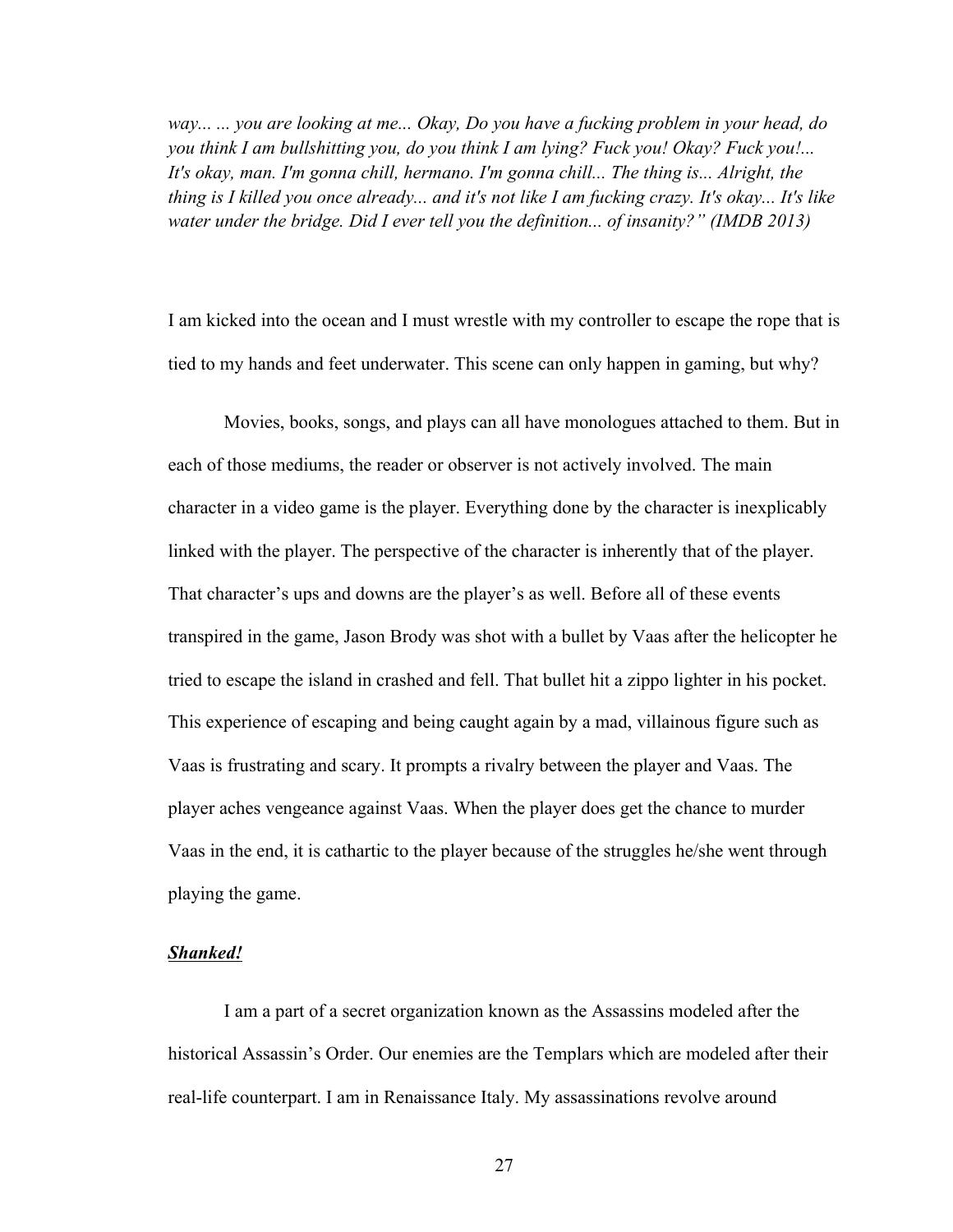important figures such as Niccolo Machiavelli, Rodrigo Borgia, Cesare Borgia, Lorenzo de Medici, and Leonardo da Vinci. They side with one of these two factions and work to spread the influence of their own.

*Assassin's Creed* is a video game franchise with numerous titles attached to it. As of March 2013, the series has sold over 55 million copies. This was before the release of its most recent iteration, *Assassin's Creed IV: Black Flag*, a take on the age of pirates. This series has enraptured the youth across the world. If this game has seen so much success, then perhaps there is a way to educate the children through this medium.

Professors in Political Science classes generally assign Niccoló Machiavelli's *The Prince* to students. A lecture covering the Italian Renaissance accompanies this assignment, going over the key players and events of the era. But what if this lesson took place in an interactive setting? The *Assassin's Creed* franchise does this successfully. It meshes historical fact and fiction. Some children might not see anything past the violent nature of the plot. But what if some did? *Assassin's Creed* provides these curious minds with a Codex. If a player approaches a famous landmark in Renaissance Italy, the Codex will be updated to provide the player with biographical data regarding that landmark. This Codex extends to historical events and people. This Codex provides the player with the ability to acquire information without the air of fiction present in the rest of the game. In this way, the Codex acts as an encyclopedia for those interested in reading it.

The *Assassin's Creed* franchise poses a serious question to critics of the violence of the video game medium as a whole. What if that graphic violence could incite curiosity? If game developers plant history, literature, film, music, etc. in violent games,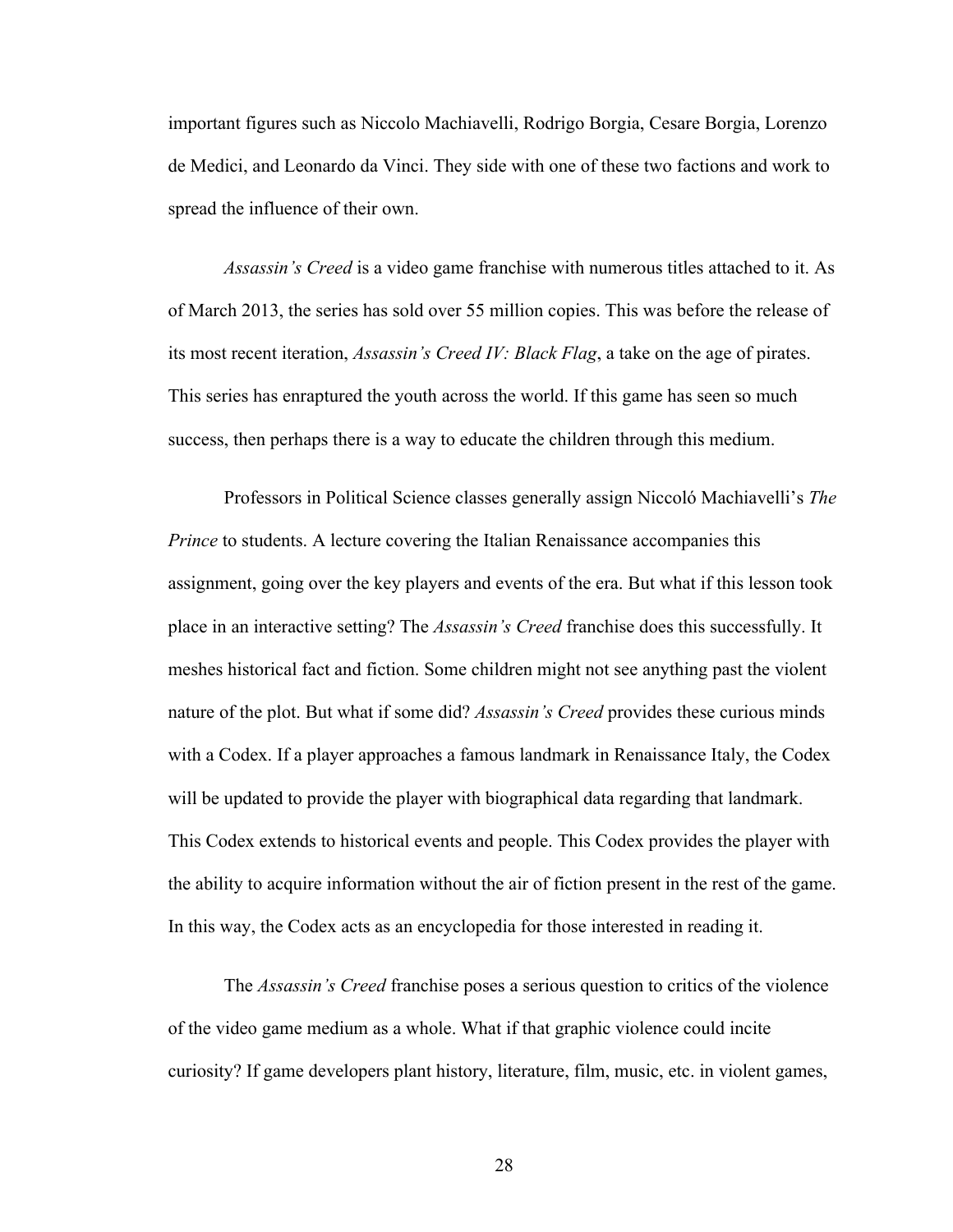this impetus to research the subject related to games could be feasible because of new developments in technology. Characters look as real as ever and interact with the world with the appropriate physics. Emotions can be shown through these games. Tears, anger, and happiness can be exhibited through this new technology. Famous actors are becoming drawn into these games. Actors like Elijah Wood, Gary Oldman, Dennis Hopper, Christopher Walken, Ellen Page, Mark Hamill, Samuel L. Jackson, George Takei, Liam Neeson, John Goodman, 50 Cent, Sean Bean, Kiefer Sutherland, Patrick Stewart, and Seth Green (Danko 2013) have all lent their voices to video game characters. Games are becoming a part of pop culture.

#### *Hoorah*

I am on a boat. There are many other boats around me. I am dressed in uniform as are my compatriots aboard the boat. We are approaching the beach of Normandy. There is a man next to me who is vomiting uncontrollably. Another man is holding the cross around his neck, praying to his God. These men know they will likely not survive this invasion. As I hear the machine gun and mortar fire, I start to agree with that sentiment. As we get closer, some of the men are shot down. The boat topples and I fall underneath the water. I surface, then frantically look around and swim towards the river. I avoid gunfire and mortar fire to find my teammates. This is the invasion of Normandy.

Many times children are forced to endure lectures on the history of World War II. *Call of Duty 2* brings all of those skirmishes to life in realistic fashion. The player takes control of soldiers in all fronts of the war. Locales include Tunisia, Stalingrad, and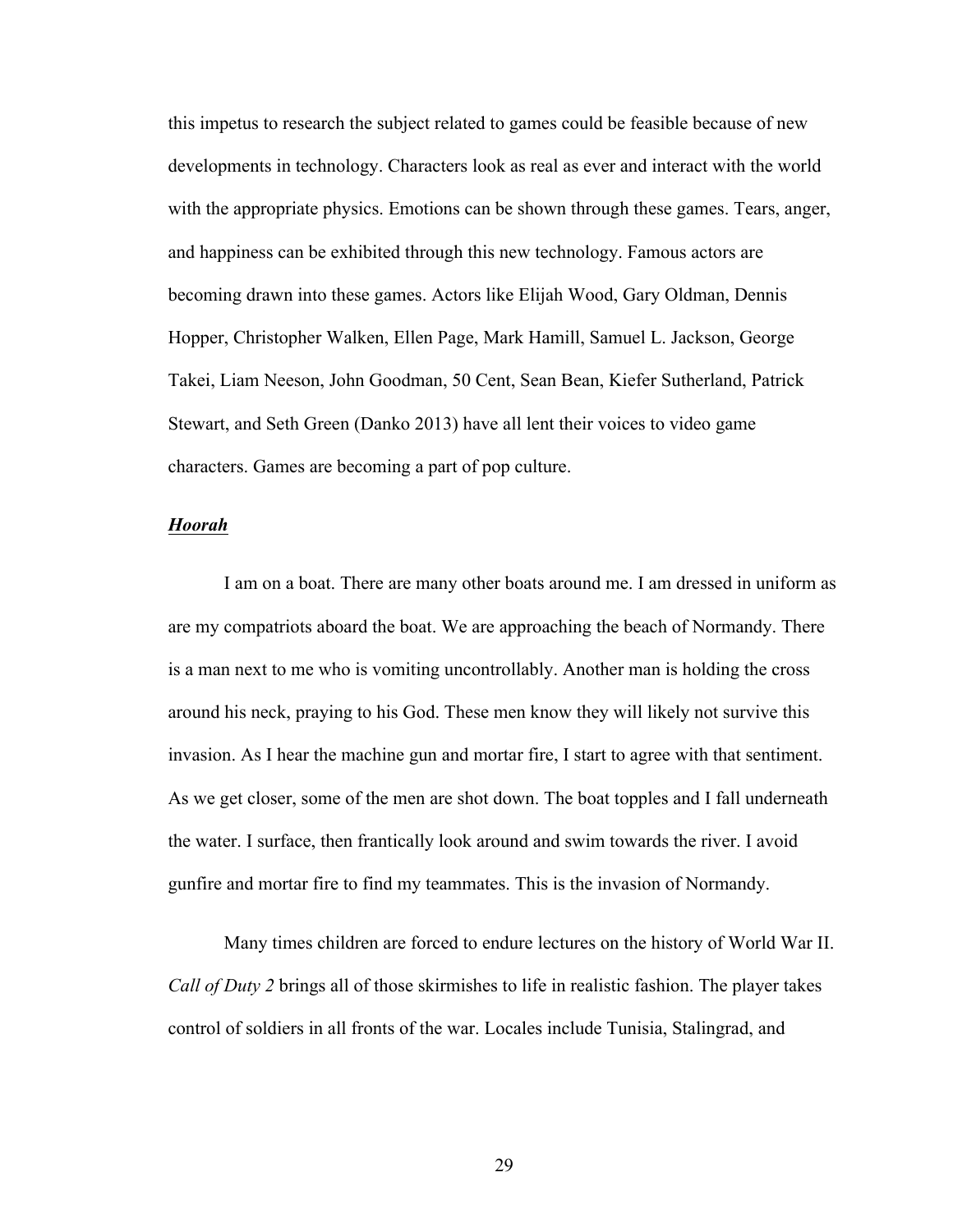Normandy among others. These battles give the player a look at what these historical events must have looked like.

Like the *Assassin's Creed* franchise, this game could be an educational force. Mowing down hordes of enemies may not be the most intellectually stimulating mode of grasping important historical content, but it may produce motivation within a student to dive deeper in the annals of the their local library to uncover factual truths. One of John Stuart Mill's most impressive quotes in *On Liberty* summarizes this argument: *"The peculiar evil of silencing the expression of an opinion is, that it is robbing the human race; posterity as well as the existing generation; those who dissent from the opinion, still more than those who hold it. If the opinion is right, they are deprived of the opportunity of exchanging error for truth: if wrong, they lose, what is almost as a great a benefit, the clearer perception and livelier impression of truth, produced by its collision with error" (Chapter 2).* The success of any art form is not about if the content creator is right or wrong or if the audience perceives it as right or wrong, but whether or not that audience attempts to uncover a subjective or objective truth because of the artwork presented to them. In this way, Call of Duty and other video games can be instrumental in education and individual development.

# *To Live and Die in L.A*

I am driving my drop-top in the streets of Los Angeles. A rap song is playing on my car radio, while I talk to one of my fellow gangsters. We are meeting up with some members of our gang. We are going to attack a rival gang on their turf. Before we do that, I park my car at a fast-food restaurant. I walk inside and order a hamburger. Then, I order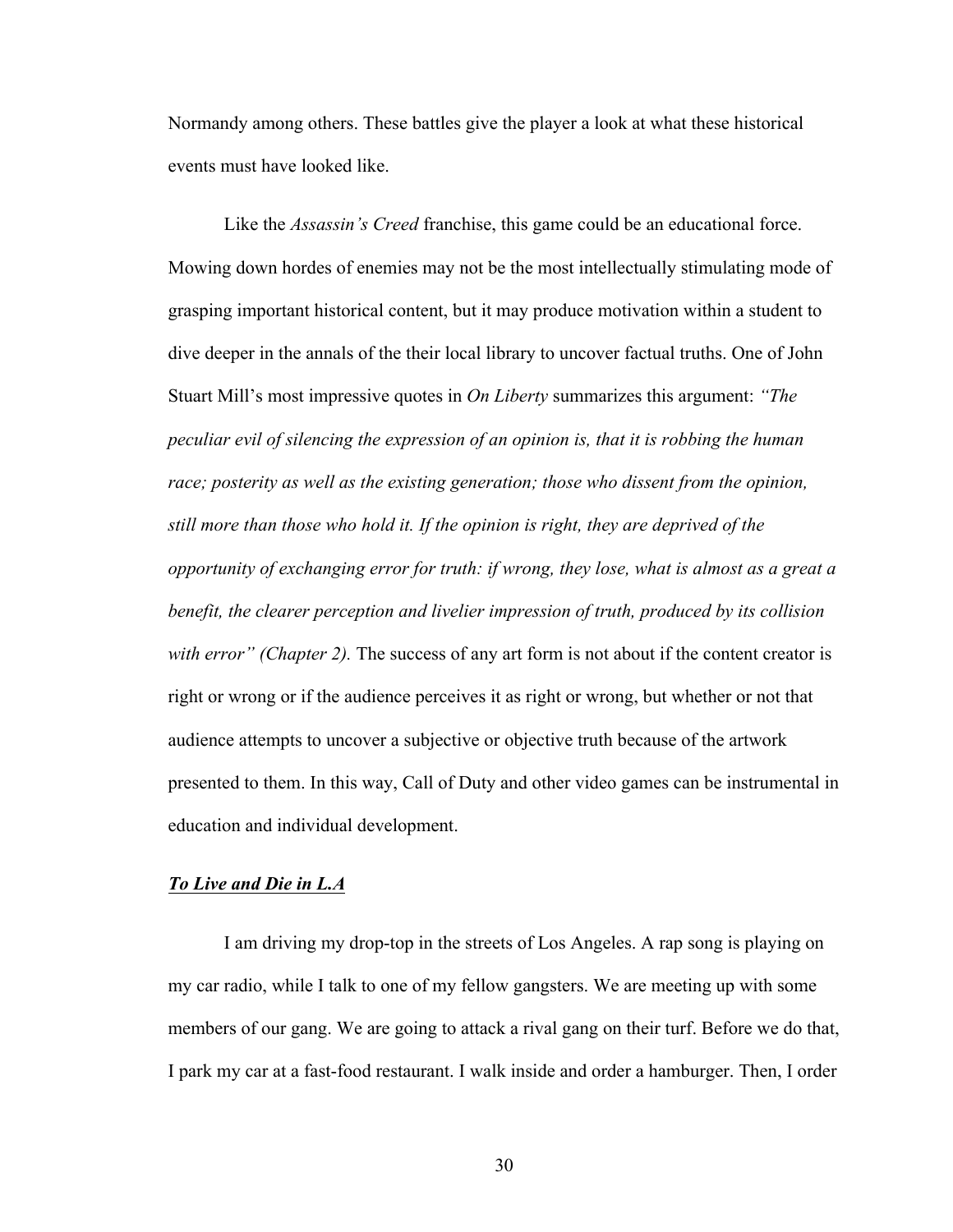a pizza and return to my vehicle. We then proceed to meet up and shoot members of the other gang to take over their turf.

*Grand Theft Auto* is one of the most popular games in the medium. Its latest iteration, *Grand Theft Auto*, had a budget of approximately \$260 million. The game made \$1 billion in three days (Graser 2014). Around 32.5 million copies of the game were shipped to retailers. The game is in demand, but why?

*Grand Theft Auto* mixes critically acclaimed gameplay, a consistently highquality brand name, and a slew of pop culture references to sway members of a variety of demographics into purchasing the title. The team at Rockstar Games often incorporates movies and television shows into their games through missions and dialogue. This allows for more people to become attached to the games as a whole. As more people become attached to it, the more they talk about it and the more it sells and gains popularity.

*Grand Theft Auto* games are different than productions in other media because these games create a familiar world with the player at the center. *Grand Theft Auto: San Andreas* and *Grand Theft Auto V* take place in a fictionalized Los Angeles named Los Santos. *Grand Theft Auto: Vice City* has a setting in 1980s Miami. *Grand Theft Auto IV* is in a fictional New York City. These games give the player a sandbox and allow the player to do whatever he/she wants within that sandbox. In a movie or a song or literature, the audience must observe others' interactions with the setting. The audience is never allowed to participate. The audience is not given the freedom of choice. In games, players are able to take elements of those other mediums (plot, dialogue, music) and couple it with the interactivity that only games can provide.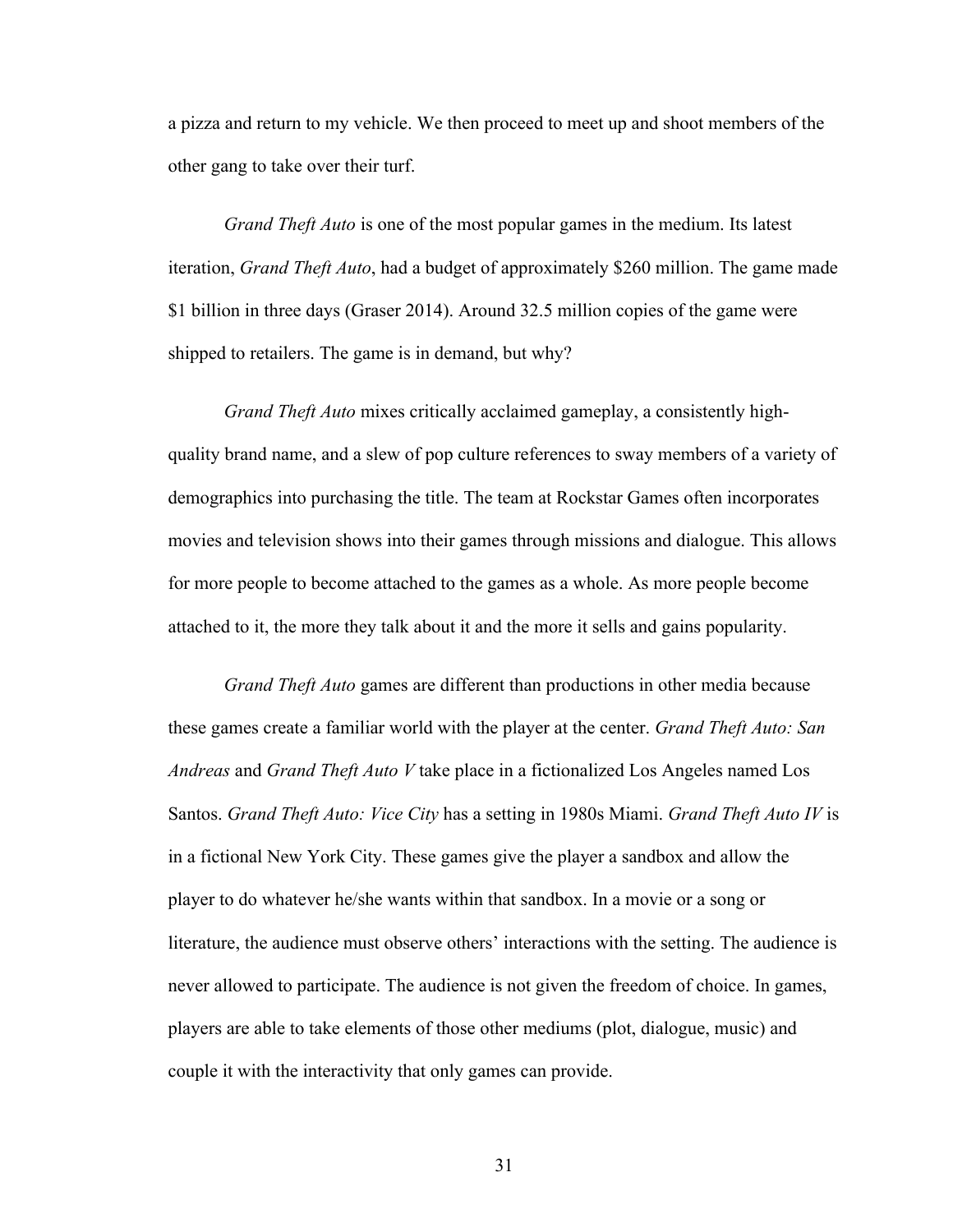# *Implications*

Video games are unique because they allow players to interact with the narrative. Games are at their best when they place players in the center of the action, giving them a choice in how the story unfolds. Other mediums do not allow their audience to shape the direction of the narrative. For some, interactivity in gaming is a source of controversy.

Games are different than other mediums because they let the player take control of the narrative through interactivity. Decisions made by the player alter the plot and player experience. In movies and television, the audience can only watch as the plot progresses. The audience cannot change the script. In books, the reader's only interaction with the plot is turning to the next page. Giving the audience choice empowers them. This empowerment through interactivity makes games different than other mediums.

If games are different than other media because of their interactive nature, then games can be singled out. It means that arguments against the medium will become louder. To appease the dissenters, games should be researched more heavily and scientists should seek to prove whether or not there is a causal link between game violence and real-world violence. In their studies, variables such as length of play, emotional attachment, and mental stability should be considered as well. Games might not be the cause of real-world violence, but they may play the role of desensitizing an instable individual to the point where he/she may consider it a viable option.

This unique element of interactivity and the implications that derive from it have been scrutinized by critics from the news media. Many individuals in the press have said that playing violent games can lead an individual to engage in real world violence. The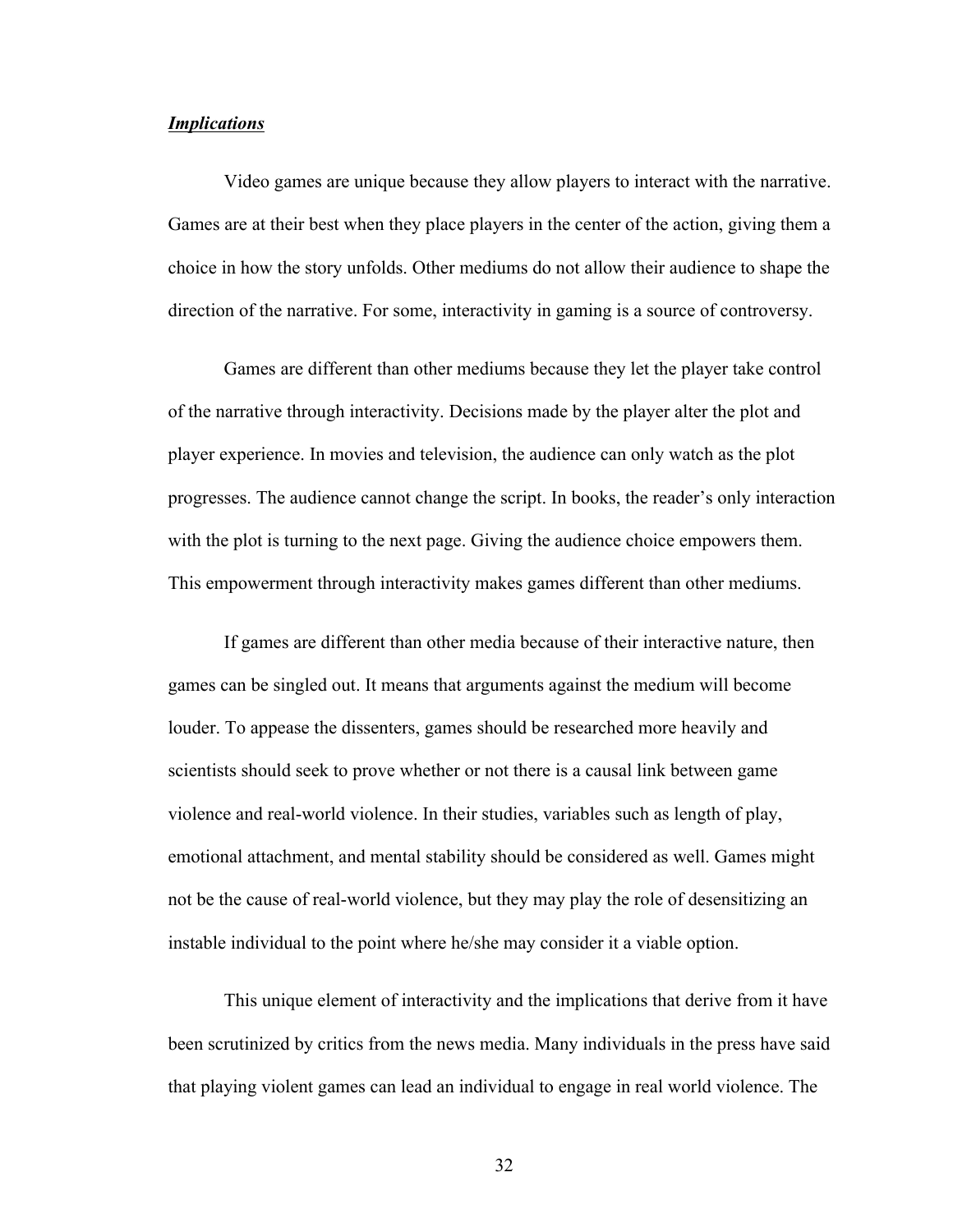criticisms and analysis by these commentators on the industry will be investigated more thoroughly in Chapters 4 and 5.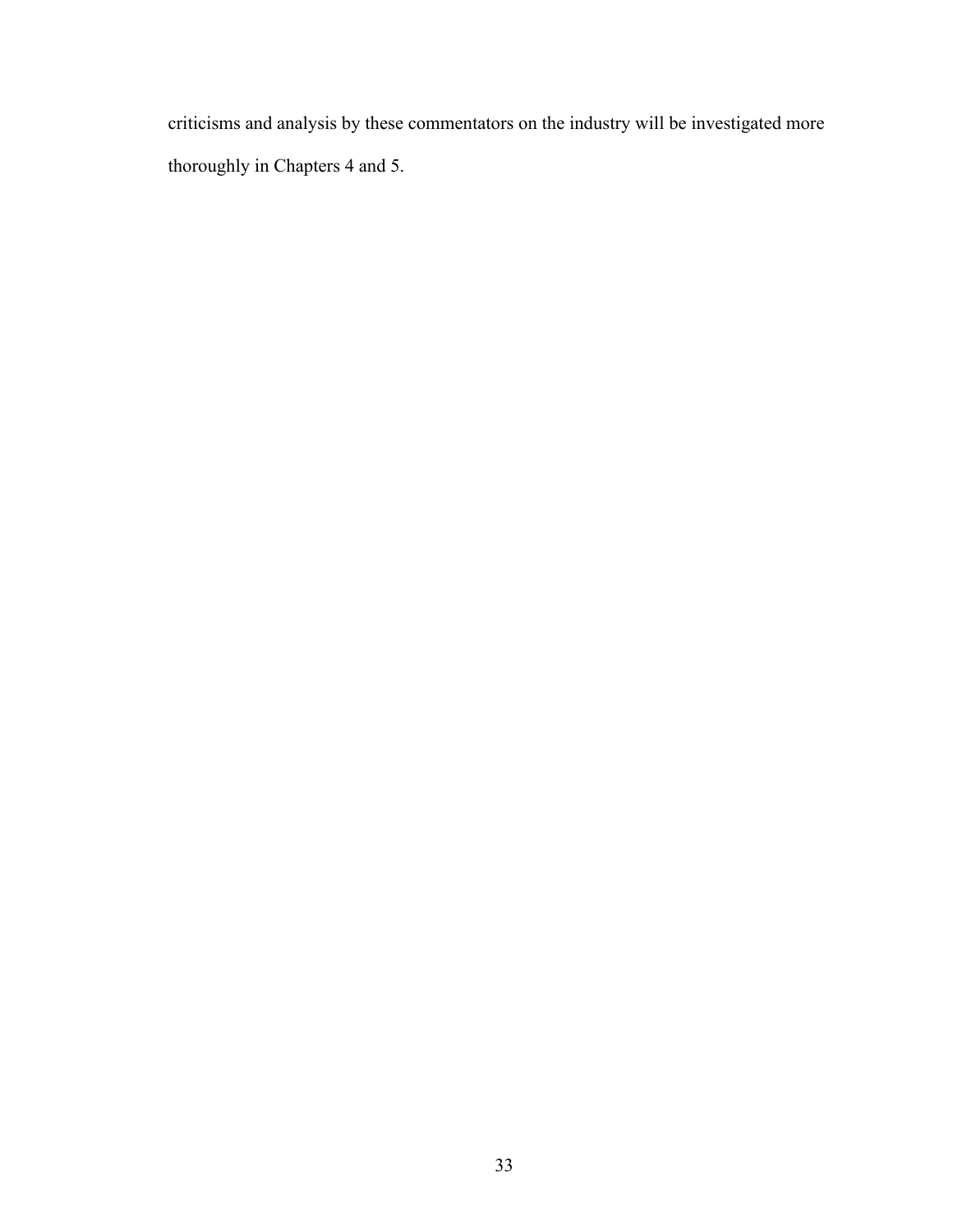## **Chapter 4**

## *Background of the Case*

California Senator Leland Yee (D) of District 8 introduced a law in 2005 that restricted the sale of violent games to those under the age of 18 (Salanga III 2010). He claimed that these violent games were harmful to children. His aim with the bill was to restrict minors from accessing these games. That being said, Yee was not very familiar with the medium. His opinion on the potential danger of the medium came from watching other people play. Yee acknowledged that video games were an art form. He did not want to ban the games in their entirety. The goal with the law was simply to restrict the sale of violent video games to those under the age of 18. California Governor Arnold Schwarzenegger signed the bill because it allowed the parents to become more "involved in the decision-making process" (Thorsen 2005).

Many supporters were behind Schwarzenegger and Yee after the Governor signed the bill into law (Brown 2011). Other groups and individuals in support of California in this case included Common Sense Media, The Eagle Forum, California Chapter of the American Academy of Pediatrics, California Psychological Association as well as the Attorneys General of Louisiana, Connecticut, Florida, Hawaii, Illinois, Maryland, Michigan, Minnesota, Mississippi, Texas, and Virginia. These were the groups that wanted to have video game ratings regulated by the state.

The second side belonged to the Entertainment Merchants Association. This side wanted to keep the voluntary ESRB rating system in place. They believed that games and violence had links with one another. They thought that the government should not have a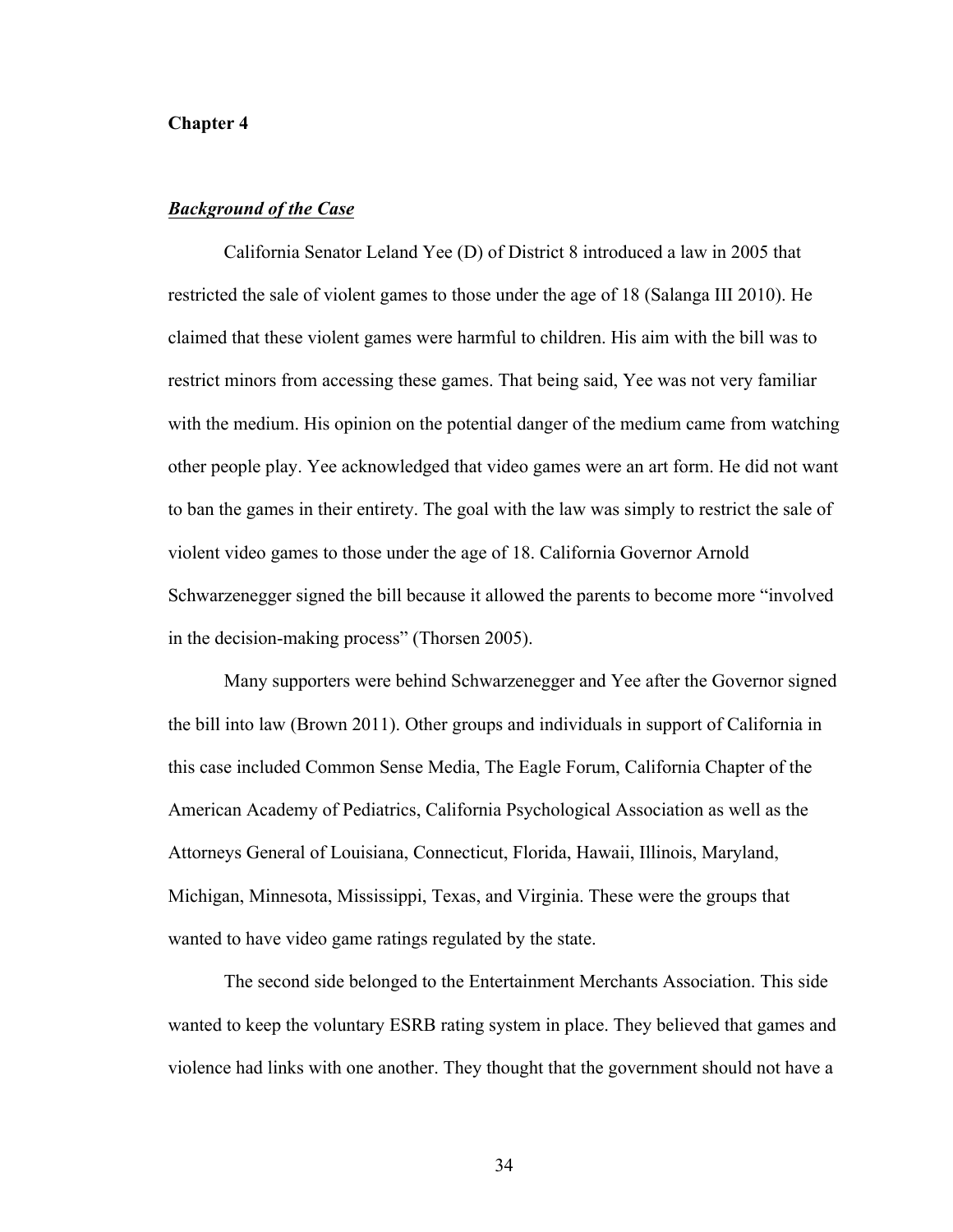role in restricting these violent games to underage consumers. Various video game publishers came to support this side such as Activision Blizzard, Inc., Microsoft Corporation, and ID Software LLC. Members outside of the video game industry, such as the Comic Book Legal Defense Fund, the Motion Picture Association of America, and the American Civil Liberties Union, also showed their support by filing amicus briefs. Various First Amendment Coalitions and Free Speech groups also filed amicus briefs.

The ESRB (Entertainment Software Rating Board) is a voluntary rating system in place for the game industry. Games are labeled "Everyone," "Teens," or "Mature" ("E," "T," and "M" respectively). Occasionally there will be a rating labeled "AO" for adults only. Games are rarely rated "AO" because retailers like Wal-Mart and GameStop refuse to sell those games. Game developers are then inclined to edit the mature content out and send in a new copy in order to appease the ESRB team. "RP" stands for "Rating Pending" for games that have yet to go through the rating process. To review a game, publishers of the game send reviewers a copy of a DVD of the most graphic instances in the game. Three or more reviewers engage the material and assess what rating the game deserves. Full-Time reviewers represent the team of the Entertainment Software Rating Board (Sinclair 2007). If a publisher misrepresents their game, they can be fined up to \$1 million (Sinclair 2007).

In the proposed bill, California would have control over the rating system for video games. Generally this task was delegated to the Entertainment Software Rating Board (ESRB). It was, and still is, labeled an effective system in terms of rating games. The ESRB is often seen as a better system than similar ratings systems in other mediums such as movies. With this bill, the state of California would be responsible for rating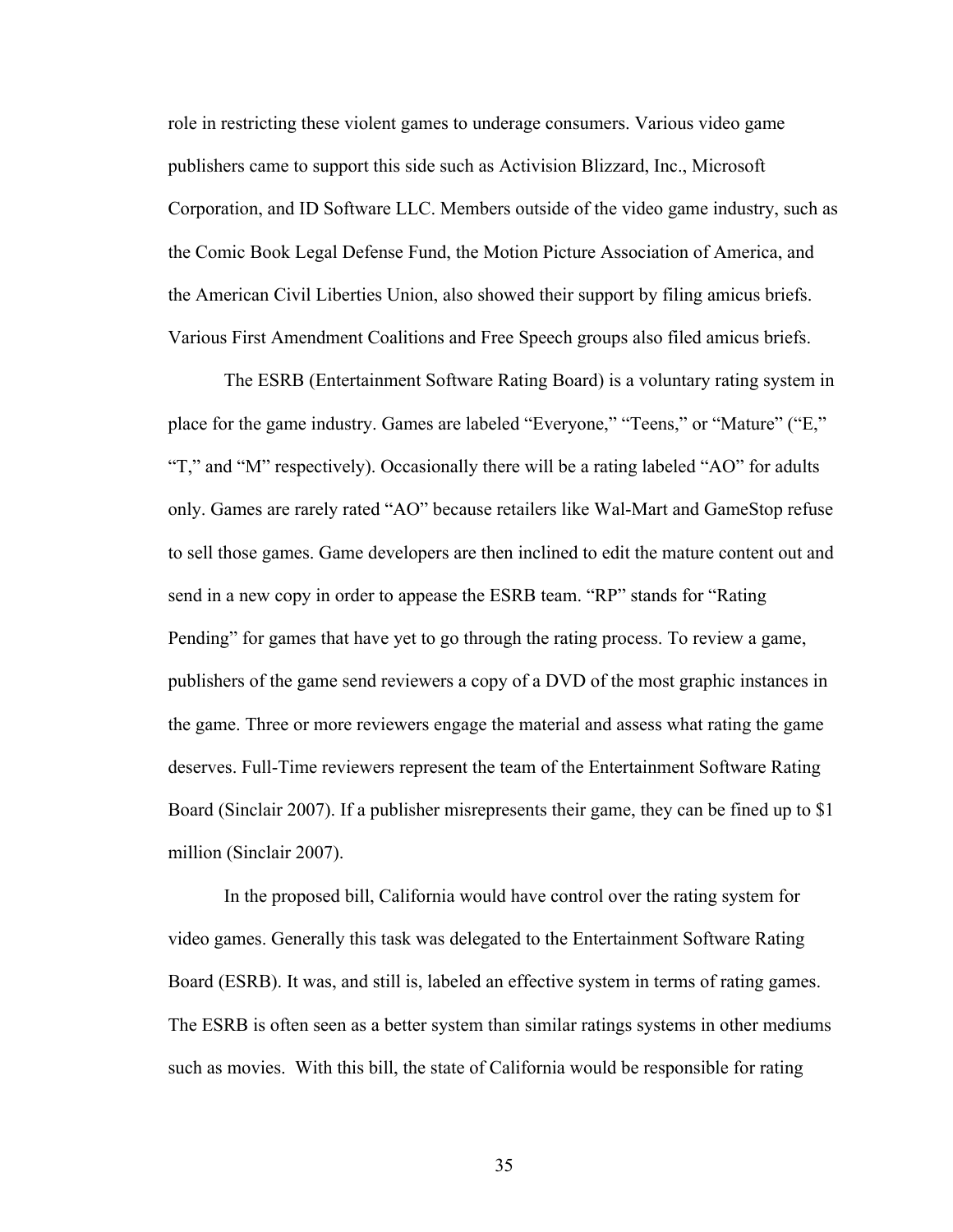approximately one hundred video games a year, gauging each for violence. First, California needed to convince taxpayers to support the job of analyzing 100+ games every year to protect their children via tax dollars. After that, California would also need to define what makes a game violent. If the state of California had won this case, other states would likely would have likely made and passed similar legislation.

To determine whether or not a game was violent, it would have to go through a version of the Miller Test. The Miller Test is a way to determine whether or not a piece of speech or expression should be protected under the First Amendment. The Miller Test has three parts attached to it. All three must be satisfied in order to label an expression as obscene: *"(a) whether "the average person, applying contemporary community standards" would find that the work, taken as a whole, appeals to the prurient interest, Roth, supra, at 489, (b) whether the work depicts or describes, in a patently offensive way, sexual conduct specifically defined by the applicable state law, and (c) whether the work, taken as a whole, lacks serious literary, artistic, political, or scientific value"*  (Miller 1973). The Miller Test was created in the 1973 case *Miller v. California*.

In addition to making the Entertainment Software Rating Board irrelevant, the proposed bill would ban the sale of violent video games to children under the age of 18 (Boyd 2010). If this were to be violated, venders would have been fined up to \$1000 dollars for each time that it happened. California State Senator for District 8, Leland Yee, introduced this bill because he strongly believed that there was a link between game violence and real-world violence in youngsters as a child psychologist.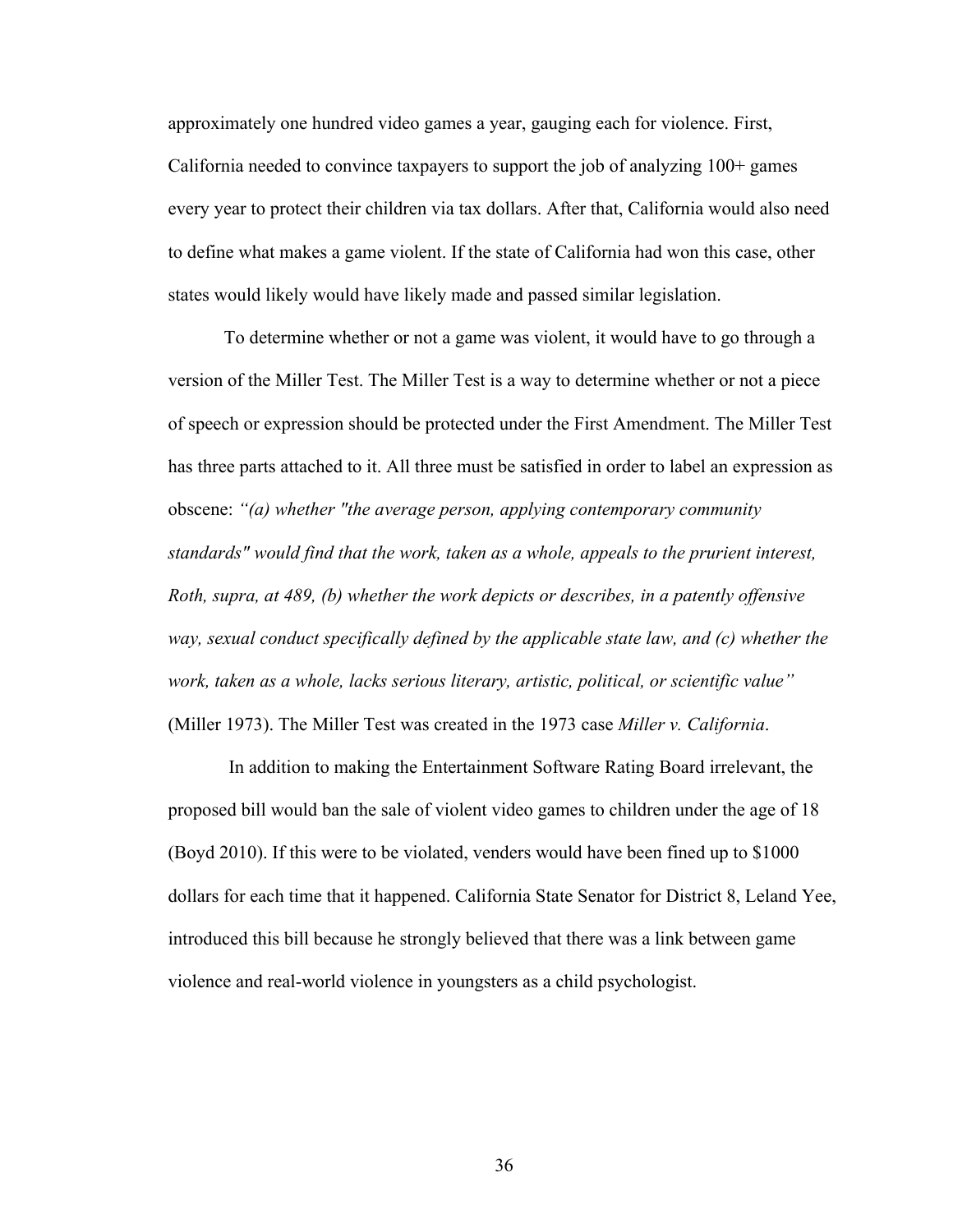#### *Majority Opinion*

The Supreme Court agreed with the Entertainment Merchants Association. The majority of the Supreme Court believed that *"video games qualify for First Amendment protection. Like protected books, plays, and movies, they communicate ideas through familiar literary devices and features distinctive to the medium" (*564 U.S. \_\_ (2011)). In other words, the Supreme Court decided to keep games at the same level as film and books in terms of first amendment protection. Justice Scalia –author of the majority opinion - likened violent games children's fables such as Hansel and Gretel and Cinderella. Furthermore, he touched upon some of the books high school students are required to read such as Homer's Odyssey, Lord of the Flies*,* and Dante's Inferno*.* 

Justice Scalia also mentioned the issue of the medium's interactivity. He likened the participation to the choose-your-own adventure genre of literature and concluded via a sentiment from Judge Posner that *"all literature is interactive"* and that *"literature when it is successful draws the reader into the story, makes him identify with the characters, invites him to judge them and quarrel with them, to experience their joys and sufferings as the reader's own."*

Justice Scalia then moved into whether or not the State could meet strict scrutiny. Scalia illustrated that a problem in need of resolution had to be identified. He explained that California's examples of studies and research that allegedly proved that violent video games caused real world violence are unfounded and only proved a weak correlation. California relied on a decision in *Turner Broadcasting System, Inc. v. FCC*, 512 U.S. 622 (1994). Justice Scalia said that California's burden was much higher than in that case because that case "applied *intermediate scrutiny* to a content-neutral regulation." He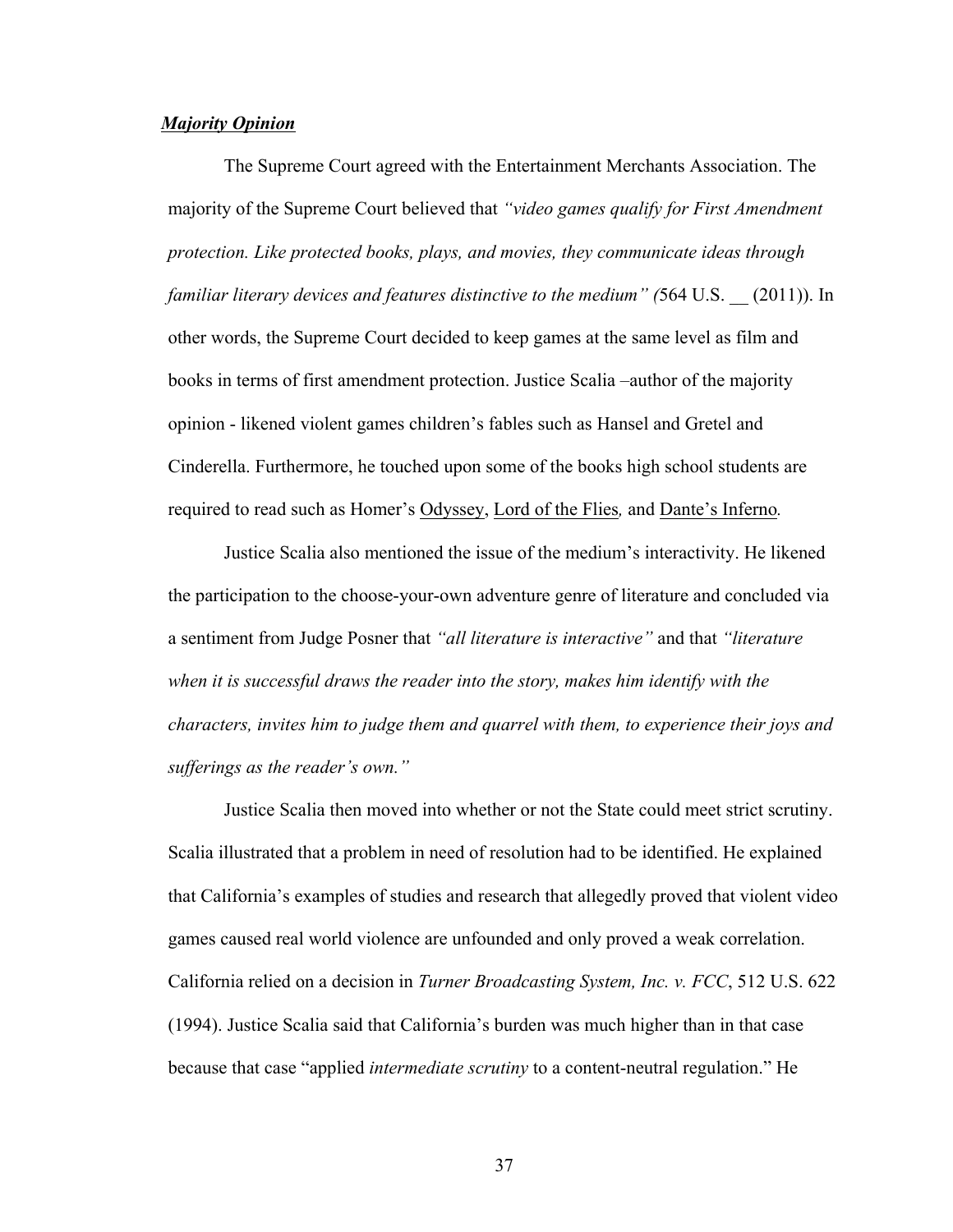discredited the research brought forth by California. He explained that the research only showed "miniscule real-world effects" as a result of playing these violent games. He said that the same effects can be attributed to children's television shows such with characters like Bugs Bunny or the Road Runner.

This led into a discussion about the legislation being "underinclusive." He felt as though California directed their disfavor towards the games industry as a whole instead of attempting to correct a problem. California did not attack people such as booksellers, movie producers, and cartoonists. The state attempted to only restrict games. Justice Scalia also mentioned that *"The California Legislature is perfectly willing to leave this dangerous, mind-altering material in the hands of children so long as one parent (or even an aunt or uncle) says it's OK. And there are not even any requirements as to how this parental or avuncular relationship is to be verified; apparently the child's or putative parent's, aunt's, or uncle's say-so suffices. That is not how one addresses a serious social problem."* He explained that the Entertainment Software Ratings Board had the responsibility of informing consumers about what types of interactions take place in the game. He added that the Federal Trade Commission said that the video game industry was ahead of other mediums like music and film in *"restricting target-marketing of mature-rated products to children, clearly and prominently disclosing rating information, and restricting children's access to mature-rated products at retail."* Justice Scalia believed that the methods proposed by California were overinclusive. The State's proposed plan had its basis planted in what "parents *ought* to what" or what is morally right. This sort of tailoring was not narrow enough to result in any sort of First Amendment restrictions. In his conclusion, Justice Scalia said that "as a means of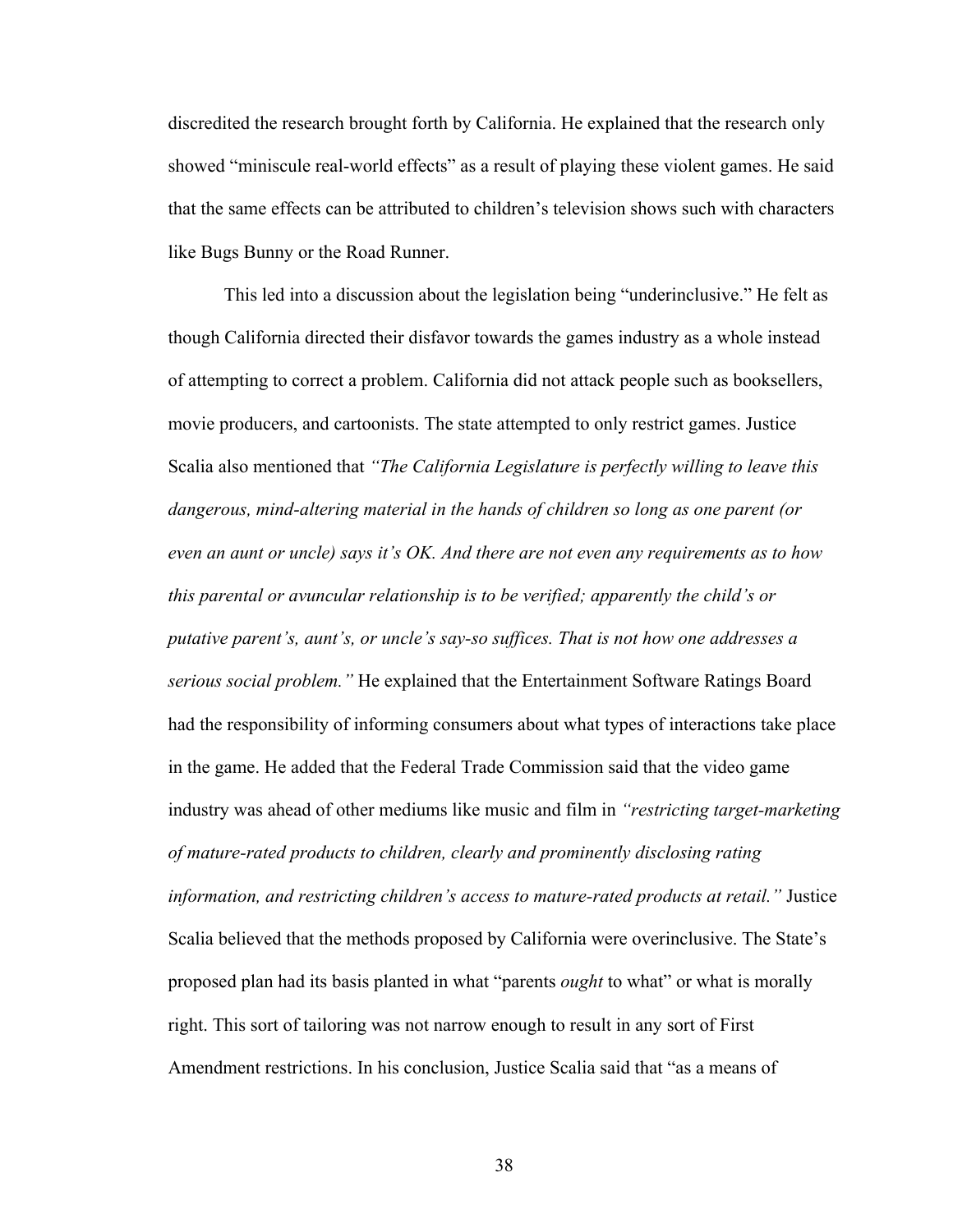protecting children" that the state law was underinclusive and "as a means of assisting concerned parents" it was "seriously overinclusive" due to its failure to acknowledge the parents who believed video games were "harmless."

#### *Analysis of Majority Opinion*

Justice Scalia and the majority of the Supreme Court agreed with the sentiment that California's proposal violated the First Amendment. In a lot of ways, this argument did not relate to the legitimacy of gaming as a medium. The Supreme Court did not condone these violent games. Through this decision, the Supreme Court simply acknowledged the medium was worthy of protection. With that being said, the phrasing of the majority opinion indicated that the Supreme Court felt that content within games was no different than content in other mediums. In this way, the Supreme Court indirectly qualified the medium as having some redeeming value to the consumer.

Justice Scalia's approach of comparing video games to other mediums played an integral role in the case and the medium as a whole. He explained that games were like fables, books, movies, music, etc. He showed that some books, fables, and music had violent aspects as well. He then went onto mention that the ESRB system of rating games was more effective than other mediums' rating systems. He basically said that games were ahead of other mediums in regards to keeping illicit material from minors. Furthermore, he dismissed the idea that because games were "interactive," it somehow heightened the effects of its consumption. Scalia and the majority of the Supreme Court believed that all media was in some way interactive and that the more interaction involved, the better the media.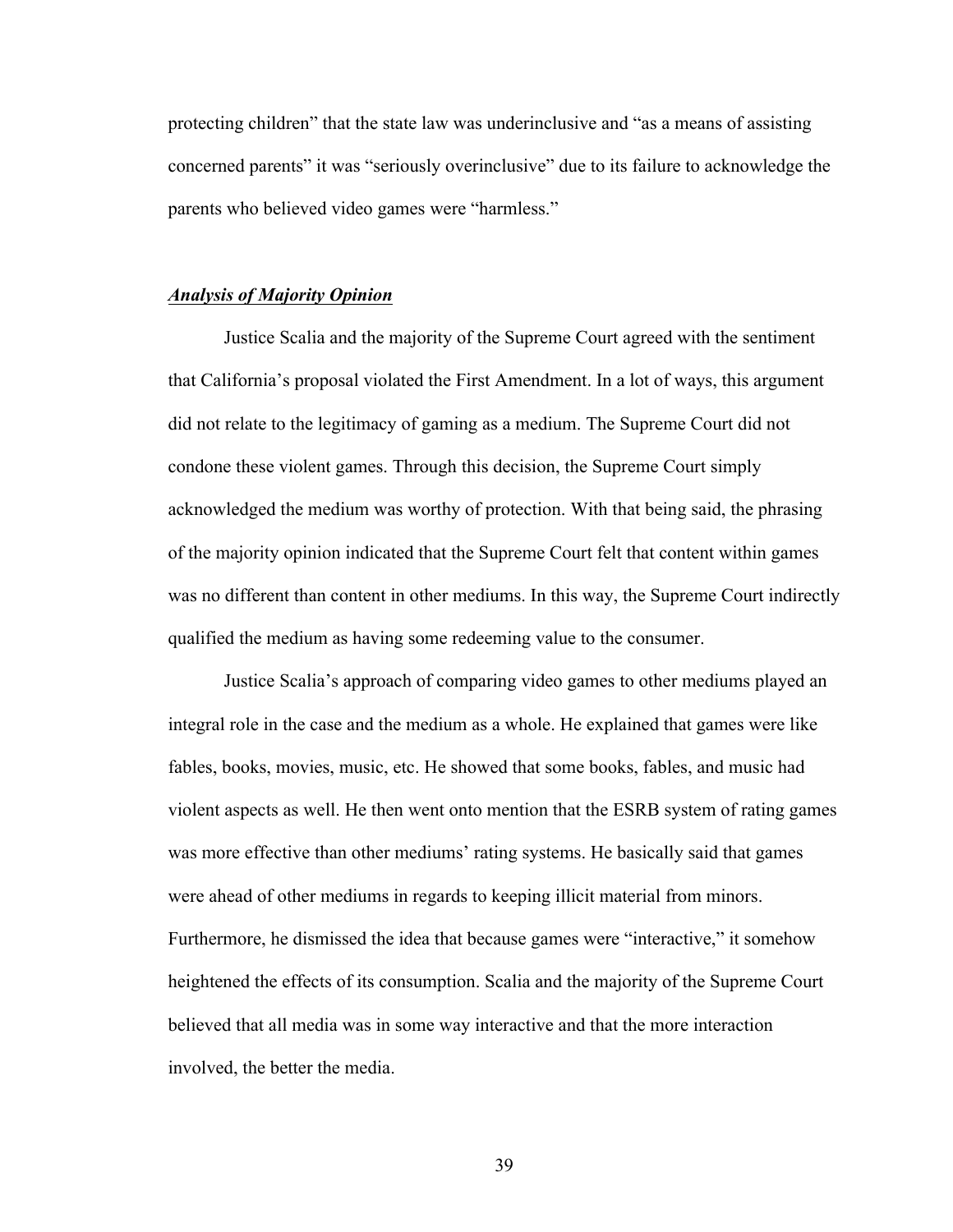The Supreme Court did not go so far as to directly say that these games had value. Many of the Supreme Court justices found discomfort in the objectives and happenings within these games. They viewed the medium as vulgar and unnecessary. None of this really mattered because of the low bar of what deserves First Amendment protection. Most creative expression in the United States is granted First Amendment protection. Though this fact depreciates the value of this win for the video game industry, its loss would have been disastrous.

Justice Scalia and the majority opinion understood that games were unique in terms of the degree of interactivity, but teetered with regards whether or not they believed that interactivity to be positive. The majority opinion acknowledged that "all literature was interactive," but video games varied in the magnitude of interactivity: *"As for the argument that video games enable participation in the violent action, that seems to us more a matter of degree than kind."* Justice Scalia drew upon Judge Posner even further, when he agreed that interactivity in creative works was positive. Justice Scalia also quoted *United States v. Playboy Entertainment Group, Inc.,* 529 U.S. 803, 818 (2000): *"esthetic and moral judgments about art and literature…are for the individual to make, not for the Government to decree, even with the mandate or the approval of a majority."*  Here, Justice Scalia and the majority opinion deferred judgment on whether or not they found the ideas and actions prevalent in interactive video games to be morally sound.

At the end of Section II, Justice Scalia drew upon Justice Alito's argument. He said the "ideas expressed by speech…and not its objective effects may be the real reason for government proscription." Justice Scalia meant that California brought this case to the Supreme Court because they feared the messages in these games. The State of California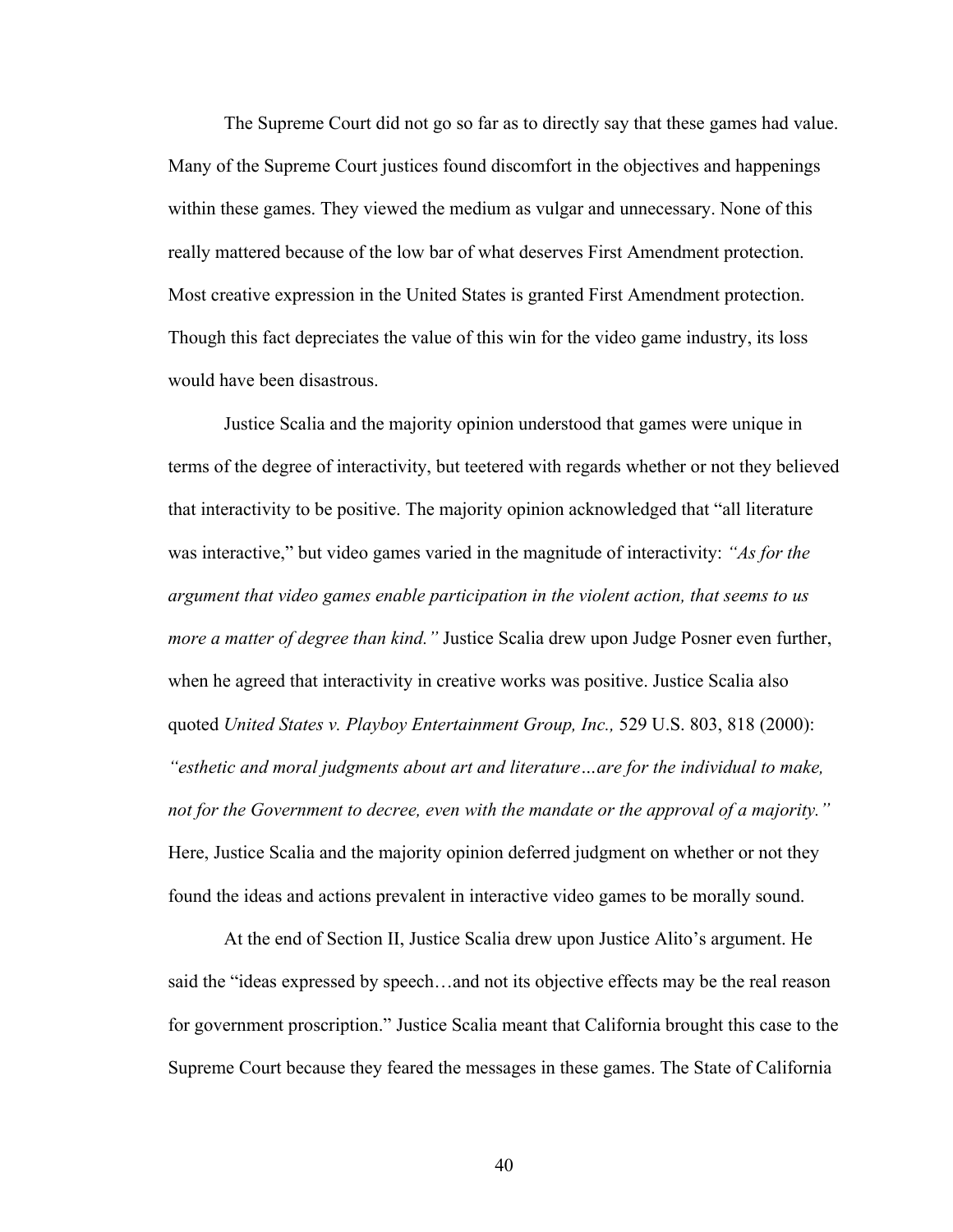was not upset by the nature of the interactivity in games, but merely the themes of violence present within games. Justice Scalia asserted that restricting artistic expression because of violent themes went against First Amendment laws.

If California's bill passed, the state would have been given the right to rate these video games and enforce the rules associated with it. Other states would have followed as represented by those states attorney generals showing solidarity in the measure:

"…*Louisiana, Connecticut, Florida, Hawaii, Illinois, Maryland, Michigan, Minnesota, Mississippi, Texas, and Virginia".* 

As stated by Justice Scalia, these measures would have been based upon some vague idea of what constitutes violence. He asked the important questions of when does violence become obscene or excessive. He asked whether or not a Bugs Bunny or Roadrunner cartoon could be considered violent? Then, he proceeded to ask about Sonic the Hedgehog and his antics in the games he was featured in. If California and other states had the capacity to restrict games to a certain extent, the medium would be compromised in some fashion. The states would have control of the messages in games and the creativity of the medium would diminish. Perhaps, as a commercial product, it would cease to exist if consumers lost interest in the propaganda pushed by the state.

#### *Concurring Opinion*

Justice Alito agreed with the overall judgment on the case, but with some reservations. He agreed with Justice Scalia and the majority opinion in that though the state measure was "well-intentioned," that it was "not framed with the precision that the Constitution demands." He disagreed with the sentiment that these games are the same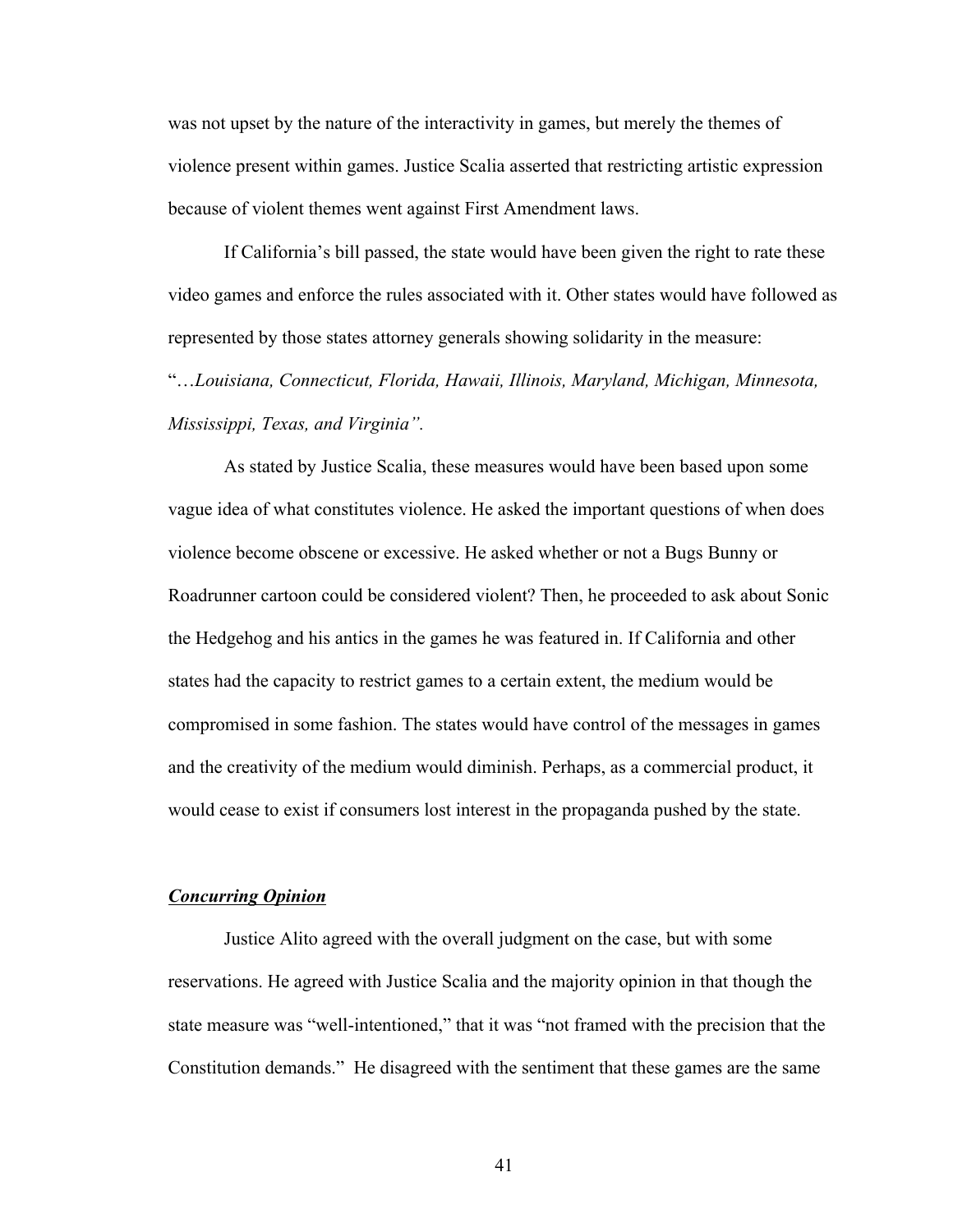as other mediums. He said "there are reasons to suspect that the experience of playing violent video games just might be very different from reading a book, listening to the radio, or watching a movie or television show." In other words, he felt as though the effects of the medium might not parallel those of other mediums. He thought that the Supreme Court should proceed with this new technology with "caution" because of the lack of knowledge surrounding its effects on minors who invest a great deal of time into it.

The two primary issues Justice Alito had with the measures taken by California was the lack of fair notice and the proposed measure's "impermissibly vague" definition of violent. Justice Alito contended that there needed to be a narrow specificity in regards to restrictions of expressive activity. In other words, the wording of any measure attempting to prohibit any expressive activity must be narrow enough so that those with "ordinary intelligence" might understand. According to Justice Alito and the majority opinion, the proposed bill by California did not satisfy those requirements.

Justice Alito strayed from the majority in his view of the effects of the medium as a whole and its relationship to other mediums. He believed that it was too early to decide whether or not the medium was destructive to children based upon the lack of substantive research and its growing realism realized through evolving technology. He acknowledged that these games were moving into new realms of technology like 3-D and motion detection. He then proceeded to mention how much interactivity the players had in regards to shaping events within the game as a whole. Justice Alito commented on the fact that many games allowed players to make decisions that alter the story and world within the game. He believed this level of interactivity was fundamentally different from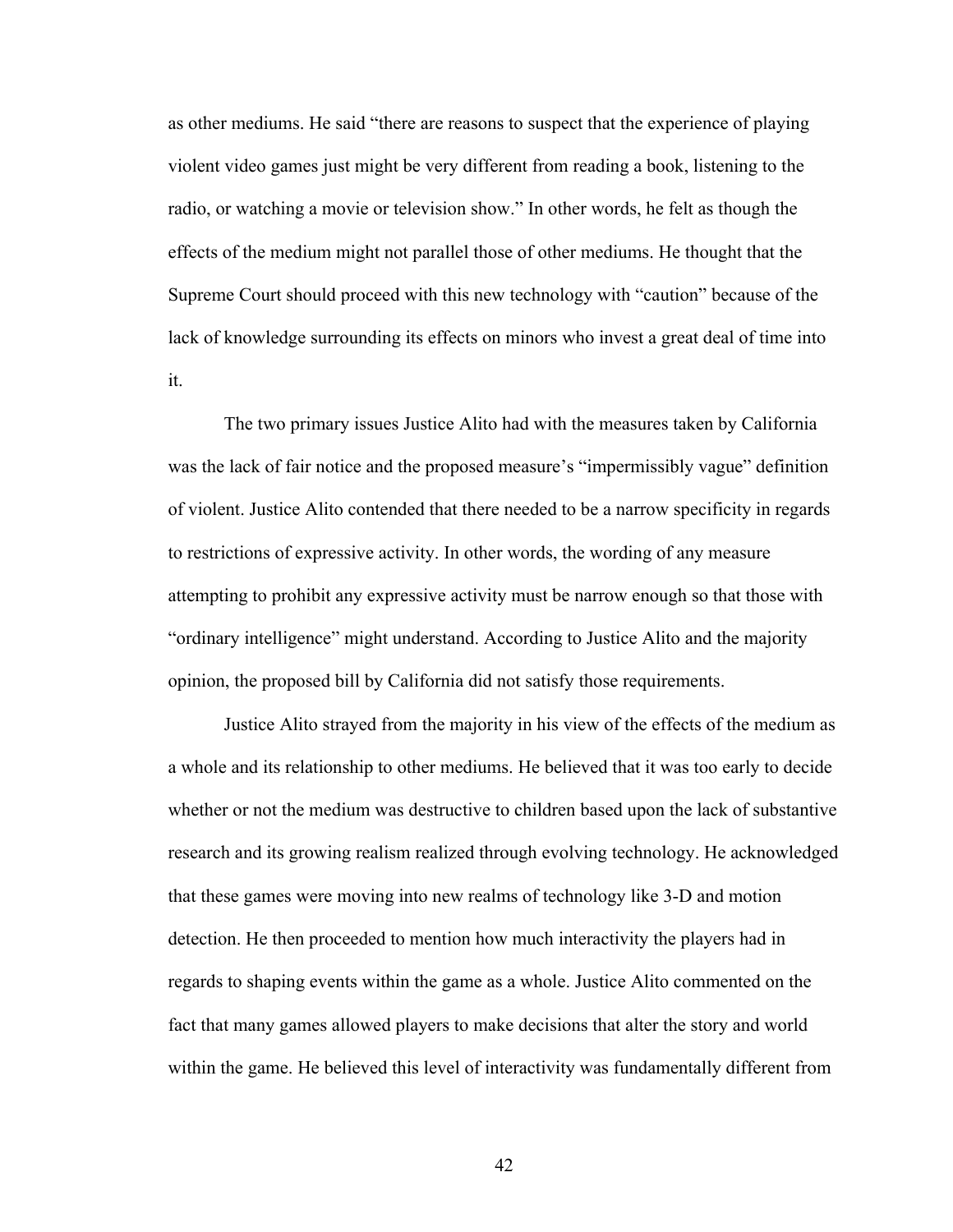other mediums and used the International Game Developers Association (IGDA) to validate that perspective, who said that video games were "far more concretely interactive."

He then proceeded into a hypothetical scenario, comparing the interactions with violence between different mediums. Justice Alito quoted the majority opinion: "literature, when it is successful draws the reader into the story, makes him identify with the characters, invites him to judge them and quarrel with them, to experience their joys and sufferings as the reader's own." He then drew upon the work of Dostoyevsky and compared the murder to an ultra-realistic example of murder within the video game space. He acknowledged this approach as taking in all of the characteristics of video games into consideration. He concluded by reiterating his belief that the Supreme Court's decision was "premature" and "dismissive."

In this way, Justice Alito viewed the interactivity prevalent in video games as a negative. He claimed that violent, ultra-realistic games could severely impact children. He said "it also appears that there is no antisocial theme too base for some in the videogame industry to exploit." Justice Alito picked obscure, niche independent games with small audiences to prove this point. He explained how in one of the games "the objective…is to rape a mother and her daughters" and another "the objective…is to rape a mother and her daughters." Justice Alito concluded by asserting that games, through sophisticated technology, could "allow troubled teens to experience in an extraordinarily personal and vivid way what it would be like to carry out unspeakable acts of violence."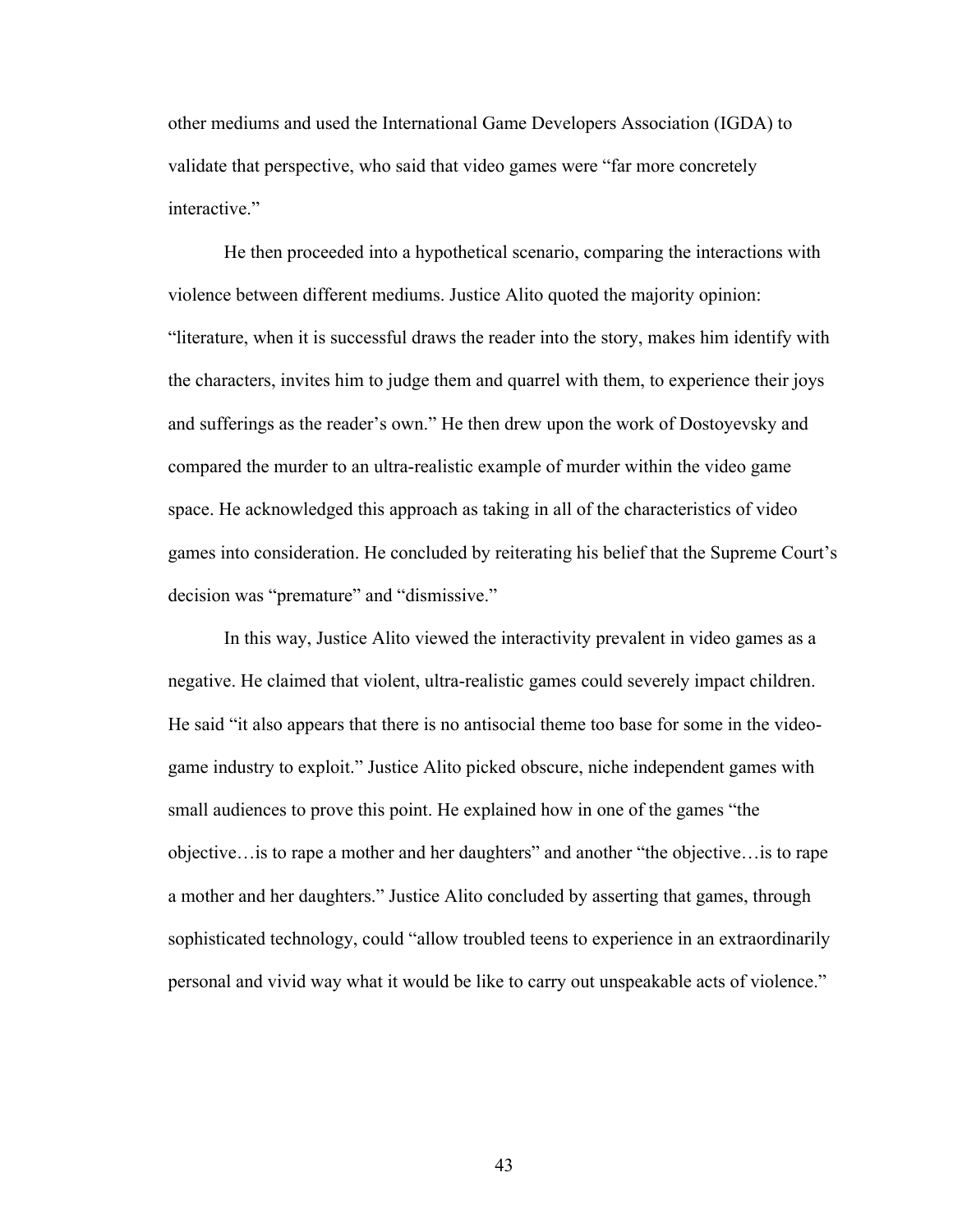# *Analysis of Concurring Opinion*

Justice Alito simultaneously understood and misinterpreted the medium. He recognized the benefits of video games as whole and how the narratives of said games provided players with unique experiences. However, he failed to remain cognizant of the nature of the violence of these games.

Games today are ultra-realistic and that realism is only going to increase with technological advances, commercial success, and increased distribution channels. This realism permeates into the sphere of interactivity. Games frequently are asking players to make decisions that have lasting consequences in the world of the game. In a game like *Skyrim*, players can decide to just kill Non-Playable Characters (NPCs). There is no prompt or story attached to this profound act. The player decides the things he/she wants to do in an open-world sandbox game like *Skyrim* or *Grand Theft Auto V*. A game like *Fallout* 3, as explained above, allows the player to decide whether or not to make a sum of money or destroy an entire town with a nuclear bomb.

Violence does not necessitate a lack of creative value. In many mediums, violence draws a link to the heart and captivates the audience. A re-creation of the horrors of Auschwitz in film might prompt tears and frustration from the audience. This becomes even more realistic and substantial when the player is participating in the madness. The scene in *Bioshock* discussed earlier is an example of this. The betrayal of Atlas and the player's forced murder of Andrew Ryan were so effective because of the interactive elements of the medium of video games. The *player* carried out all of the orders of Atlas and the *player* murdered Andrew Ryan, who attempted to prove the point that "a man chooses, a slave obeys."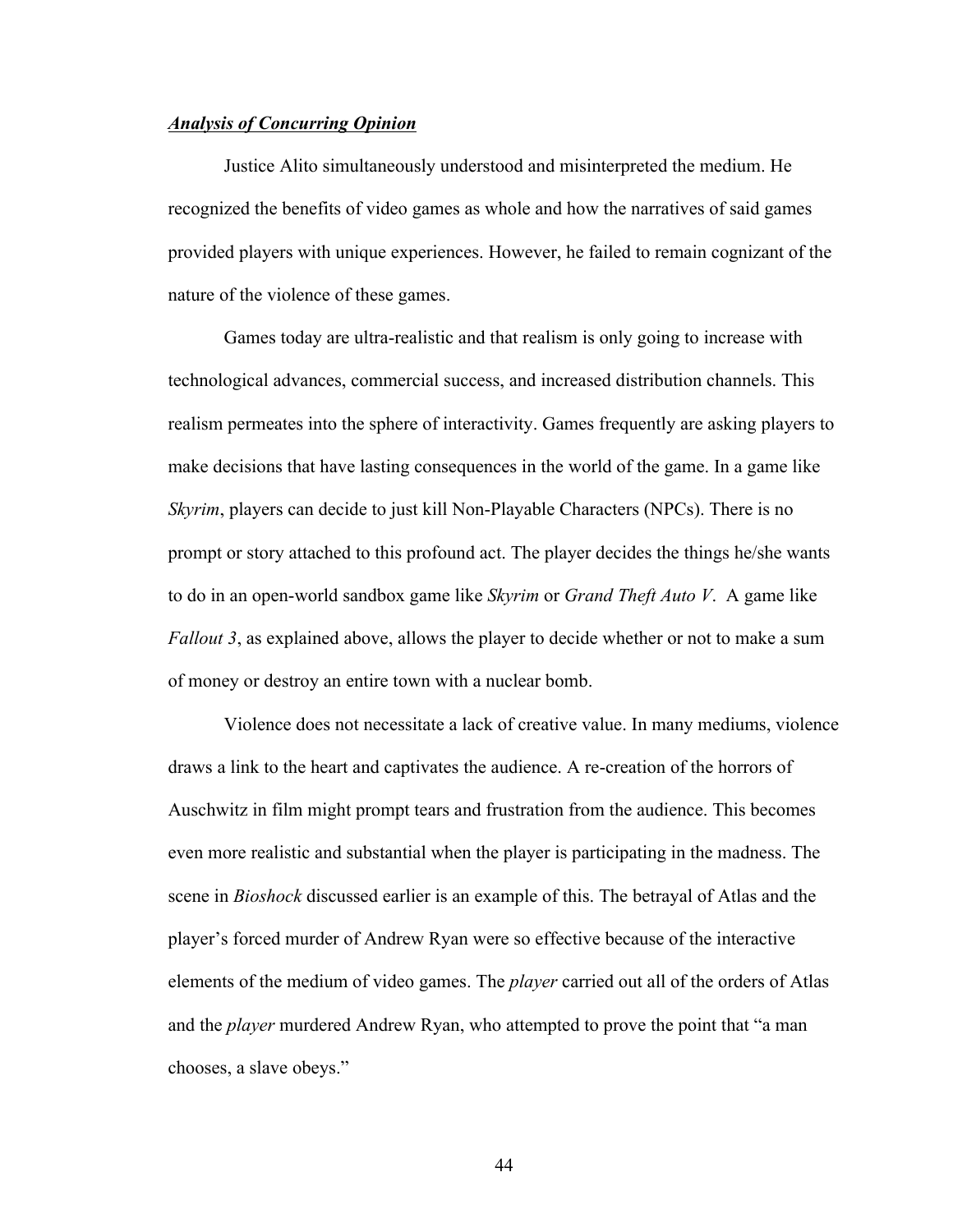Video games do not exist in isolation. Many game developers take influences from popularized books, novellas, film, and children's fables. Telltale Games, Inc. makes games based on popularized television and comic book franchises such as *Game of Thrones* and *The Walking Dead. Far Cry 3* has a quote from *Alice in Wonderland* in between every act/chapter. *Spec Ops: The Line* was primarily influenced by Joseph Conrad's *Heart of Darkness*. *Batman: Arkham Asylum* is a 2009 action-adventure game based on a graphic novel written by Grant Morrison. In many ways, the violence exercised in games is derivative of these other mediums.

Justice Alito highlighted the evolving technological advances in the medium in order to justify that it was premature to dismiss these issues. By that logic, then perhaps regulation in other mediums such as film should be reconsidered as well. There is an abundance of IMAX and 3-D films in theatres in society today. These motion pictures, enhanced by computer graphics, increase the audience's interactivity with the film. In some amusement parks like Universal Studios in Orlando, this interactivity in film increases in scale to include stimulation of other senses such as touch and smell.

## *Justice Breyer's Dissent*

Justice Breyer dissented from the majority on this case. He believed, primarily, that the law California proposed was legitimate. The proposed law did not prevent children from playing these violent games nor did it prevent the parents or adults from purchasing them. He said, *"All it prevents is a child or adolescent from buying, without a parent's assistance, a gruesomely violent video game of a kind that the industry itself*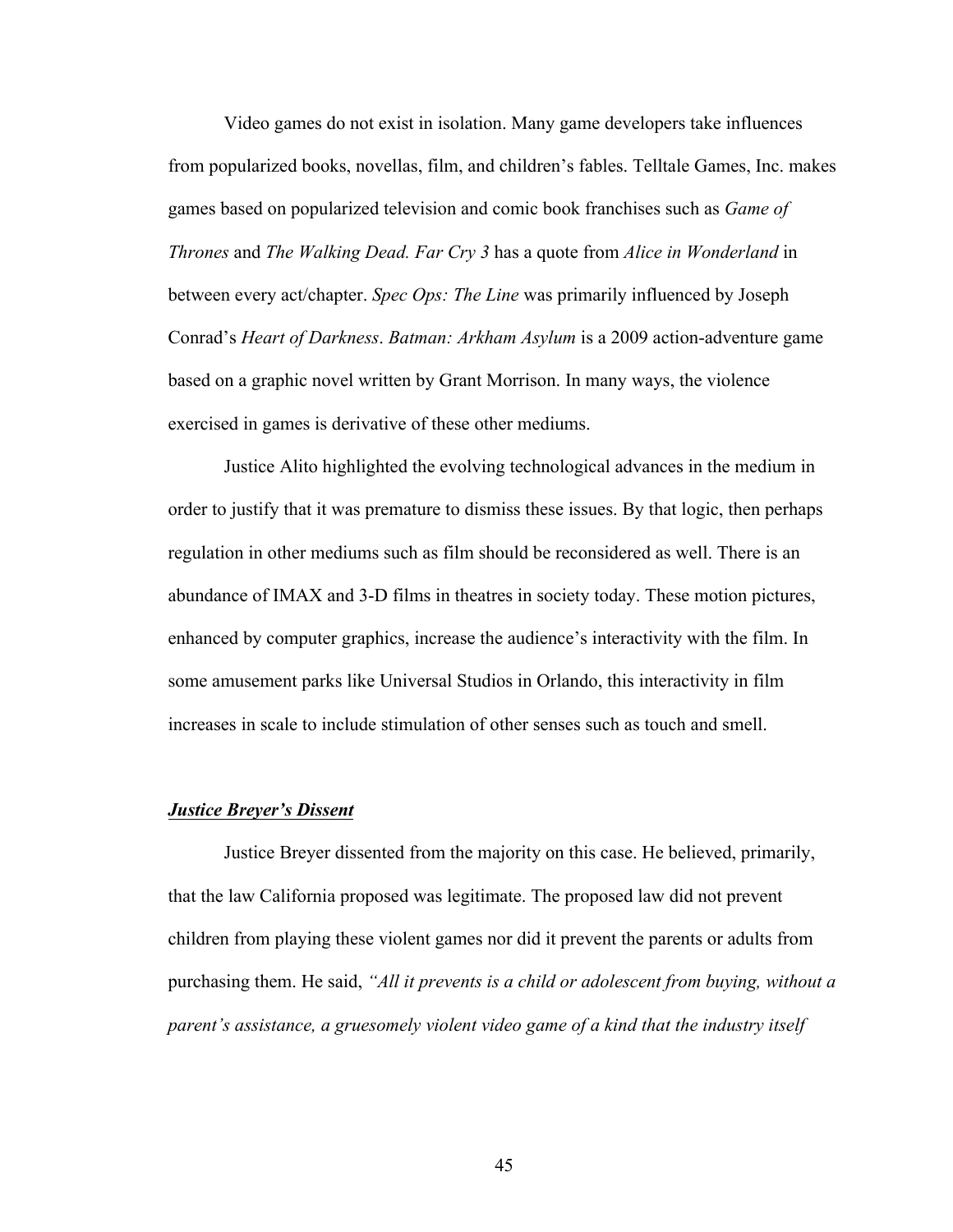*tells us it wants to keep out of the hands of those under the age of 17."* In his view the industry would not suffer any harm if the California law were enacted.

Justice Breyer believed there was a strong difference between games and other forms of expression. He mentioned that games require physical activity via buttonpresses: *"A typical video game involves a significant amount of physical activity."* This was Breyer's most direct response to the majority opinion of this case, which said that games were similar to other mediums in regards to interactivity: "*all literature is interactive."*

Although Justice Breyer felt this way, he also explained that video games can be utilized for teaching. He brought up a video game used by the military to teach soldiers perform tasks necessary to their job. It allowed them to find a pattern and understand the process more thoroughly than a standard lecture. However, Justice Breyer went on to say that this method of teaching can be "put to less desirable ends" and "harm can ensue." He believed that the interactivity of the medium can go further than other forms of expression in causing real-world violence: *"extremely violent games can harm children by rewarding them for being violently aggressive in play, and thereby often teaching them to be violently aggressive in life."*

Justice Breyer relied on research and analysis regarding the relationship of aggression and video games to make said arguments. However, at the end of his list of source material, he explained that there were *"Experts [that] debate the conclusions of all these studies"* and *"some of those critics have produced studies of their own in which they reach different conclusions."* That being said, he quickly deferred to a series of joint quotes from a variety of research institutions regarding the topic of interactive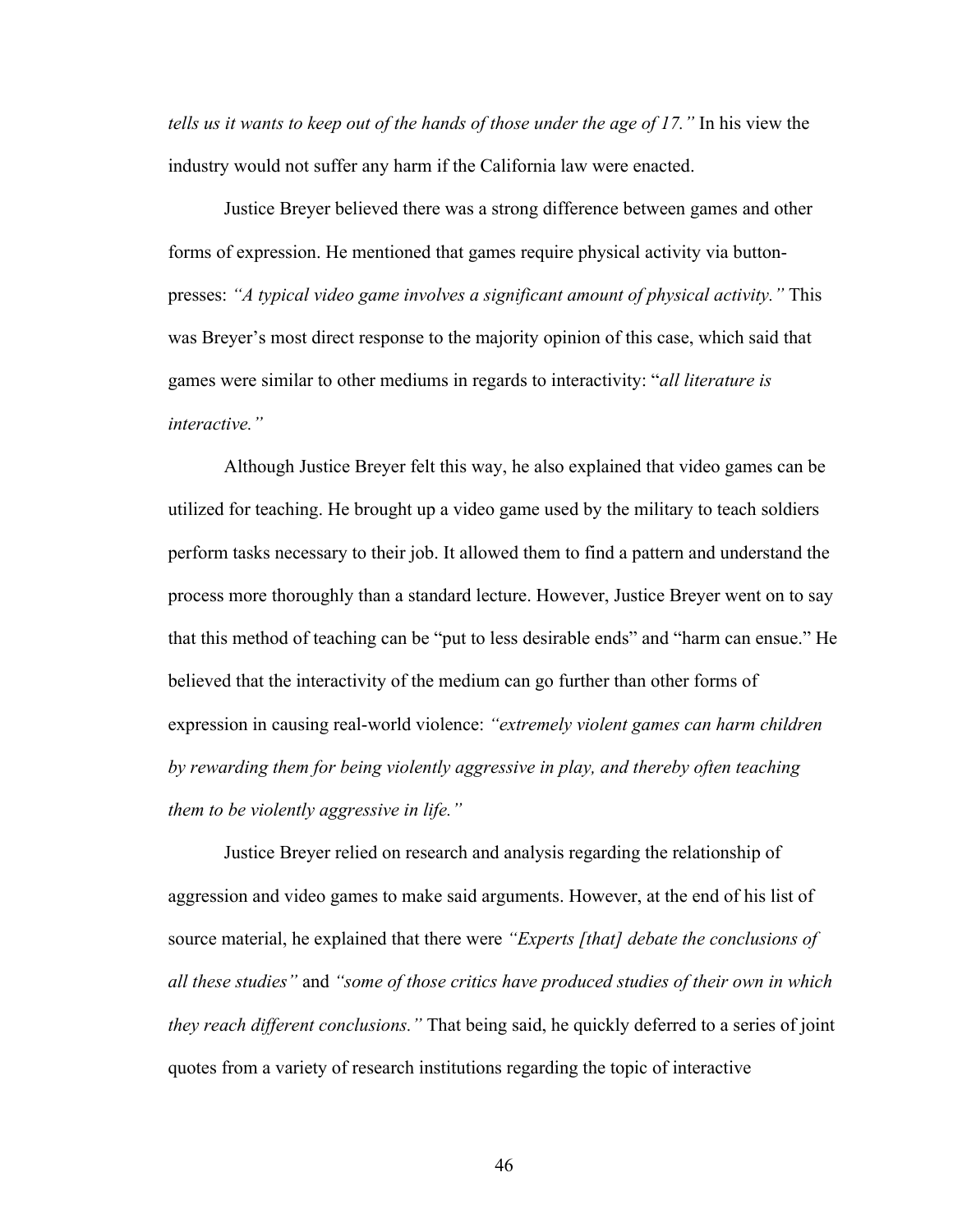entertainment and aggression. He suggested that the majority opinion should have sought deference to a member of elected legislature due to the lack of information they have to go on.

He believed, unlike the majority opinion, that the voluntary ESRB rating system done by the industry did not adequately protect minors from illicit material and that there was a *"compelling state interest in "supplementing parents' efforts to prevent their children from purchasing potentially harmful violent, interactive material."* He quoted Federal Trade Commission statistics from 2004, seven years prior to the year of the case in 2011, as evidence of the ESRB rating system's deficiency. He argued that the industry could "easily revert back to the substantial noncompliance that existed in 2004, particularly after today's broad ruling reduces the industry's incentive to police itself." Justice Breyer did not see the merit in the ESRB system and believed that California's proposed law was a better alternative.

#### *Analysis of Breyer's Dissent*

Breyer's argument rested upon his belief that games had the capacity to promote real-life violence because of the medium's interactive elements. This is simply not the case. As the majority opinion established, games can only enhance the plotline of a given narrative or a specific set-piece. A piece of art replicates an event or transcribes the artist's perspective/interpretation of an event. Video games do the same, but do so with technology in an interactive setting. Instead of a picture of the gruesome nature of World War II, players are placed in the middle of the mortar fire on Normandy. Instead of reading Objectivist philosophy by Ayn Rand in a book, they are presented with an interactive, fictional character named Andrew Ryan who follows Ayn Rand's philosophy.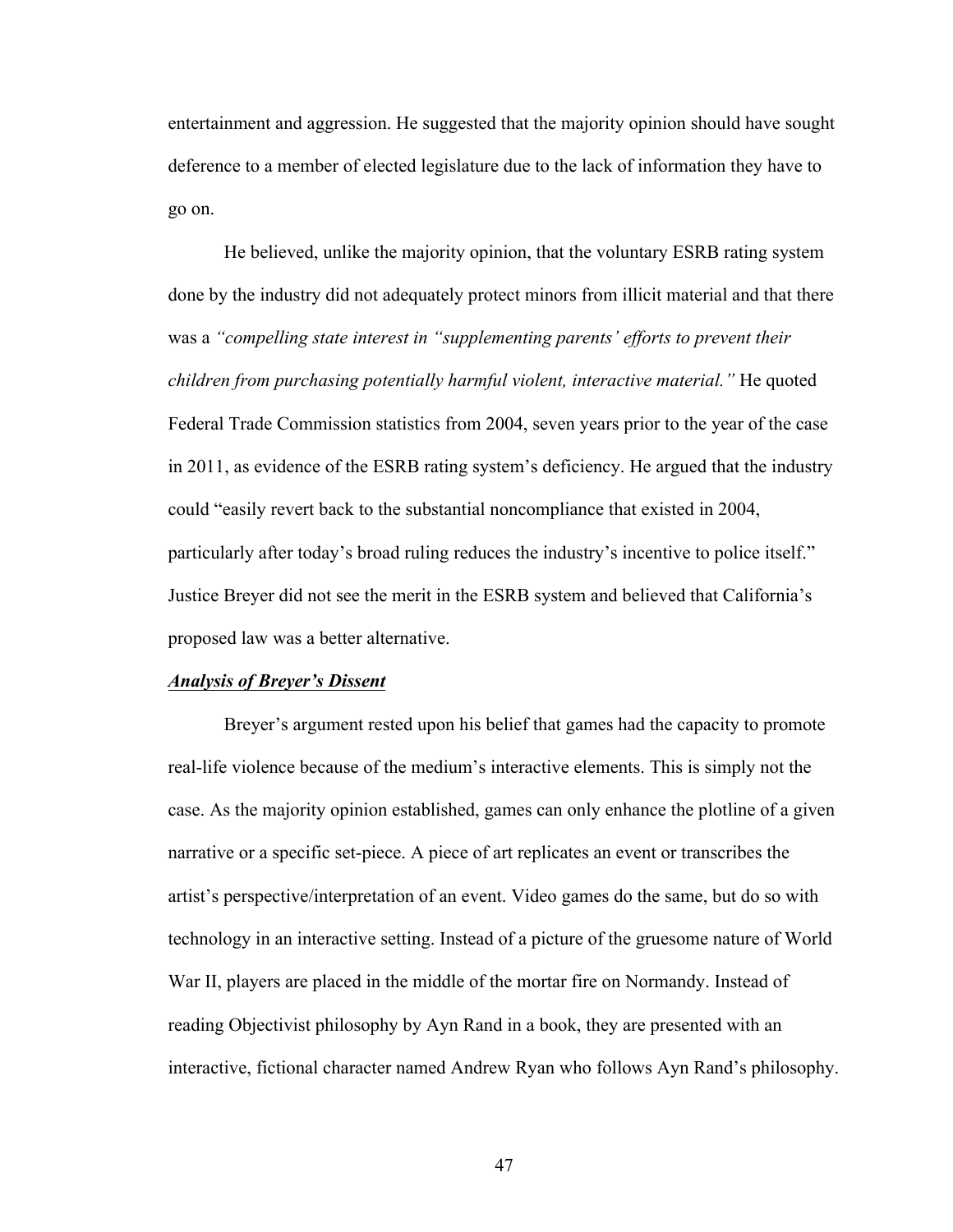Justice Breyer also seemed to insinuate that the education element of gaming can manifest itself in terms of real-world violence. He started off by mentioning that these games can educate the military, but then quickly reverted back to his overarching negative tone towards the medium as a whole. He said that games reward violence and that some individuals might believe that this is the case in the real world as well. In other words, these people might feel as though they will be gratified upon murdering or violently hitting another person.

Games treat violence in two major ways. First, games treat violence as means to accomplish a given objective. There are a variety of objectives in the narrative of each game. For example, in *Call of Duty 2*, one of the tasks is to destroy an AA gun in a military conflict during World War II. At the end of *Gears of War,* the player is supposed to defeat (kill) General Raam, an alien leader of the Locust Horde. Games also treat violence as a means to exploit the sandbox nature of the game itself. An example of this lies in *Saints Row* and *Grand Theft Auto V*. In both of these games, the player can participate in vehicular manslaughter, mowing down hordes of pedestrians in SUVs, trucks, sports cars, etc. Most times, this is completely unrealistic violence. Running someone over in a car launches them 100 feet into the air or makes the character model become a complete ragdoll using the Havok physics engine. This violence is almost comical in nature.

To say that game designers do not seek ways to enhance the murder experience would be a falsehood. Frequently, game designers push their animation departments to make more memorable death sequences and kill moves. In *Ryse: Son of Rome*, the back of the box says "over 100 executions" as a feature of the game. *Call of Duty* frequently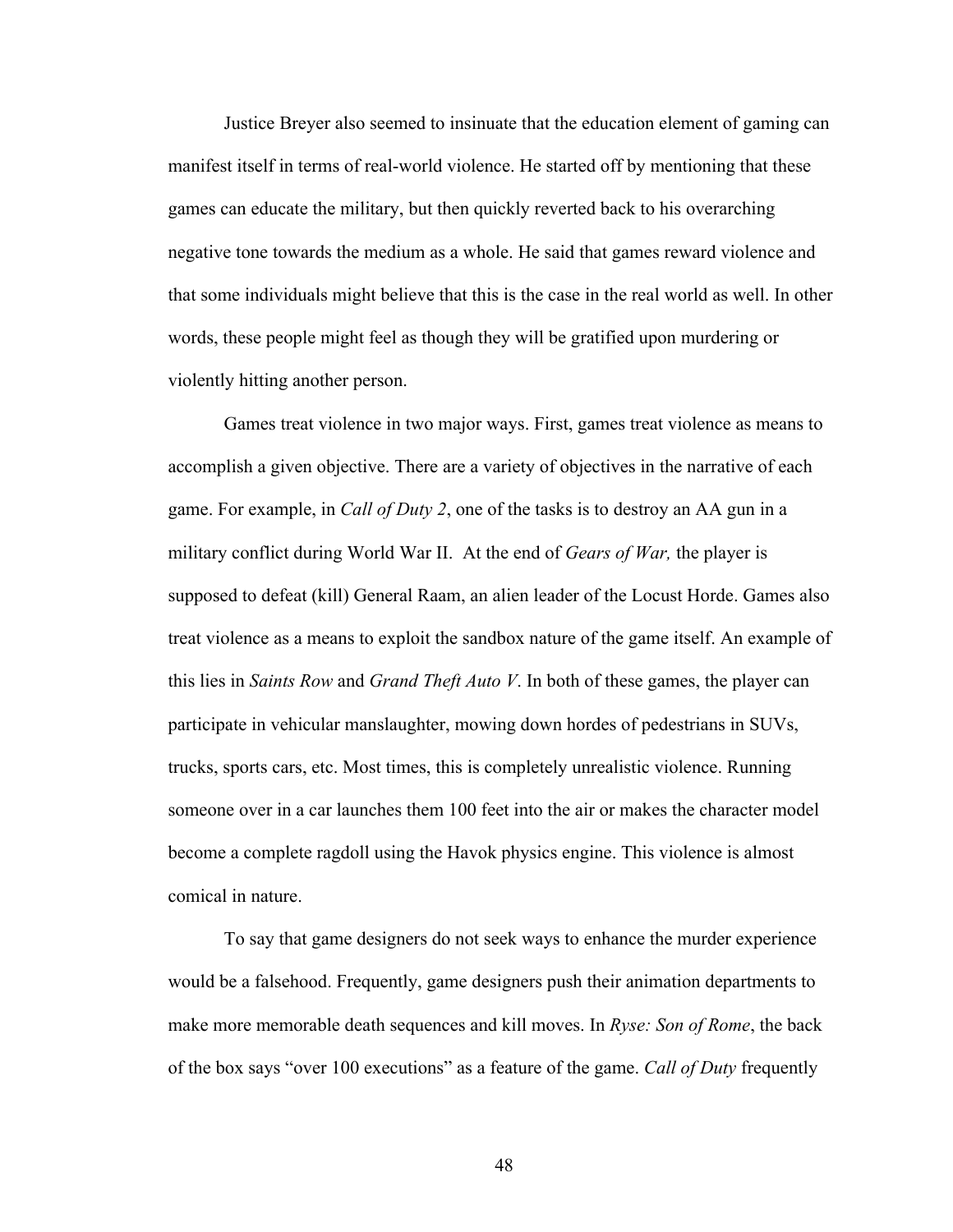touts its arsenal of weapons available to players in its multiplayer mode. Entertainment is always at the center of this interactive medium and murder is a popular route to take in regards to entertainment. This is the case in almost every medium. Rap songs illustrate bullets flying in "hoods" across America, while movies portray the violence of megalomaniacs like the Joker.

Another important part of Justice Breyer's dissent was his approach towards the studies of the medium and the research that "proves" that violent games were inexplicably linked to real-world violence. He believed that what these researchers were saying was accurate, but also acknowledged that these studies were not conclusive and that there were numerous critics of those studies. That being said, his endorsement of the studies took place over the course of around two pages, while his acknowledgment of critics acted as footnote over 2-3 sentences. After this acknowledgment, he then proceeded to list off quotes from a joint statement from the American Academy of Pediatrics, the American Academy of Child & Adolescent Psychiatry, the American Psychological Association, the American Medical Association, the American Academy of Family Physicians, and the American Psychiatric Association. Justice Breyer believes these studies.

#### *Obscenity, The Miller Test, and the Media*

Community interests are intrinsic to the Miller Test. Two of the three prongs deal with whether or not the work in question violates social norms and expectations. The popularity of violent video games has ignited controversy within the industry and the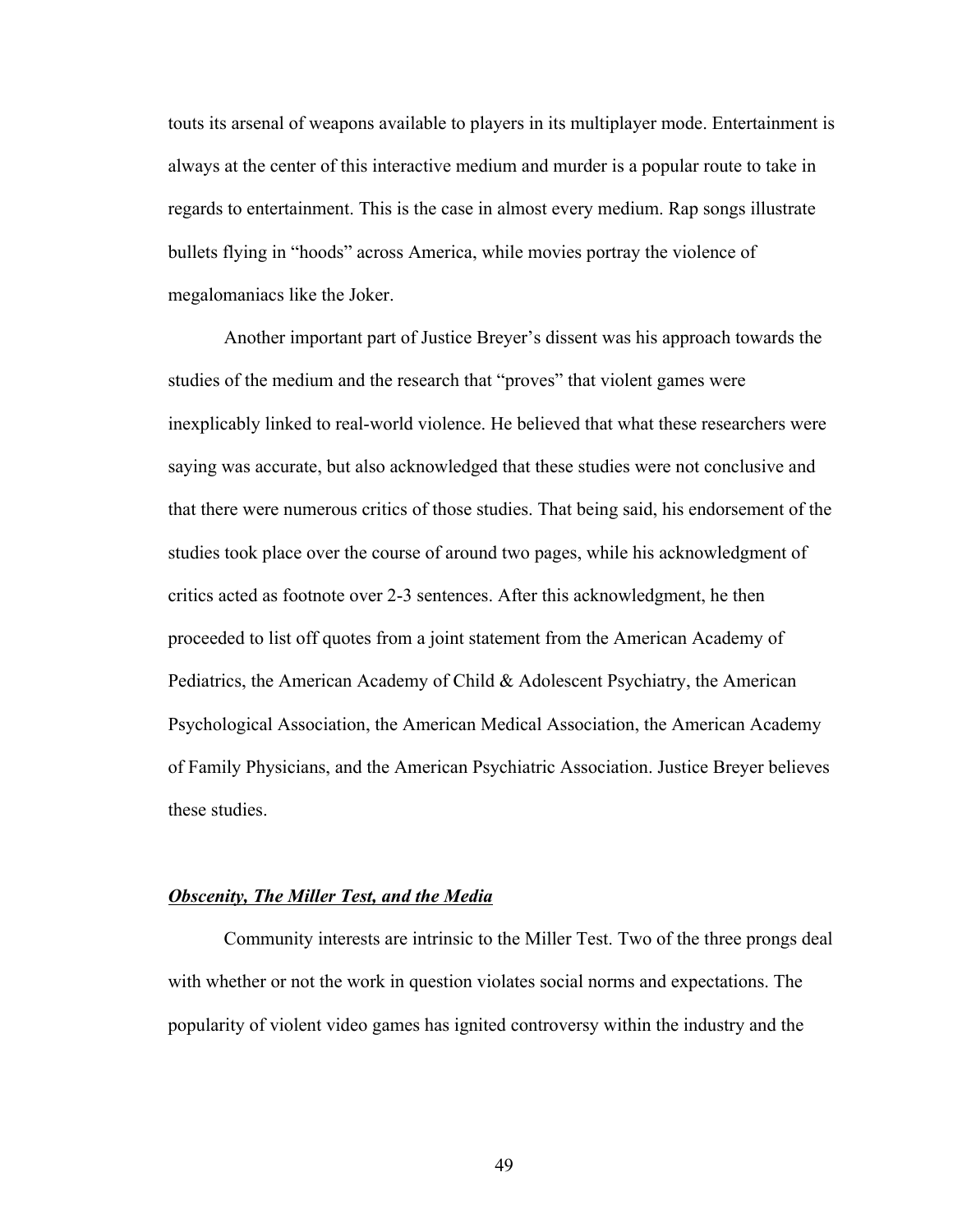media covering it. However, the violence contained in video games is not obscene. It is not outside the norm of the narratives present in the news, television, and film.

Turn on Facebook. If statistics are correct, 86% of internet users from the ages of 18-29 are on it (Smith 2014). Statuses about *Game of Thrones* and *The Walking Dead* flood news feeds. They are the most popular new franchises in the television space. This is likely due to the obscene violence, gore, and mature content that is prevalent throughout each episode. *The Walking Dead* commonly has hordes of zombies depicted with blood-stained clothes and rotting flesh. *Game of Thrones* not only has violence, but it also has sexual content and themes as well. The first episode of the series includes incest and rape. As the episodes go by, acts of castration and homosexuality are portrayed as well. To think that these shows are only consumed by those in the 18-29 range would be naïve. Once a work hits the mainstream in the Internet age, most people can and will find a way to consume it.

Turn on CNN, NBC, ABC, and watch the news. The first picture will almost always be some war ravaged landscape. Violent acts will be put on display in order to accrue ratings. Perhaps the most recent example of this was the Boston Marathon Bombing. Videos and pictures were put front-and-center for viewers to eye. The death and injury count is generally across the headlines on newspapers and websites.

Film has always found a way to display some variety of violence. In the silent film era, bandits would frequently rob trains and shoot-outs would ensue. Westerns would pit cowboys and criminals up against one another in duels. Today, violence escalates with CGI. Aliens are massacred and enemies are busted by heroes and heroines via a green-screen. Today, that CGI violence goes further in 3-D and IMAX.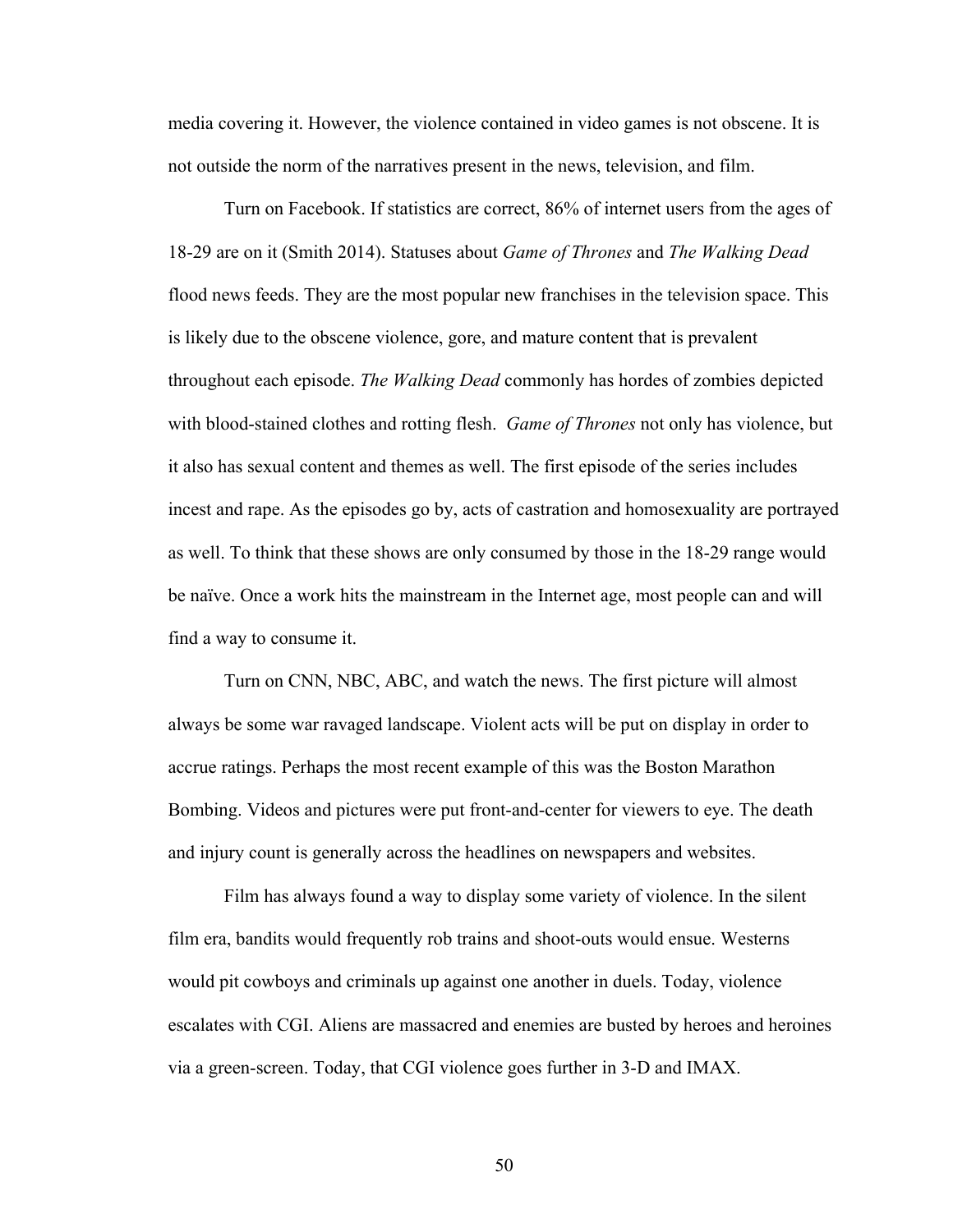Interactivity is a primary concern with gaming. Individuals, even in the Supreme Court case, bring up notions that the interactive element of gaming differentiates it from other mediums. However, interactivity is central to every medium. Consider a book. To understand the plot, a reader must grasp the situation and the characters involved. Comprehension is an active process. Film and music only add to the interactivity of books and other forms of literature. By this progression and logic, it would seem as though video games are the most interactive platform for narratives. But is that such a bad thing?

Picture 1984 by George Orwell as a video game. You can play as Winston Smith. The game revolves around meeting and continuing a love affair with Julia. The player must sneak around Big Brother. Cut-scenes of torture are shown to the player as he/she nears the end. The threats of totalitarian governments are exposed. The city comes to life as do the drones of people in each Ministry and office.

The player would experience the entirety of Winston Smith's story arch. Emotional ties would be created between the player and the character of Julia. Fear would envelop the player as he/she was chased by Big Brother through the streets of London. Music catered to each scene would heighten the thoughts and emotions coursing through the player. These pivotal moments in classic storytelling could become interactive. Instead of paragraphs dedicated to explaining the landscape of fictional environments, the player could be placed at the forefront of the piece and explore the place on his/her own. Instead of explaining how characters feel through descriptions of their facial expressions, players could watch as the technology shows them.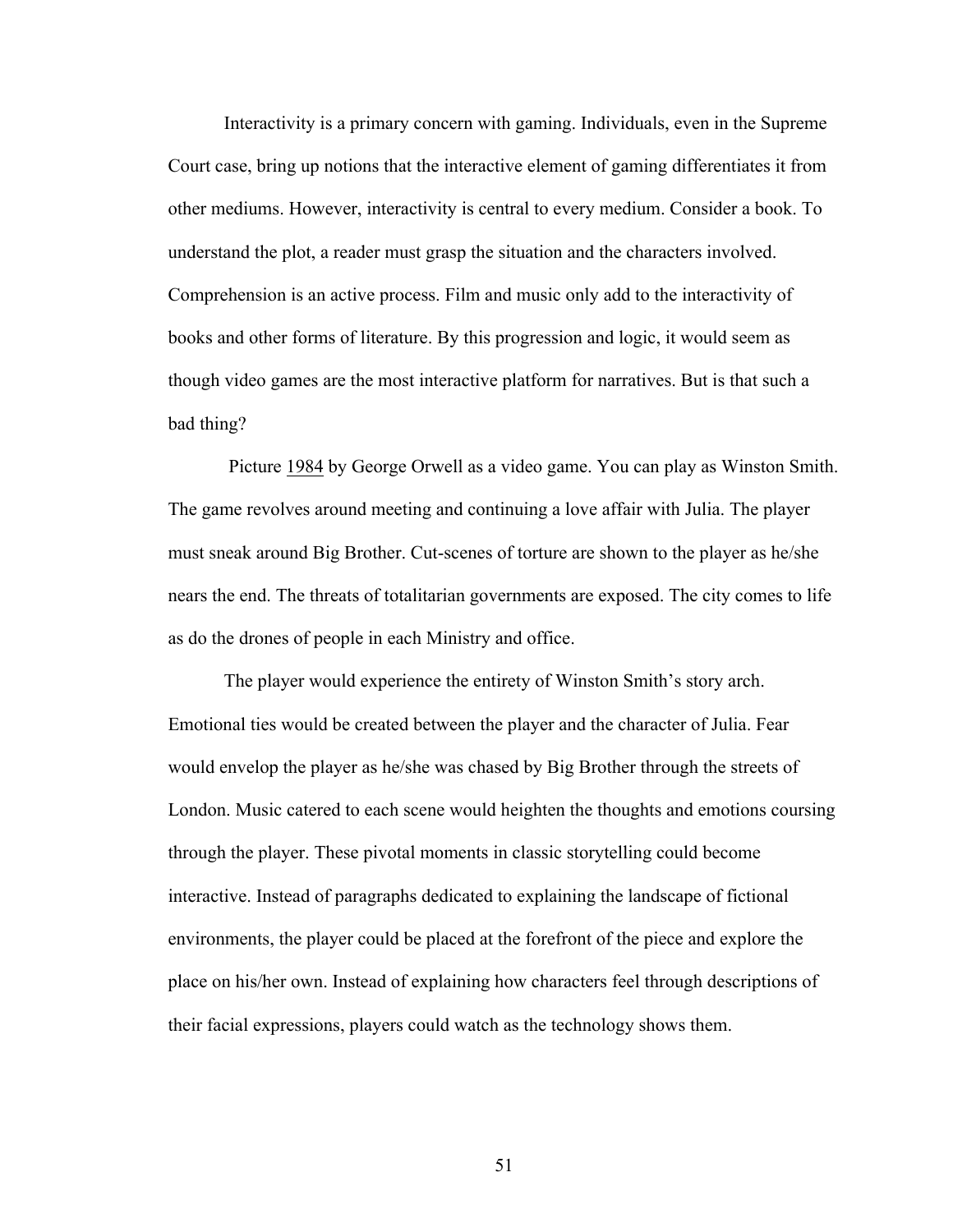Games can bring narrative to life. Games can enhance messages because of the nature of their interactivity. Players grow close to characters because of their experiences with them. More than that, games can provide players with the ability to satiate their curiosity via exploration. Imagine exploring Hogwarts School of Witchcraft and Wizardry from Harry Potter. The plot of that narrative could be shown rather than told. Audience interaction with plot and narrative is the new frontier for storytellers.

## *The End Result*

This case was a landmark win for the video game industry. Games would not be regulated by states and would continue to be monitored by the ESRB rating system already in place. This means that game-makers would not be subjected to the restrictions of the government. The content of the games would not be judged or monitored by people with little to no knowledge of the medium or the industry. If this were the case, the results could have been disastrous to the industry. These regulations could have pushed the games industry out of the mainstream to niche status, similar to comic book culture today (Rousse 2011).

If games were regulated by the states as proposed by California, it would have set the industry below other mediums and forms of expression like movies. That decision could have also set the precedent for other forms of interactive entertainment such as 3-D or IMAX movies. This is why representatives of those other mediums like the Motion Picture Association of America showed their support for the Entertainment Merchants Association in this case. The film industry also operates on a voluntary system of ratings management with ratings including G, PG, PG-13, and R. Naturally, the Motion Picture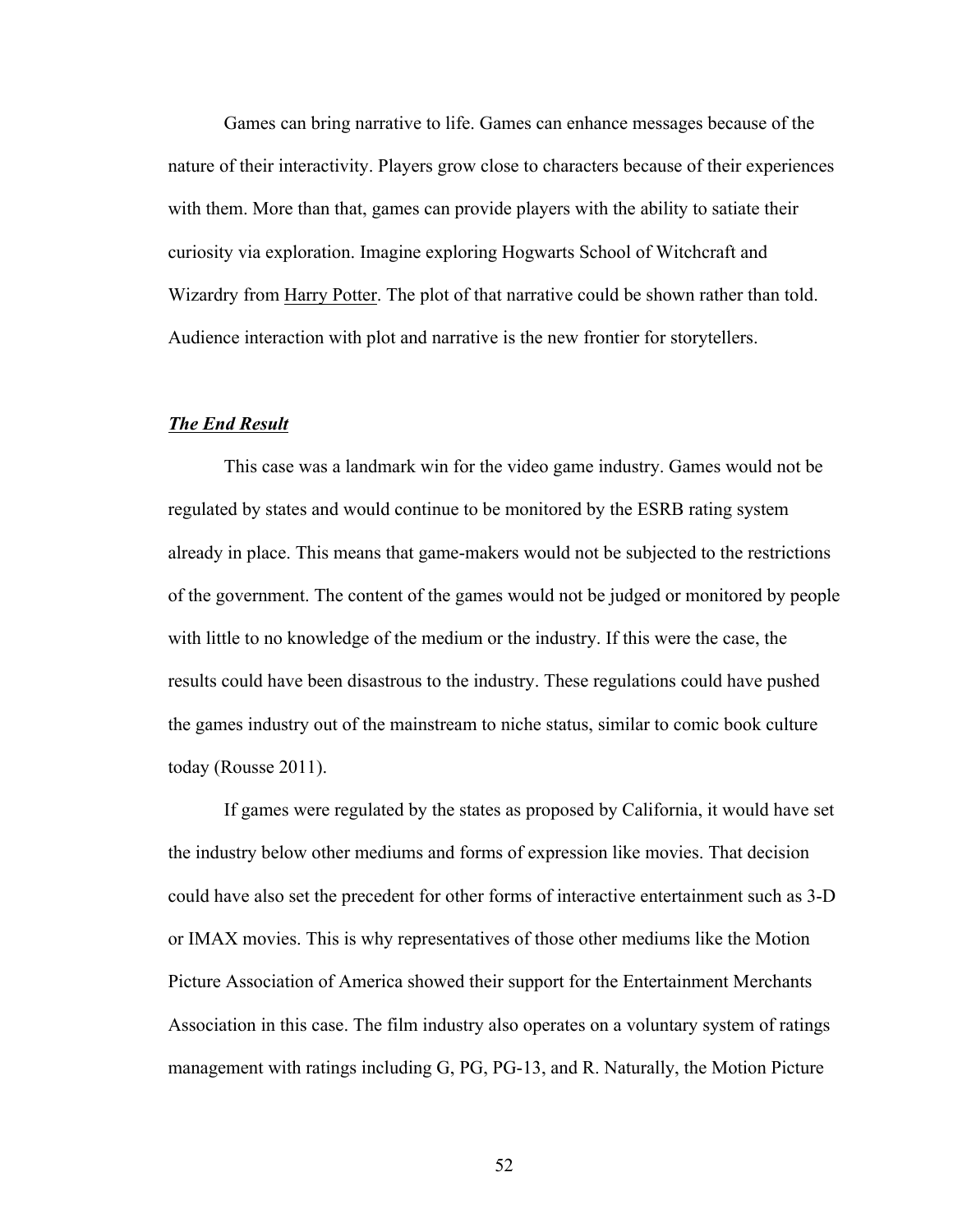Association of America has a vested interest in suppressing government intervention of creative expression.

The majority of the members involved in the industry viewed this decision as a victory. Ken Levine, the creative director behind the *Bioshock* series said this of the Supreme Court decision:

*"It could have effectively made ALL games M-rated games, because publishers would have been rightly nervous about "under-labeling" their titles and facing the wrath of the state (or, more precisely, states, because a California law would have no doubt spawned up to 49 deformed siblings). A cartoon plumber lands on top of an anthropomorphic mushroom and crushes it to death? Hmmm. Better label it "M". This in turn would have discouraged the industry developing content for non-adults. Why bother, if you're just going to have to label it in a way which means it can't be sold to them? This would have the net effect of the industry under-serving children."* (Reilly 2011)

Other leaders of the industry felt the same way. Ted Price, CEO and president of Insomniac Games (*Resistance* and *Ratchet and Clank* franchises*)*, said *"The decision further underscores the importance of videogames as a culturally significant form of artistic and creative expression."* The Senior Vice President of Operations of GameStop, Mike Dzura had this to say of the decision: *"…As the leading retailer in ESRB ratings compliance, GameStop continues to believe that the video game industry's voluntary ratings system and our committed associates, not legislation, are the best ways to ensure age-appropriate video games make it into the hands of our younger customers."*  However obvious this support of the decision seems on the surface, the reaction to the case by members of the industry illustrates the significance and magnitude of this landmark decision by the Supreme Court of the United States.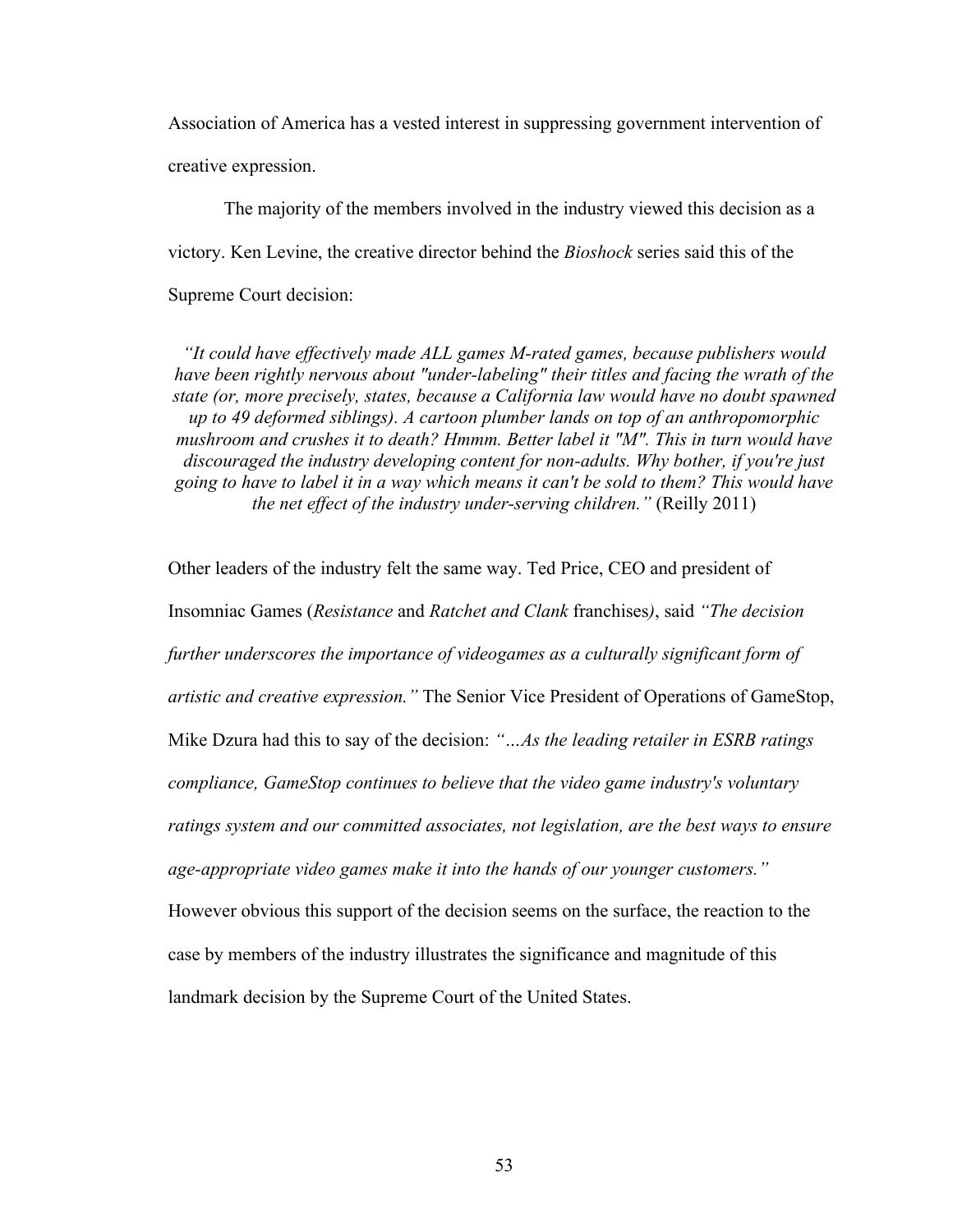## *Conclusion*

This case answers a lot of questions about the game industry. One, the game industry does not need to be regulated by the government. Two, the game industry is becoming increasingly relevant and lucrative in today's society. Finally, games deserve the same rights as other mediums, regardless of their supposed effects on children.

However, this case leaves many questions unanswered as well. Many of the Supreme Court justices never qualified the industry in any way. These Supreme Court justices never directly endorsed the medium. They never placed a value on the medium as a whole. They merely recognized it as artistic expression and deemed it worthy of First Amendment Protection. With that being said, the Supreme Court's job is not to place value on products, but to protect the provisions of the Constitution. What remains to be seen is whether or not the Supreme Court justices acknowledge the medium's unique communicative toolset.

Some members of the Supreme Court did touch upon the idea of interactivity. However, when they did, they only mentioned how these tools could incite violence or spur aggression. None of the opinions outlined in the case indicated that these Supreme Court justices understood how games could be positive with regards to individual development and education outside of a minor Army game reference.

They also seemed oblivious to the idea of social gaming. These opinions do not mention how games could instill skills in communication, teambuilding, and leadership. Games like the first-person shooter *Halo 2* (released in 2005) pit two or more teams of players up against one another to achieve victory by capturing an objective or killing more enemies than the other team. This requires strategy. Players must vie for map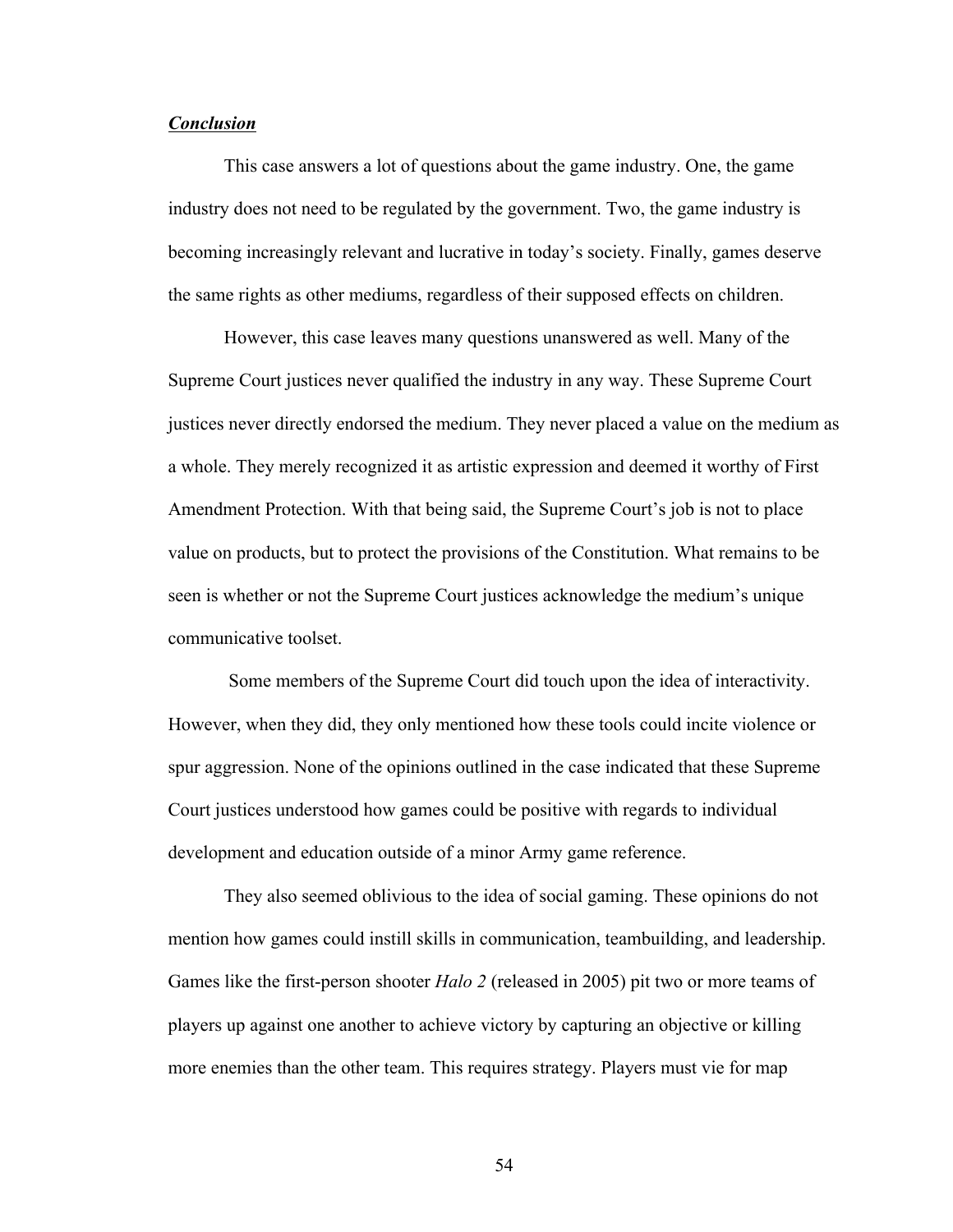control and work with one another to overtake the opposing team. Though the nature of the game is firmly based in shooting opponents, the competitive nature of the online, social space brings in an intellectual component as well.

The Supreme Court also did not come to a conclusion about whether or not game violence causes individuals to become violent in real life. The dissenters mentioned some studies that showed some correlation to violence. They mentioned that games were a higher risk for children because of their interactive elements. For the most part, the dissenters acknowledged that these studies did not provide enough proof for a causal link between real life violence and virtual violence. In the next chapter, I will examine highprofile shootings as well as assess the studies on the subject.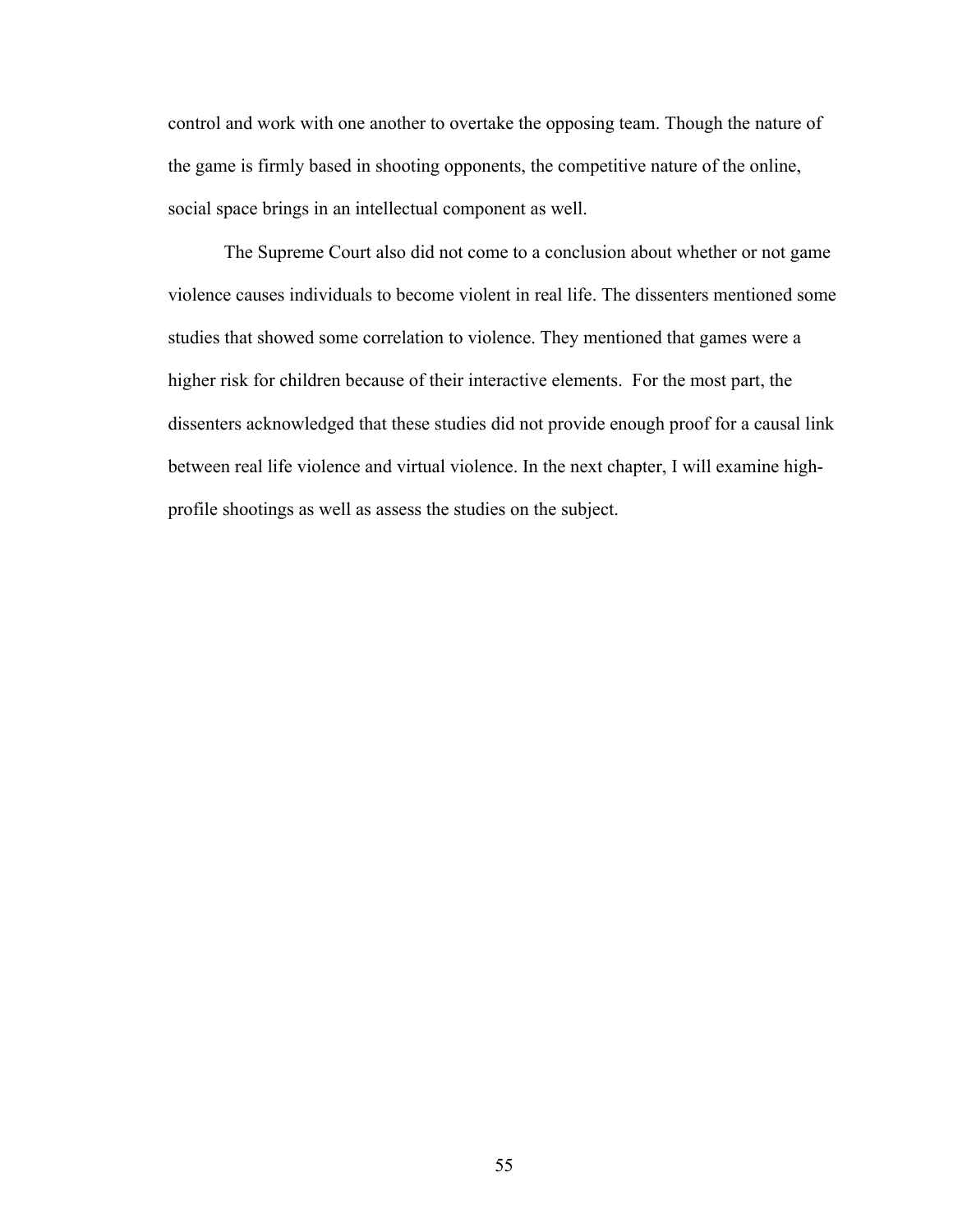# **Chapter 5**

The most popular games today are violent and they exhibit this violence in many forms. There is the traditional first-person-shooter where an individual assumes the role of an unseen character and fires weapons at humans or monsters. This sort of shooting can also take place in the third-person. Another form of violent game is the fighter, where one player takes on the role of a character they see in the third-person, fighting another character until he/she is knocked out or dead. Then, there are the third-person brawlers. In these games, players take control of a character and fight endless waves of enemies. Game creators generally mix and match these types of games and genres to provide the most appealing product.

Some of these violent games have been played by those who have perpetrated real life violence. This connection has been brought up in the media several times. In this chapter, some real world examples of violence with connections to violent games will be explored. Examples will include the Columbine Massacre in Colorado, the Navy Shipyard shooting in Washington, D.C., and Sandy Hook shooting in Connecticut.

With these examples, the background of each event will be explained. With respect to the Columbine and the Washington Navy Shipyard shooting, information will be dispersed regarding the games claimed to be responsible. In the case of Sandy Hook, propositions from lawmakers will be discussed and analyzed. At the end, the recent studies on the links between violent games and game violence will be assessed.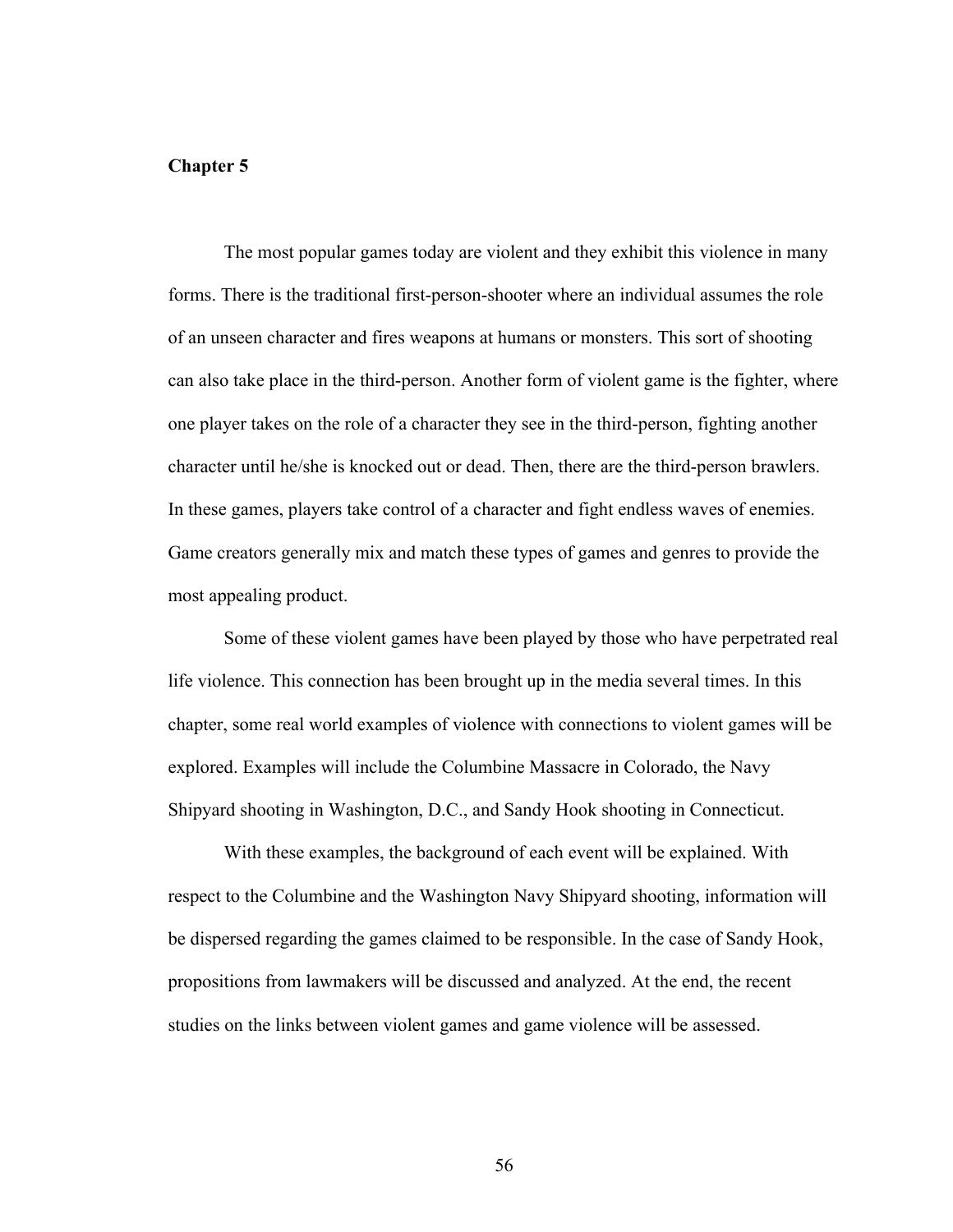# *Columbine*

On April 20, 1999 two individuals named Dylan Klebold and Eric Harris came to Columbine High School ready to open fire upon the students and faculty. They murdered twelve students and one teacher (Cullen 2004). Afterwards, the two killed themselves. Dylan Klebold and Eric Harris were rabid gamers. They even created their own levels. One of these levels included alterations where two players had unlimited ammo, extra weapons, and helpless victims. Many critics felt as though this game led to the real-world violence at Columbine High School.

*DOOM* is a first-person-shooter developed by id Software. In this game, the player is tasked with killing monsters in a variety of corridors. The character the player controls has no name. The designer of the game, John Romero, said this is because the shooter is supposed to be the player. *DOOM* alongside *Wolfenstein 3D*, is credited with popularizing the genre as a whole. In fact, every game that came out subsequent to *DOOM* would be labeled a "*DOOM* clone."

Important to this discussion of the Columbine shooting and its relationship to *DOOM* is the game's art style. The graphics, at the time, were impressive. IGN describes *DOOM'*s visuals as *"super old, pixilated, sprite-based…"* (Perry 2006) in a 2006 rerelease on Xbox Live Arcade. If a game is this stylized, can it really influence a person to murder real people? Throughout the game, monsters are the only enemies being killed. Human enemies are zombies called "former humans." It is hard to imagine anyone making the leap from killing digital monsters in a stylized game to murdering classmates and faculty members.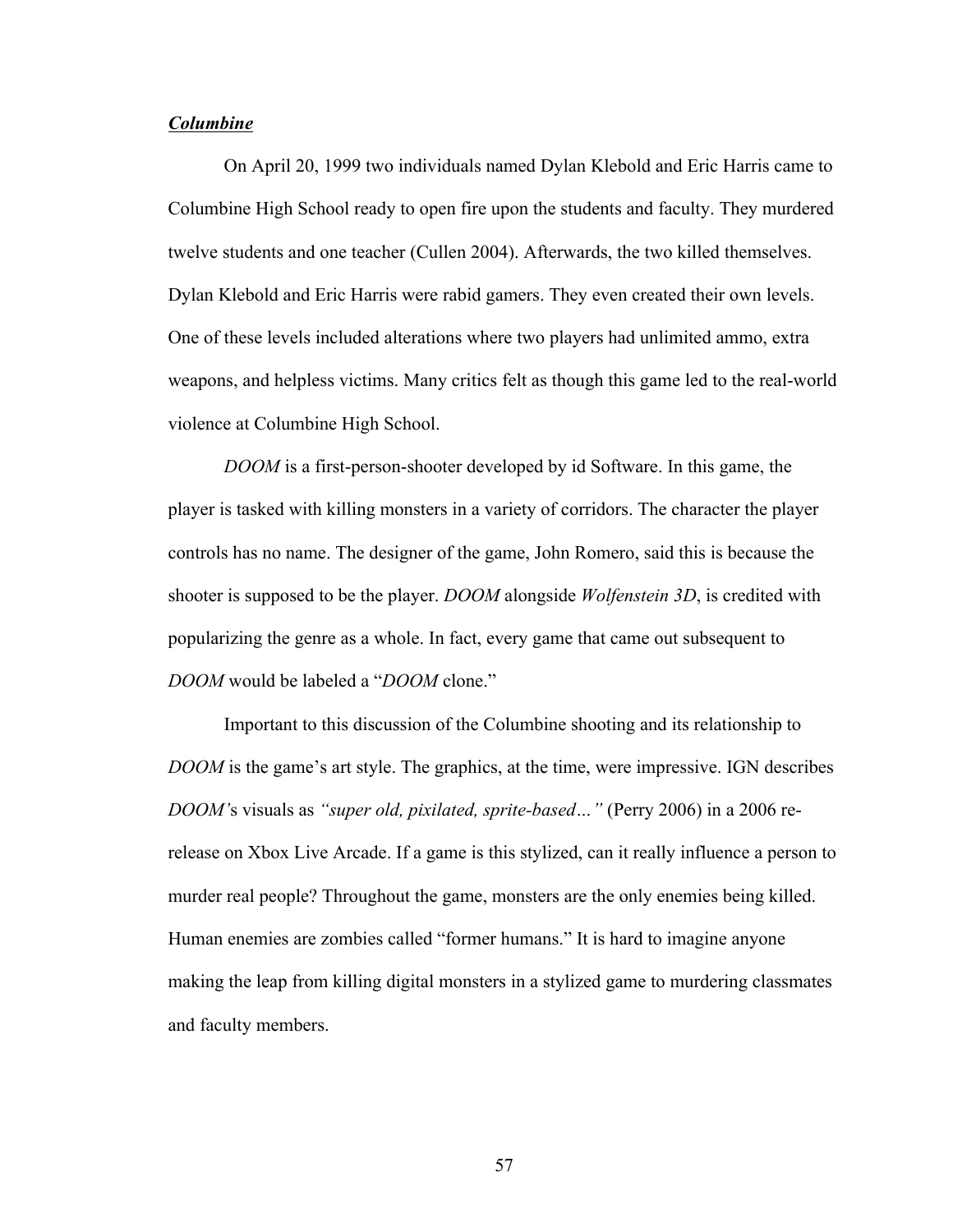The relationship between this game and the two perpetrators begs a question: If the game was popular and broke mainstream, then is playing *DOOM* indicative of anything outside of the norm? Assuming that millions of other players have played this game as the sales seem to exhibit, then many other individuals were left unaffected by the nature of the violence of the game. If it is true that *DOOM* motivates individuals to accrue aggression, then even a small fraction of that population of players would amount to thousands of murderers. If it is false, then the media must consider a much more complicated issue: dealing with mental illness.

The Columbine Shooting caused lawsuits against game-makers. Some of the companies included in this lawsuit were "Sony America, AOL/TimeWarner, ID Software, Atari, Sega of America, Virgin Interactive Media, Activision, Polygram Film Entertainment Distribution, New Line Cinema, GT Interactive Software and Nintendo." The aim of this lawsuit was to change the marketing ploys of the gaming industry and prevent children from becoming murderers (Ward 2001). The case was dismissed in 2002 because "the makers of violent videogames and movies could not have foreseen that their products would cause the Columbine shooting or other acts of violence" (Baynes 2012).

# *Washington Navy Yard*

A man named Aaron Alexis shot and killed 13 people before being shot dead on September 16, 2013 (Allen 2013). Some of his friends revealed that he had been playing *Call of Duty* and *Resident Evil* for up to 16 hours at a time. Both of these games contain strong depictions of violence and murder. These friends seemed to imply that playing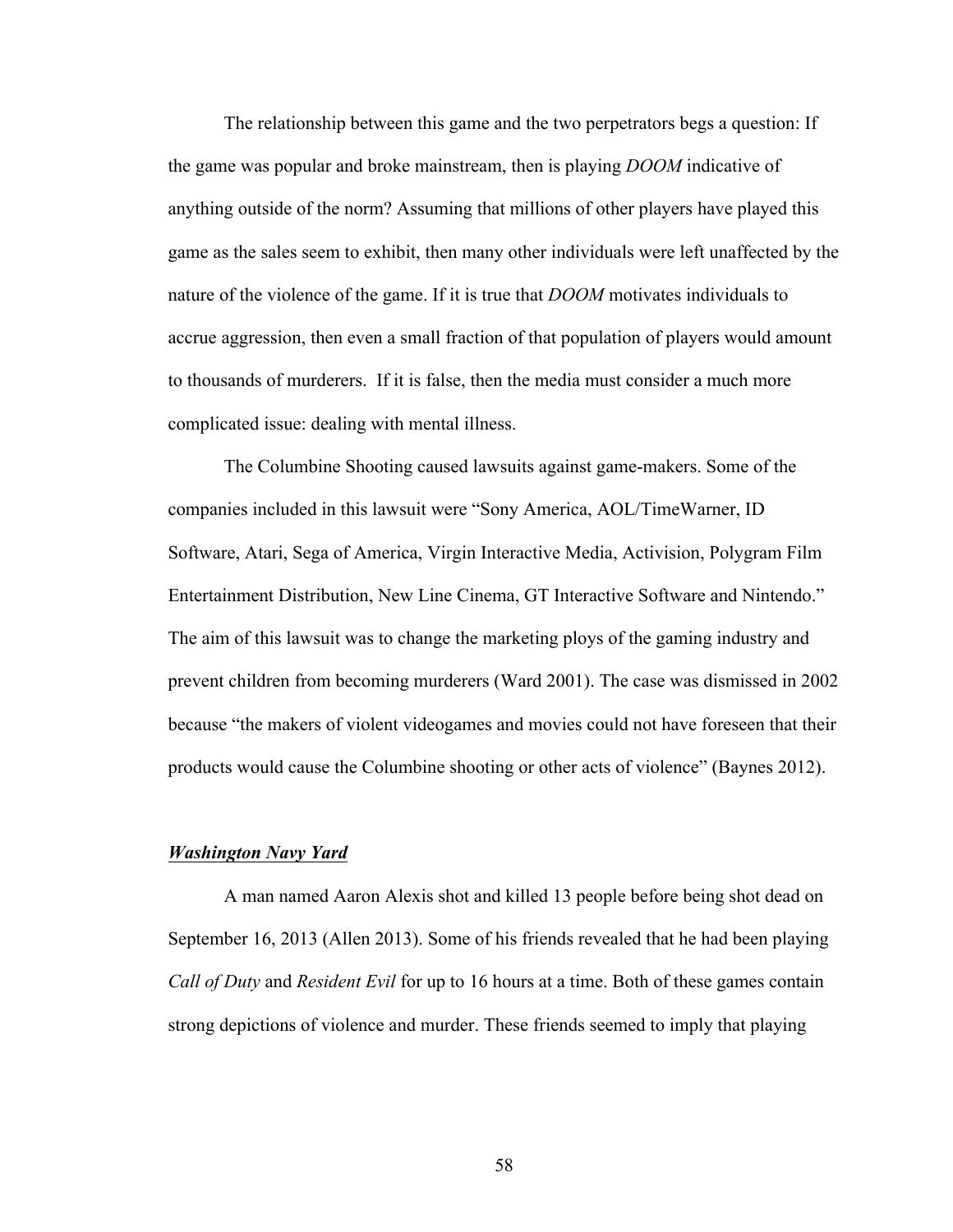these games for such an extended length may have influenced him to go through with the shooting at the Washington Navy Yard.

*Call of Duty* is a first-person shooter in the same vein as *DOOM*. However, it is aided with modern visuals and set-pieces with high production value. Players are often tasked with approaching enemies with stealth, stabbing them with their daggers from behind. Other missions common throughout the series involve sniping, slow-motion breach and clears, and vehicle-based endeavors. Infinity Ward, Treyarch, and now Sledgehammer Games give players the ability to play as experienced army men in exotic locales within a fictionalized, linear narrative. These narratives generally last between 5- 10 hours.

Perhaps more important to the series is its focus on multiplayer since *Call of Duty 2*. *Call of Duty 2* was the first game in the series to implement an online multiplayer component. Players could be matched up throughout the world on Xbox Live when the Xbox 360 was released in 2005. In *Call of Duty 4: Modern Warfare*, the game warped from the WWII era to the modern day. Antique weapons like the M1 Garand and the Springfield were replaced with the AK-47 and Desert Eagle pistol.

If Aaron Alexis played for 16 hour sessions, he likely played multiplayer games with his friends. The narrative does not last that long and it probably would not have held his attention enough to warrant running through in one sitting. Furthermore, at that point, there had been around 7-8 *Call of Duty* titles released, each with similar narrative and cinematic structures. He also likely also played with friends given the game's sales figures. *Black Ops II*, the most recent game of the series at the time of the shooting, hit sales of \$500 million in 24 hours (Warman 2012).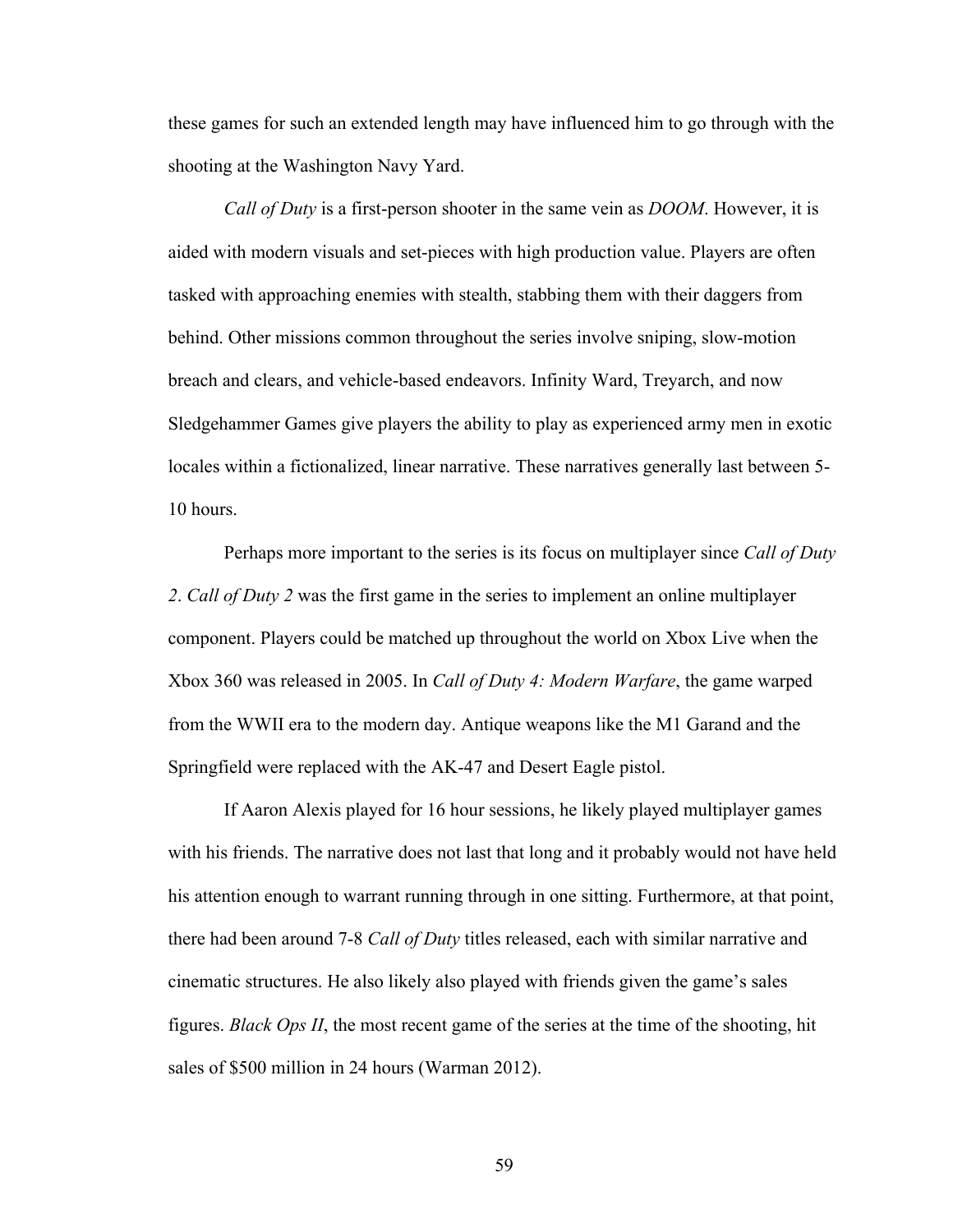Not much changed after the Washington Navy Yard Shooting. It spurred many of the same questions asked in previous mass shootings. Loose correlations between Aaron Alexis and video games were made. Rep Louie Gohmert (R-Texas) reiterated his stance that guns were not the problem. He even advocated for more guns around military installations and schools. He also mentioned a link between gamers and killing sprees. He said, *"it's interesting that these people seem to have a common tie with extremely violent video games…if they have mental health issues and play extremely violent video games, they seem to have trouble distinguishing between what is reality and what isn't"* (Bendery 2013). Brad Bushman, a researcher on the subject, said that the government should "*make it more difficult to get access to [video games]"* and "…*strengthen our laws against teens acquiring these games"* (Bushman 2013). Absent in Bushman's advocacy for keeping violent games out of the hands of minors is his acknowledgment of the effectiveness of the ESRB system already in place. This system was deemed more effective than other industries in restricting mature content by the Supreme Court of the United States.

#### *Sandy Hook*

Adam Lanza acquired three weapons. They were a semi-automatic AR-15 assault rifle, a Glock hangun, and a Sig Sauer handgun (CNN 2013). He wore a vest and entered the school, shooting the locked door. He entered two classrooms and killed 14 in the first, and 6 in the second. As the first responders arrived, Adam Lanza took his own life.

The 20-year old Adam Lanza played video games. The video games listed in the final report that were retrieved from his home include "Left for Dead," "Metal Gear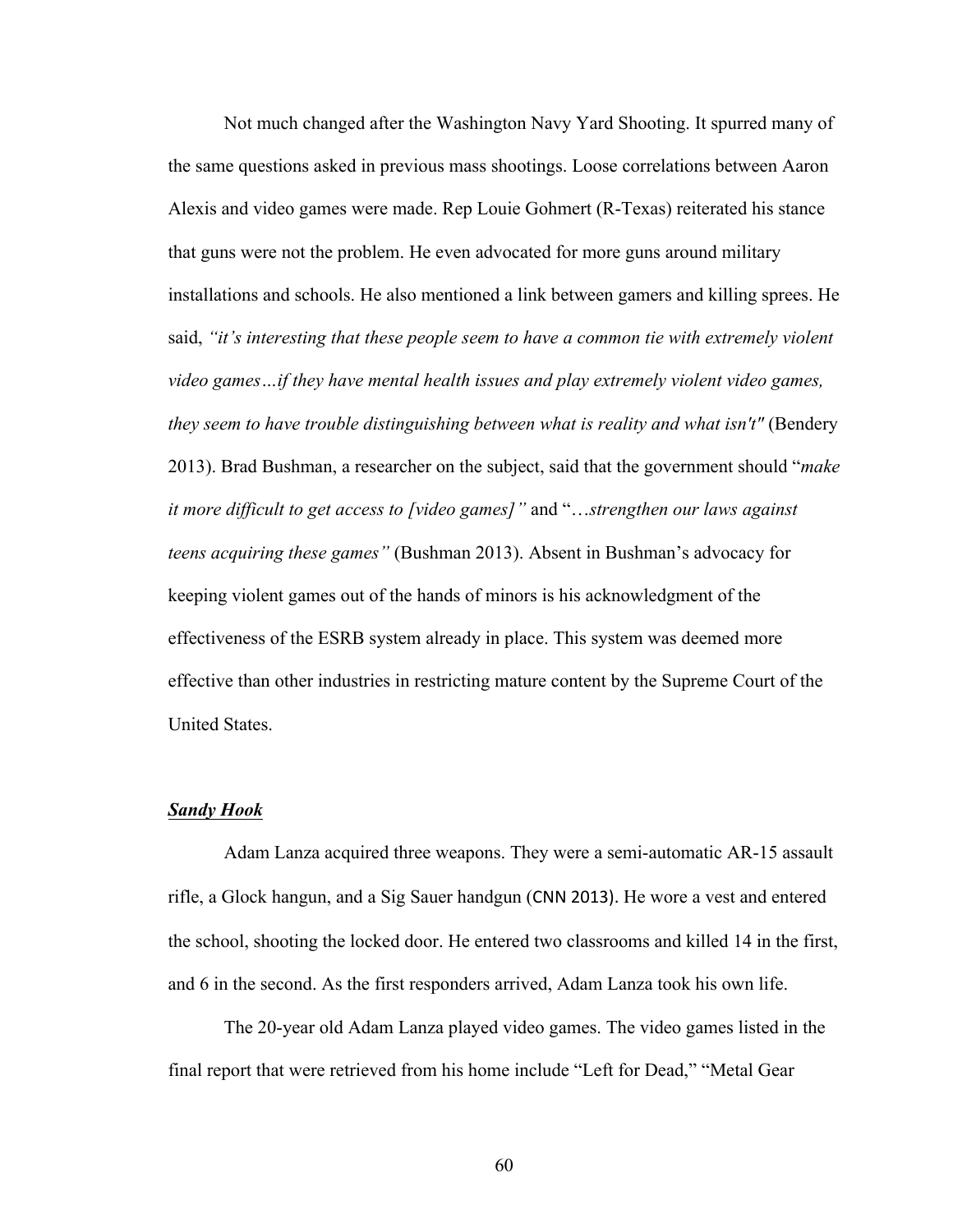Solid," "Dead Rising," "Half-Life," "Battlefield," "Call of Duty," "Grand Theft Auto," "Shiin Megami Tensei," "Dynasty Warriors," "GTA: Vice City," "Team Fortress," and "DOOM" (Report 2013). All of these games are violent in some capacity. Most of them are in the mainstream as well.

Connecticut Senator Chris Murphy  $(5<sup>th</sup> District)$  blamed the ordeal on the perpetrator's ability to acquire weapons and video games (Spiering 2013). He said, *"I think there's a question as to whether he would have driven in his mother's car in the first place if he didn't have access to a weapon that he saw in video games that gave him a false sense of courage about what he could do that day."* He believes that games provided Adam Lanza the bravery to shoot those civilians. Bravery is a complex emotion. To minimize his decision-making to one aspect of his life would be naïve. Many factors contributed to his choice to kill those people and end his own life.

The NRA argued against video games as well as a result of the Sandy Hook Elementary shooting. They displayed pictures and videos of a niche video game programmed in Shockwave called *Kindergarten Killers*. Executive Vice President Wayne LaPierre put the blame on online games like *Kindergarten Killers.* LaPierre went so far as to say that "armed security should be in every school" (Beekman 2012). Does putting more weapons in schools resolve potential violent scenarios? Regardless of whether or not Adam Lanza played video games, he grabbed real, physical weapons and shot up the school. Putting up a barrier between idea and action may prove more effective than banning a piece of media or putting violent tools in facilities that house hundreds of children.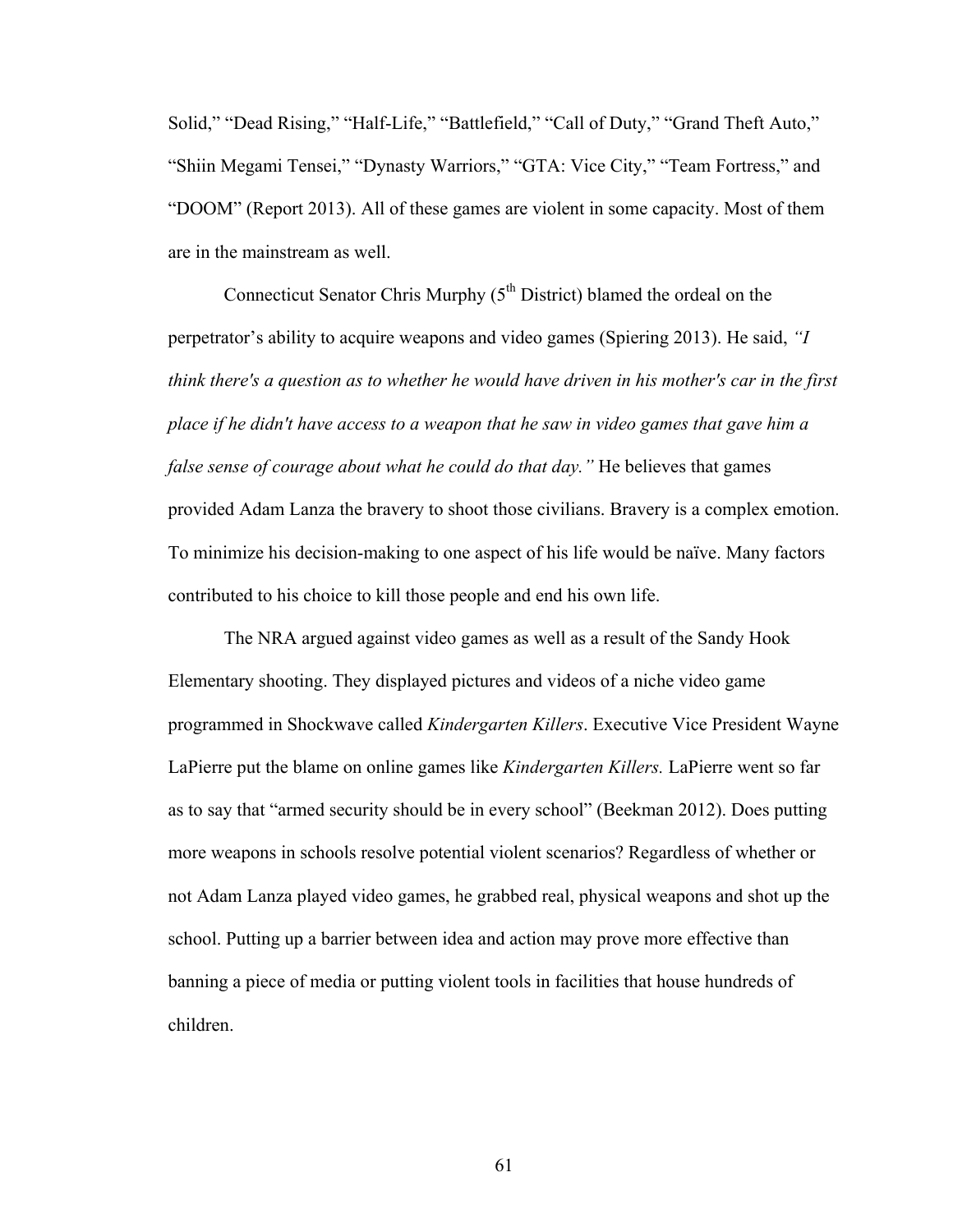Legislators began to introduce bills to the floor.*"Diane Franklin, a Republican from the Missouri House of Representatives, seeks to amend existing Missouri tax law with an 'emergency clause' that would apply a 1 percent tax on 'violent video games'"*  (Graft 2013). In the bill, anything classified by the ESRB as "Teen," "Mature," and "Adults Only" is considered a "violent video game." The only problem with this is that many games that do not involve any murder or aggressive acts can be rating "Teen." Skateboarding games like *Skate 3*, racing games like *Forza Horizon* and *Dirt*, and dancing games like *Dance Central 3* would all be considered "violent video games" and be taxed accordingly.

Democratic Rep. Jim Matheson also proposed a bill. In his bill, a retailer who sold "Mature" and "Adults Only" rated games to anyone below the ages of 17 and 18, would be fined a maximum of \$5000. This provision also makes shipping, distributing, and packaging games without ESRB ratings illegal. In this way, Matheson is not interested in changing the system already in place. The aim with this proposition is to enforce the system via the use of fines. This differentiates itself from the California law present in the *Brown v. Entertainment Merchants Association* case because the California law takes the act of classifying "violent video games" out of the ESRB's hands.

#### *Analysis*

All of these perpetrators played violent games in one form or another. But perhaps the most important variable in this discussion is the perpetrators' age.

Most of these shooters are males in their early 20s. The games they played, according to police reports, are in the mainstream. These are all games that sold millions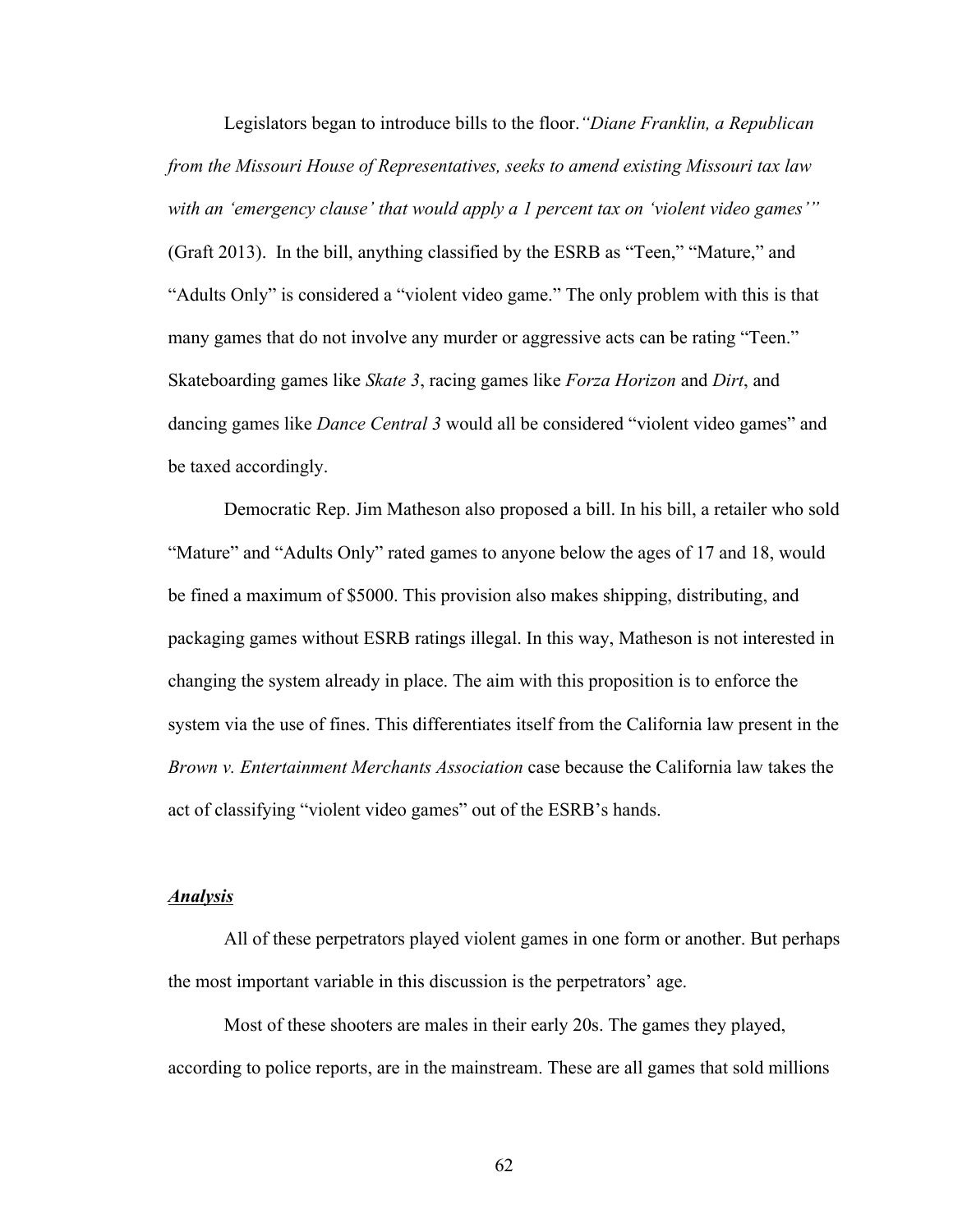of copies. These people likely played games in a *social* manner. They play because their friends are playing. Gaming is not a niche anymore. Over 82 million PS3s and 81.12 million Xbox 360s have been purchased worldwide (Platform Totals 2014). The Wii sold 100.95 million units. It is reasonable to assume that an instable, adolescent male might have bought a violent video game in order to fit in and socialize with his peers.

Games have direct benefits to players. They allow players, even those with mental illness, to communicate and work as a team with other people across the globe. It gives these people who feel as though they do not fit in a sense of community. Many individuals who marathon these games for around 16 hours like Aaron Alexis have issues in their real life. Having some escapist entertainment is a good way to relive the stress coming from those issues (Texas A&M International University 2010). For most people without serious, untreated mental disorders, games help ease the troubles of daily life.

The only conclusion that can be drawn from these factors is that young people play video games. The perpetrators were all males in their 20s. Most of the reports do not indicate how long these individuals played the games. Some of these shooters could have only played Call of Duty for a couple hours a week or month. Many people casually play World of Warcraft to socialize with their friends. Everything outside of this conclusion is based in speculation and assumption.

This does, however, beg the question of whether in-game violence influences real world violence. Researchers have looked to answer this question in their respective studies.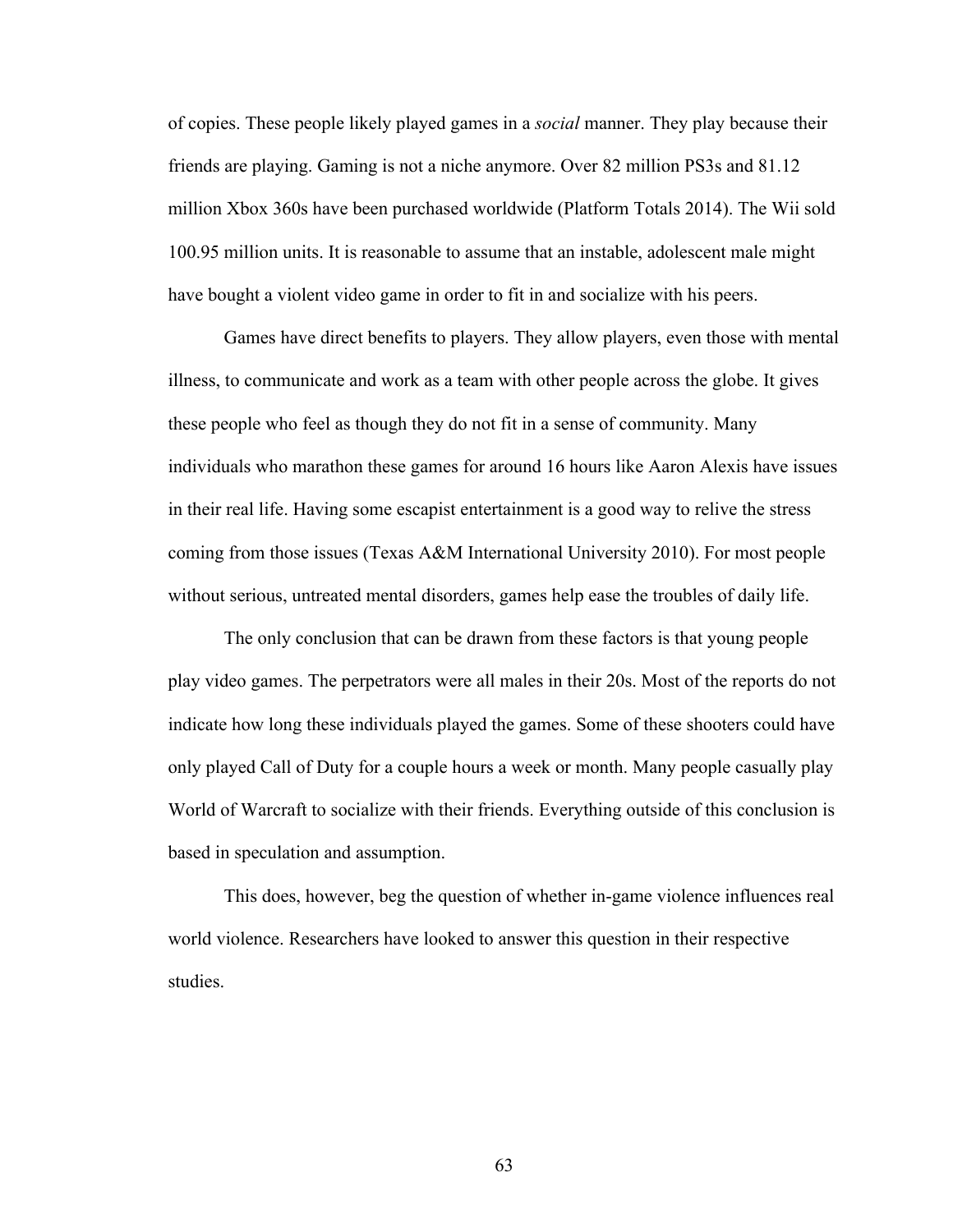# *Studying the Influence of In-Game Violence*

Craig A. Anderson and Brad J. Bushman researched the "Effects of Violent Video Games on Aggressive Behavior, Aggressive Cognition, Aggressive Affect, Physiological Arousal, and Prosocial Behavior." In their study, they came to the conclusion that "a meta-analytic review of the video-game research literature reveals that violent video games increase aggressive behavior in children and young adults." The article goes further in saying that "experimental and non-experimental studies with males and females in laboratory and field settings support this conclusion."

To reach this conclusion, three different types of studies have been produced. The first involves experimental research: "participants are randomly assigned to view either violent or nonviolent media and are later assessed for aggression." The second involves cross-sectional correlational research: "participants' TV and movie-viewing habits and aggression are assessed at one point in time." This attempts to establish some sort of link between media violence and real-world aggression. Finally, longitudinal research is explored: "TV and movie-viewing habits and aggression are assessed repeatedly over time." This is supposed to establish a causal link between media violence and real-world aggression.

In an article with New York Times on February 12, 2013 (Carey 2013) Craig Anderson explained the results of his studies. He said, "None of these extreme acts, like a school shooting, occurs because of one risk factor; there are many factors, including feeling socially isolated, being bullied…but if you look at the literature, I think it's clear that violent media is one factor…" In other words, Anderson is proclaiming that largescale events like school shootings occur because of a variety of reasons, one being video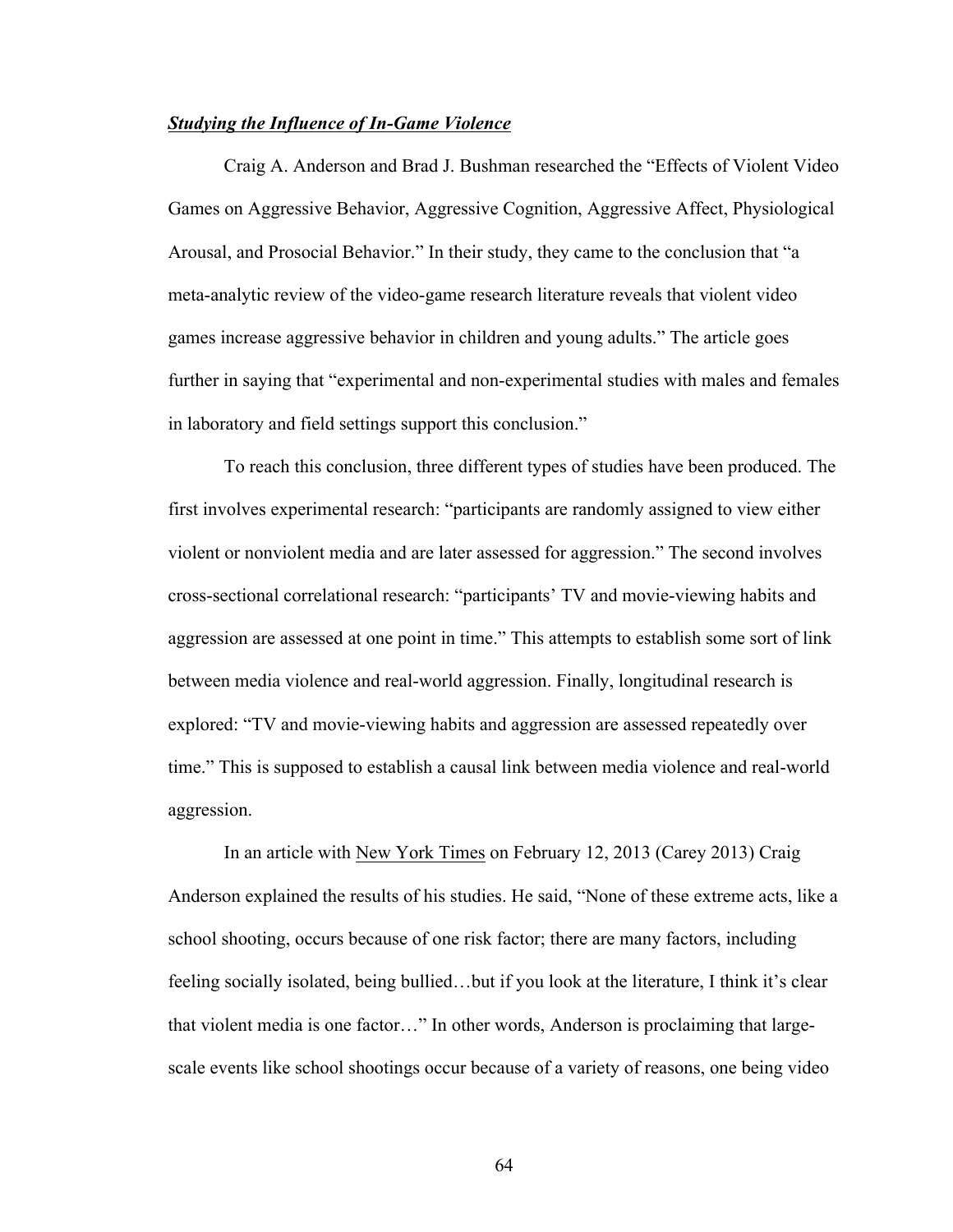games. Other researchers like Christopher J. Ferguson disagree with this conclusion: "This is a pool of research that, so far, has not been very well done. I look at it and I can't say what it means."

This New York Times article goes on to examine some of the more concrete statistics revolving around violent youth offenders. It says "the number of violent youth offenders fell by more than half between 1994 and 2010, to 224 per 100,000 population, according to government statistics, while video game sales have more than doubled since 1996." Researcher Dr. Michael R. Ward analyzed the week-by-week sales of violent video games and "found that higher rates of violent video game sales related to a decrease in crimes, and especially violent crimes." The studies involving correlational results tend to go both ways, which begs the question of whether or not a causal link can be established.

#### *Correlational and Causal Links*

Causal and correlational relationships between two variables have opposing definitions. A correlation simply implies that there is a relationship between two variables. A causal relationship implies that one variable produces a change in the other variable. Real-world violence and in-game violence have a correlational relationship.

Looking at the comments from Craig A. Anderson and his in-depth research, he claims that video game violence is a factor in causing real-world violence. These games likely spur desensitization to violent and aggressive acts. But what does that actually mean?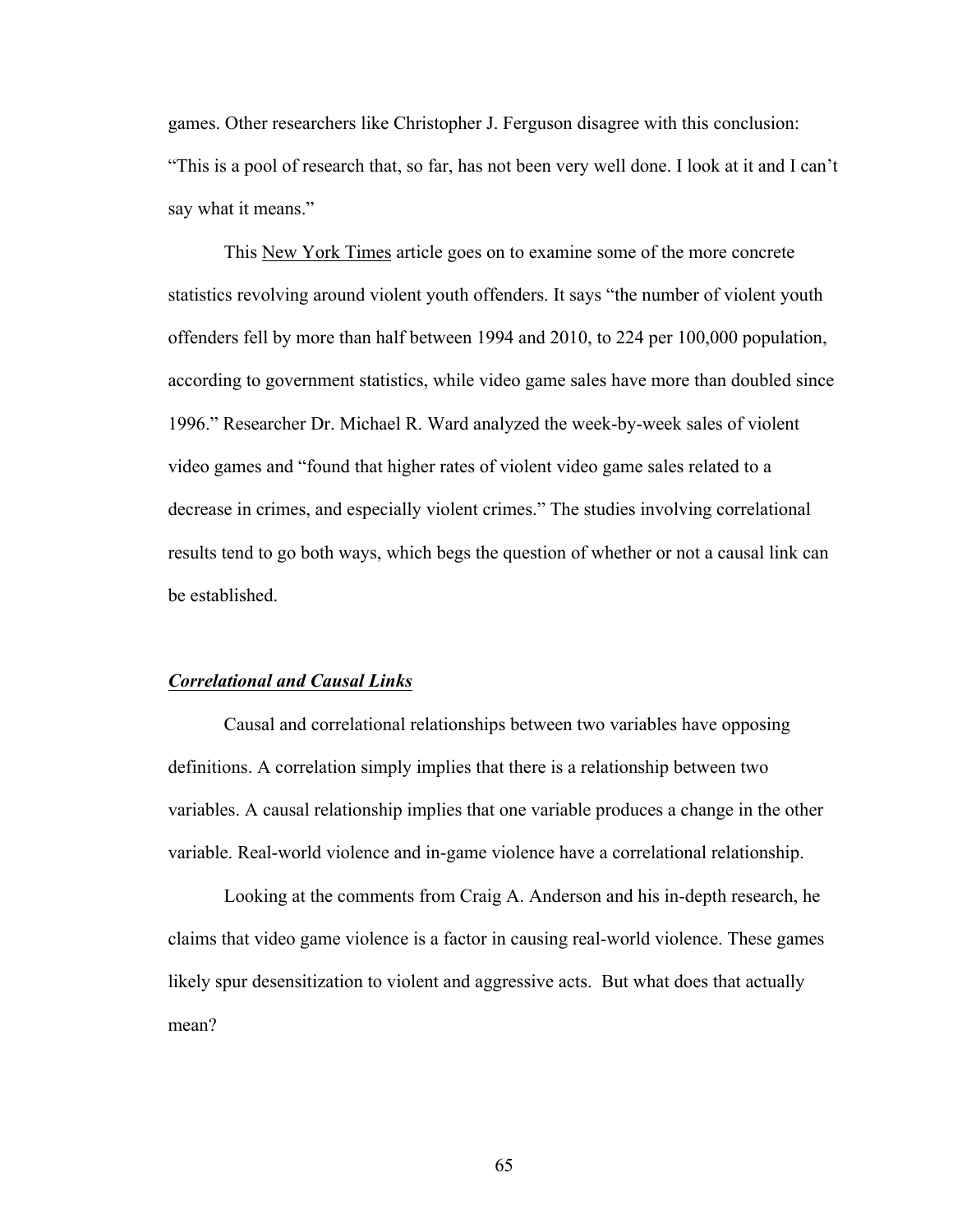Media has been around for centuries. Violence has been portrayed to people across the world ever since the days of silent movies and children's fables. Violence appears every day in literature, the news, comic books, music, etc. Even in the Bible, acts of violence appear. Regardless of the medium, individuals are used to situations of violence. They become desensitized with each murder and bloody battle. However, like Christopher J. Ferguson of Stetson University said, this does not necessitate violent action from the individual exposed to such situations.

If violence is correlated to media violence, it would explain the age group of the more high-profile shootings of the past decade. Each shooter had at least some exposure to media violence. Perhaps these experiences numbed them to the concept of murder because they had seen and in a digital sense, participated in it, so many times. However, desensitization does not produce a murderer. If reading a book about a murderer made a person violent, then the entirety of Western Civilization would be in a Hobbesian freefor-all.

Causal links between media violence and real-world violence will likely never be established. Media may influence emotions associated with violence such as aggression. However, it takes a large leap to go from an emotion to an act of violence. To make that jump, an individual must have a high level of motivation and determination. Unfortunately, lack of mental and emotional stability as a result of poor network building and social group bonding can provide enough reason to propel these people towards these acts. And like many problems, the more difficult resolution is the one worth seeking.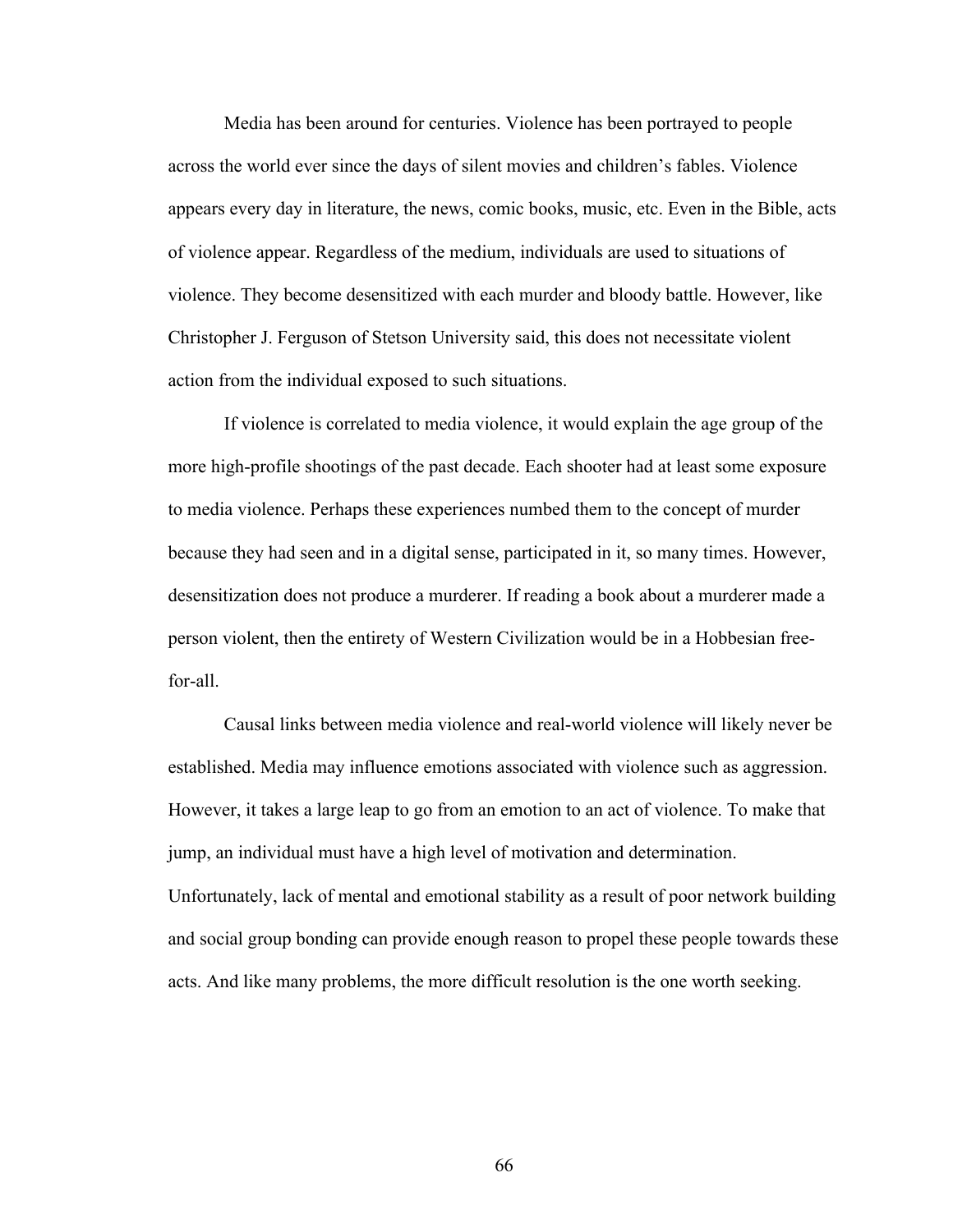# *Summary of Studies*

A number of studies have been compiled regarding the relationship between video game violence and real-world violence. These studies generally "*include experiments in which participants, usually college students, are randomized to play different types of video games and correlational studies in which participants are asked about their video game playing habits and then asked about their aggressive thoughts or behaviors"*  (Ferguson 5). In this way, aggression is determined in a way that may be too broad to come to a valid conclusion.

Another key portion of these studies is how they measure aggression. Ferguson goes on to mention that *"outcome measures including filling in the missing letters of words ('kill' being more aggressive than 'kiss' for instance), giving consenting opponents in a reaction time game a burst of white noise or asking another person to eat spicy hot sauce"* (Ferguson 6). These types of studies do not adequately provide conclusive evidence of a link between games and real-world violence. Many researchers find these studies irrelevant or "unclear."

In most of these studies, it is difficult to find the source of the aggression. A player may be accruing aggression based on the violent content embedded within the game or they may just be frustrated with the game. Video game controls require significant coordination and timing. Sometimes game creators litter their games with puzzles. Perhaps the aggression is due to the "competitiveness or frustration" that comes as a result of the difficulty of the video game.

Violent video game studies are not standardized. These studies "*may inform us more about what experimenters wanted to see rather than what actually happened"*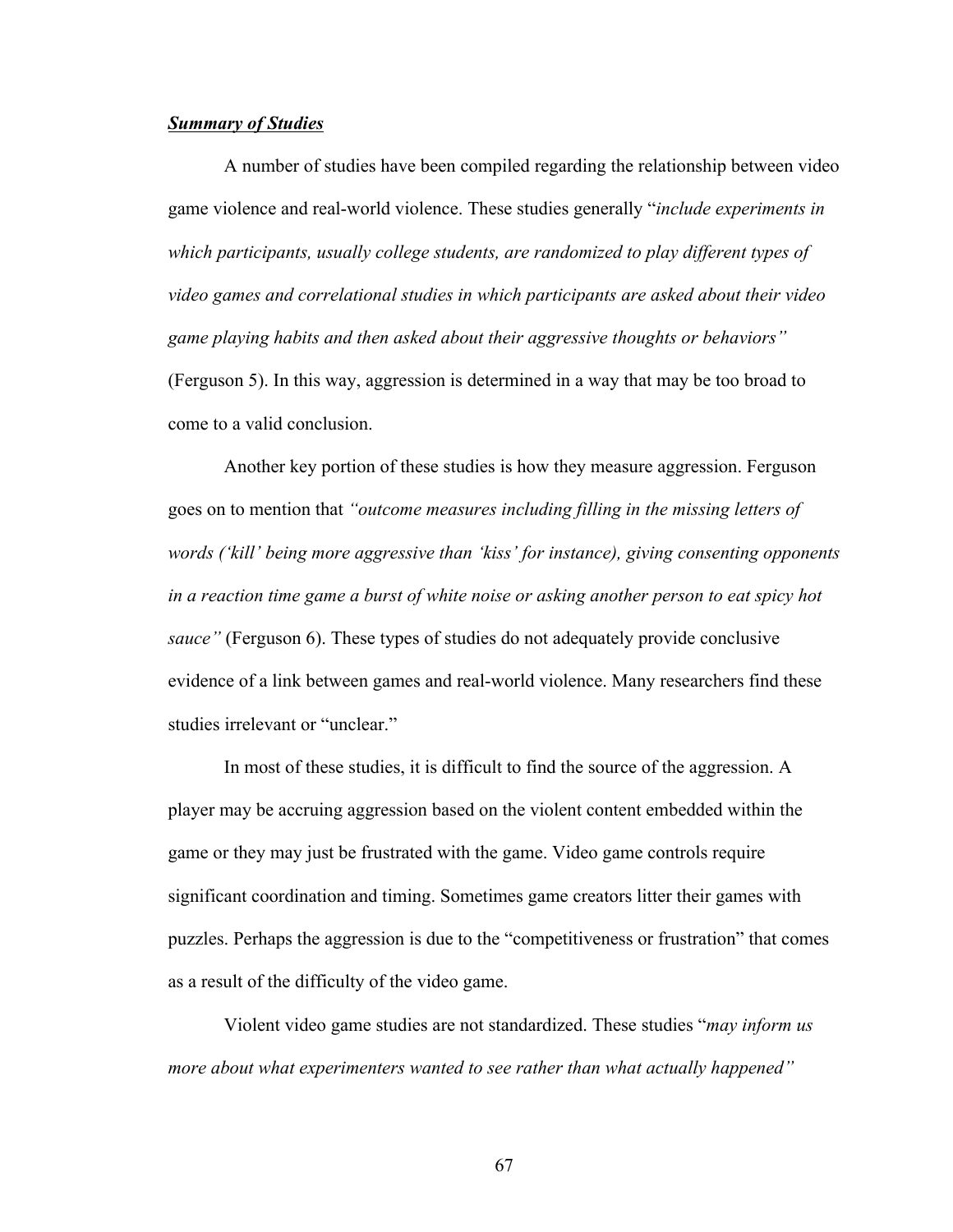(Ferguson 7). These studies are dependent upon how a researcher acquires and measures information. If a researcher wanted to show that games are inexplicably linked to realworld violence, he/she could with unstandardized measures. Methodology problems like this invalidate much of the research on the subject.

In an article called "Do Video Games Kill? in *Contexts*, published by Sage Publications, Inc., Karen Sternheimer illustrated some of these methodology problems even further. Sternheimer said that the research done by the *Psychological Science*  authors was research done by measuring "aggression in part by subjects' speed in reading 'aggressive' words on a computer screen or blasting opponents with sound after playing a violent video game." Sternheimer said later that "these measures do not approximate the conditions the school shooters experienced, nor do they offer much insight as to why they, and not the millions of other players, decided to acquire actual weapons and shoot real people." Perhaps, as Sternheimer notes, this lapse in the research can be attributed to basing the studies off of the sole demographic of college undergraduates rather than troubled teens.

Anderson and Bushman exhibit one of these methodology problems highlighted by Sternheimer in September 2001 in *"Effects of Violent Games on Aggressive Behavior, Aggressive Cognition, Aggressive Affect, Physiological Arousal, and Prosocial Behavior: A Meta-Analytic Review of the Scientific Literature."* Anderson and Bushman went on "PsychINFO" and searched for terms like "video," "game," "attack," "fight," etc. This search received "35 research reports that included 54 independent samples of participants" (Anderson 356). They concluded, through searching on a database, that the "effect of violent video games on aggression is as strong as the effect of condom use on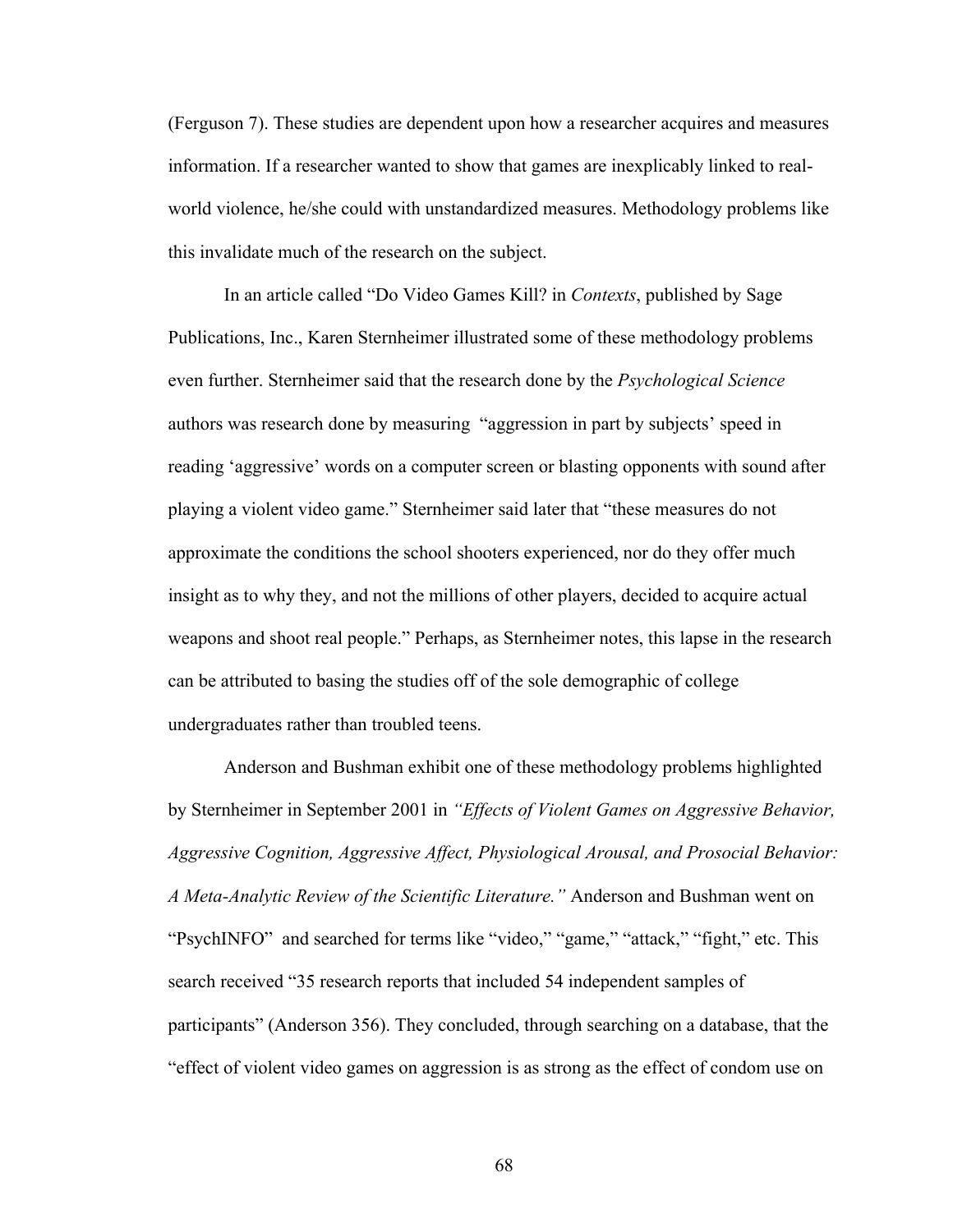risk of HIV infection." Even at the end of the piece, Anderson and Bushman admit that "longitudinal research is badly needed." All this research proves is that games and aggression are related to one another. This does not prove that one variable causes the other.

## *Other Studies*

There are other studies that envelop the topic of violent video games and realworld aggression. There was a three year study at Iowa State University on 8-19 year olds who played violent video games (Starr 2014). How much these children were monitored by their parents and their specific age were measured. To determine aggression, researchers would ask the children if they had violent thoughts or thought about acts of aggression. They found that as they grew older and matured, these children had less violent thoughts. However, they also found that those who played the violent video games had a "slightly increased chance that violent attitudes would prevail." However, as Ferguson says at the end of the article, this study only shows a "loose correlation" or association. It would prove difficult to show causation for any form of media violence. There are too many outside factors.

Another study by Craig A. Anderson in "The Effects of Reward and Punishment in Violent Video Games on Aggressive Affect, Cognition, and Behavior" tested two games. One of those games was one that was primarily based in violence, while the other was nonviolent and competitive. The game that rewarded violence yielded more of an aggressive response than the one that was competitive and nonviolent. According to Anderson, this proves that violent aspects of games affect children's aggression more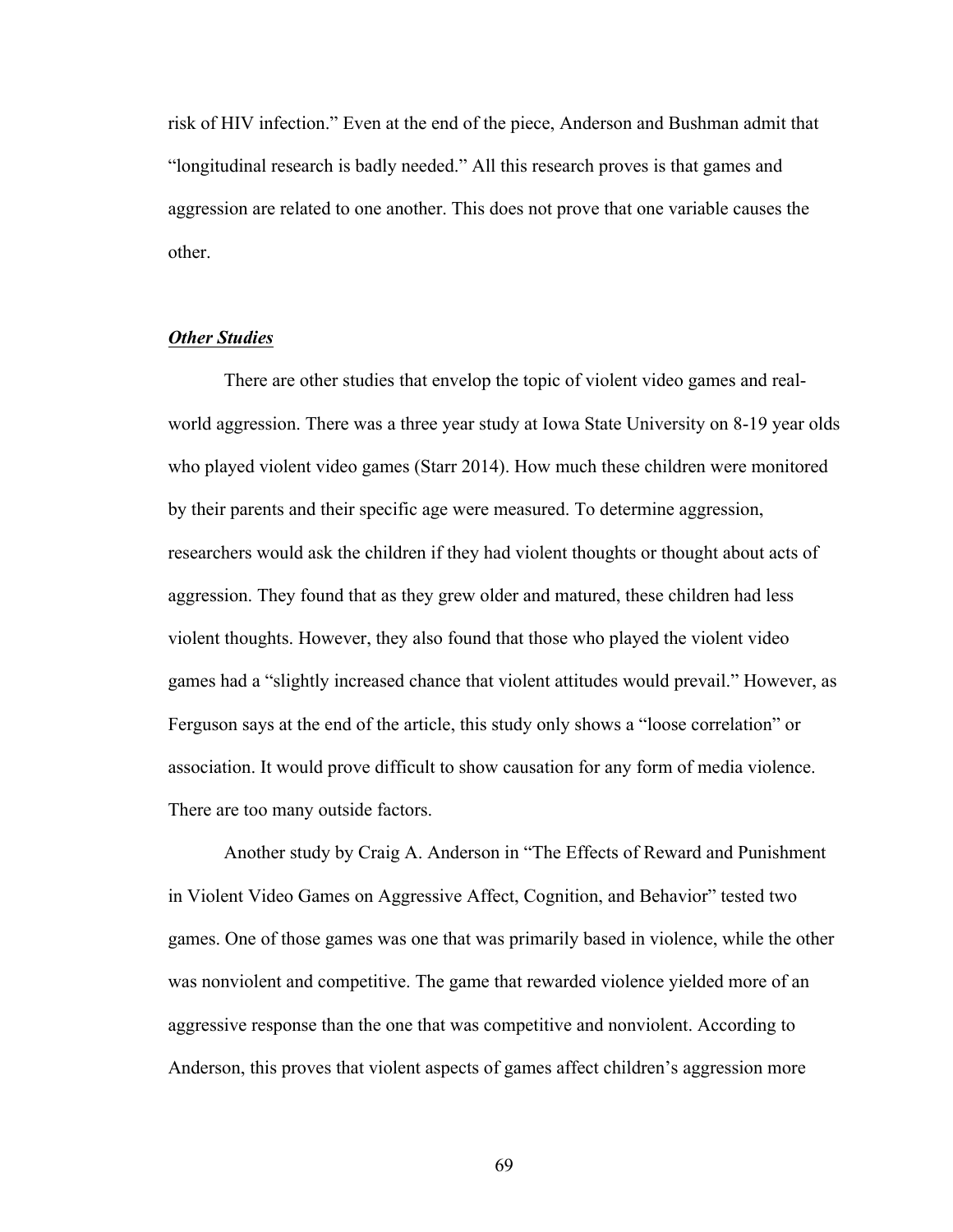than the competitive aspect. Unfortunately, in this study, neither game is given a name. The audience does not know if the violent game in question is *Grand Theft Auto* or *Manhunt*. Games have varying degrees of violence and illicit material, like most films. Also, like the Iowa State University study, this does not prove that games cause realworld violence and aggression. All it suggests is that there is a link between increased levels of aggression and games. It proves that the two variables are related to one another.

Studies of the connections between violent video games and aggression are minimal in comparison to other subjects. Barack Obama, as a result of the increasing number of mass shootings, has invested millions of American dollars (Lejacq 2013) in research to improve our knowledge of the medium and its effects on our youth. However, conclusive data will be difficult to acquire. Media violence is, and can only be, just one small factor in these shootings. Individuals have to make the decision to actually go through with the violent act. Association between increased aggression and video game violence will likely be the only relationship that will be established.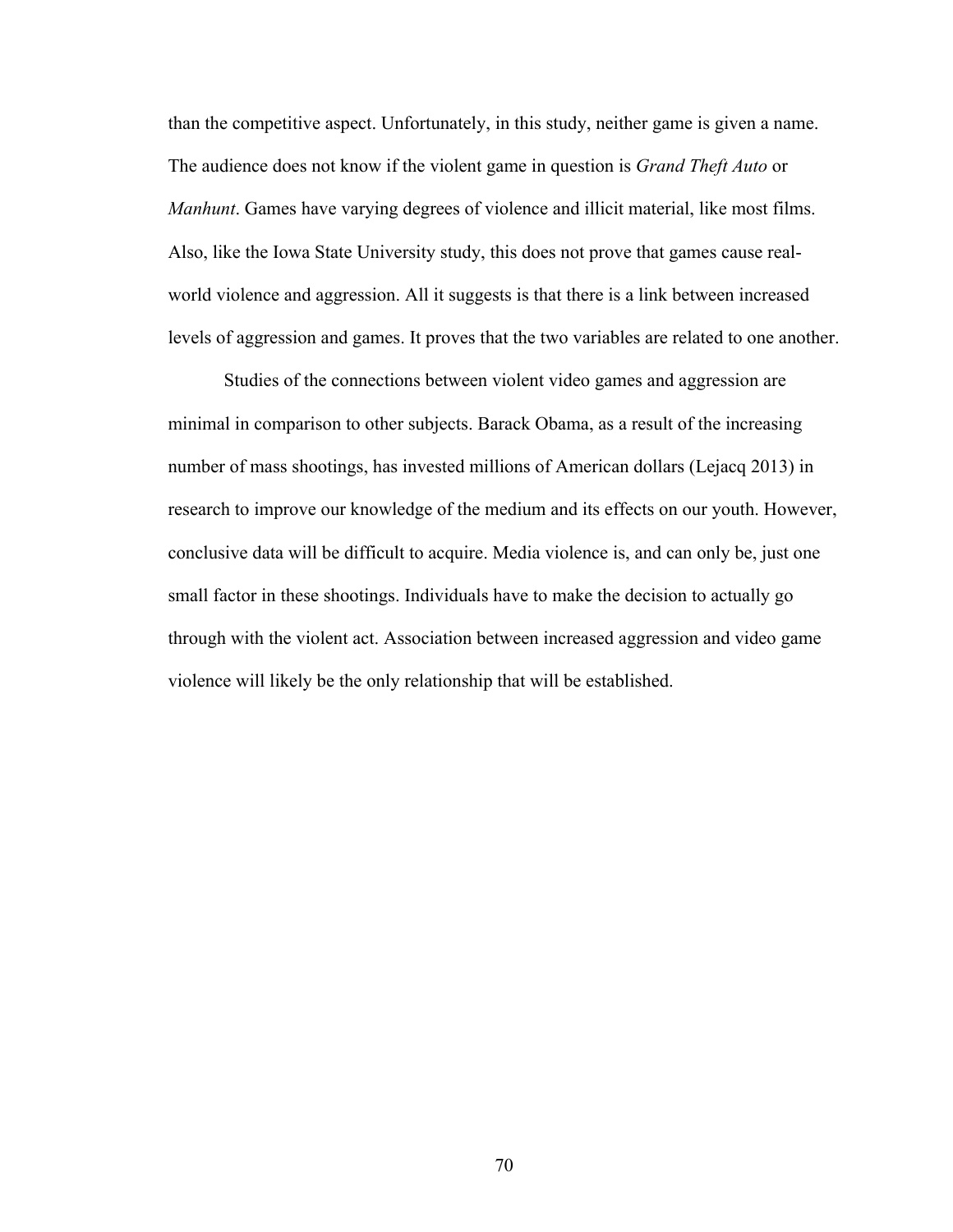## **Chapter 6**

### *Conclusion*

Games are becoming ubiquitous in today's society. Children today have access to games through smartphones, tablets, game consoles, personal computers, laptops, handheld devices, etc. Developers have better tools that allow them to create games quicker and with higher graphical fidelity because of improved technology and distribution models. Even if children cannot play the games themselves, they can watch others play them via Twitch and YouTube. The industry has become much more lucrative since the early days of Atari and Nintendo. People place financial value on the industry through their purchases. Consumer activity is indicative of market and perhaps artistic value.

The potential return on investment in the video game industry has allowed game creators the freedom to make games with messages. Games like *Far Cry 3* and *Bioshock*  are narrative driven experiences developed by experienced studios. *Call of Duty: Modern Warfare 2* and *Grand Theft Auto V* are video games that have political messages embedded within them. This medium has developed beyond mere shooters and 8-bit, 2-D side-scrolling. 3-Dimensional, High-Definition games with voice acting and elaborate musical scores are commonplace in the realm of gaming. Games are now interactive, 12 hour movies that transport players into exotic realms and intricate plotlines. This development in interactivity has led to controversy and attempts to regulate the medium.

*Brown v. Entertainment Merchants Association* is a landmark case for the gaming industry. The majority opinion of the Supreme Court drew similarities between video games and other mediums. Justice Scalia likened the interactivity present in games to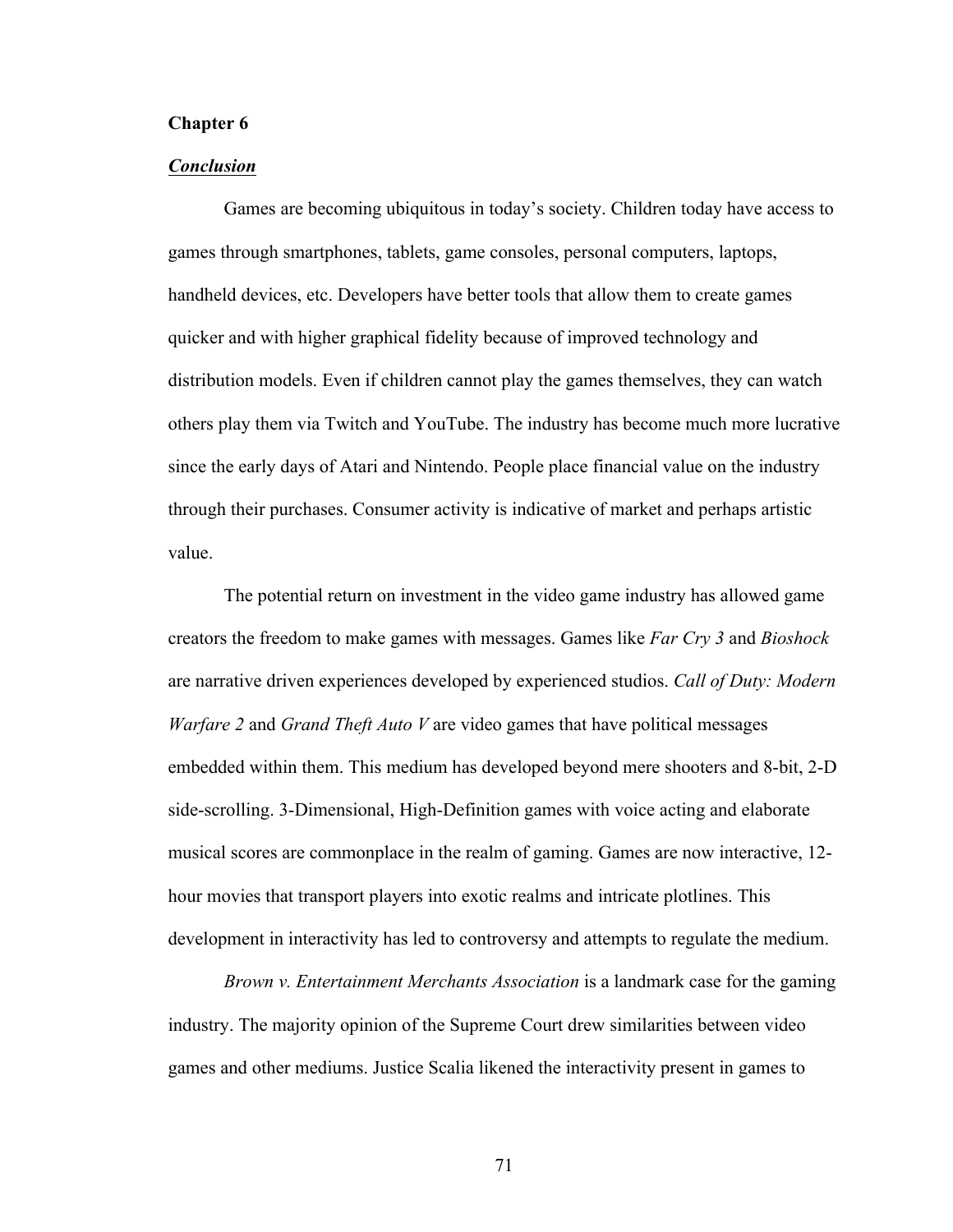fairy tales and classic books. The Supreme Court decided that video games should not be regulated outside of the voluntary Entertainment Software Ratings Board. Though they acknowledged video games as a legitimate form of expression, the narrative in this case was primarily focused on the law proposed and the broadness of First Amendment rights. This decision has not kept the industry out of controversy, but it did affirm that the industry was worthy of First Amendment protection.

Games offer a unique form of communication. Video games place players in the center of the narrative. Video games ask players to make decisions. They have the power to educate through visceral experiences and historical settings. Games like *Grand Theft Auto V* place players in familiar settings with contemporary music and themes. Books, movies, and television shows do not allow the player to alter the plot in any significant way. These forms of expression only ask the individual to become an observer to the events in the plot. Games force people to interact with the plot.

This mechanism of interactivity has been the source of the industry's success since the invention of the cathode ray tube experiment in 1947. It has also been a source of controversy for the medium. Games have become more realistic over time. This has made the violence in games much more life-like. Commentators have suggested a causal link between games and violence. As stated before, this research has been proven to be only correlative and inconclusive. The lack of conclusive evidence of a causal link between game violence and real-life violence further establishes video games as a legitimate form of expression worthy of First Amendment protection.

More research on the subject should be done. Perhaps research analyzing the social effects of playing games for extended periods of time should be prioritized.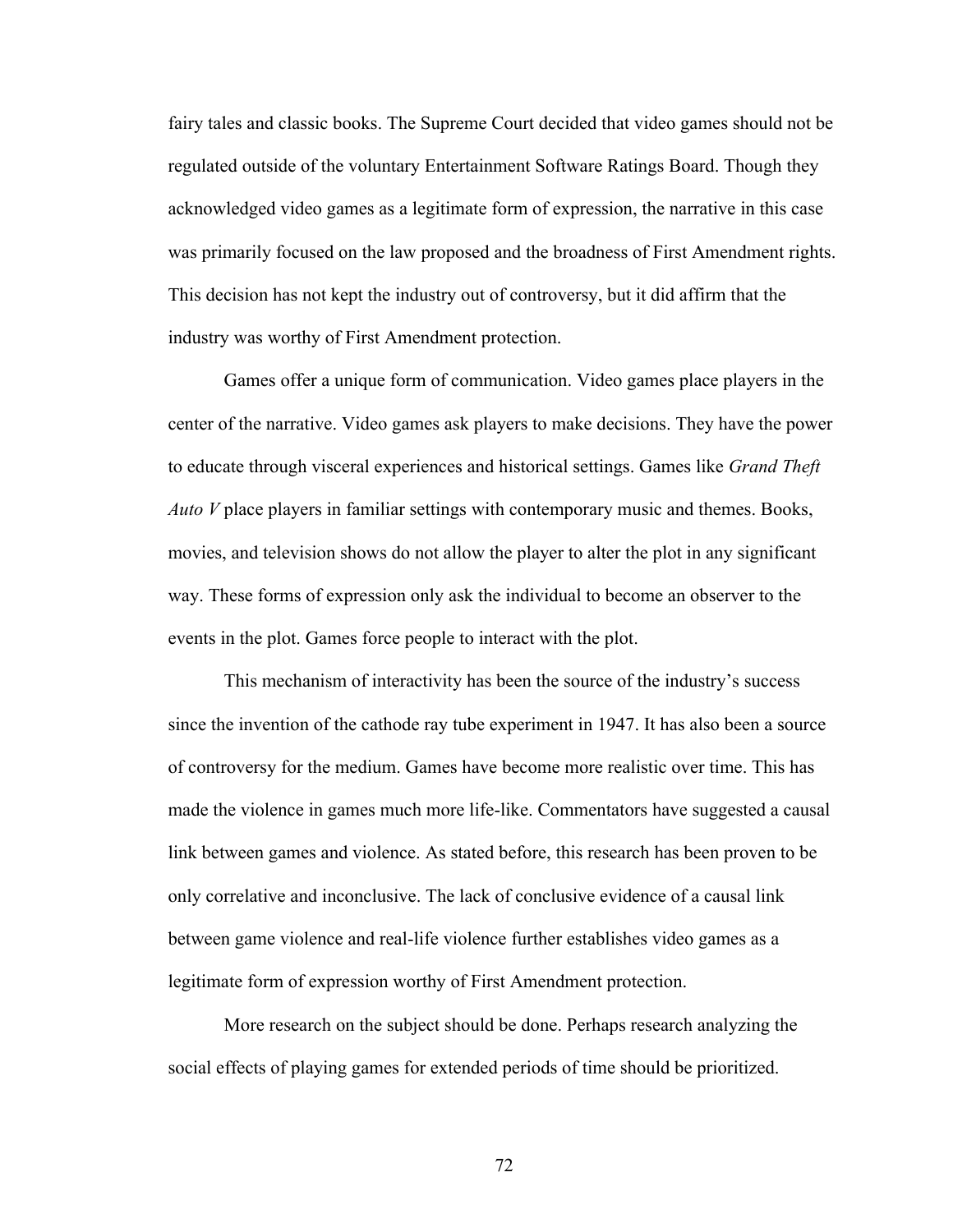Playing games may isolate a person from his/her friends or family, depending on the type of game he/she plays. This isolation could contribute to drastic decision-making. This research would not play a role in regulatory discussions as it only pertains as to whether or not games contribute to an isolated lifestyle. However, it would help in further understanding the relationship between in-game violence and real-world violence.

For now, the game industry is slowly becoming larger than any other industry. Blockbuster titles like *Grand Theft Auto V* and *Call of Duty* are earning billions of dollars over the course of weeks. The industry will continue to develop and mature as it becomes even more engrained in our culture. Interactive narrative will continue to improve as creators attempt to tackle more serious themes. Video games will only increase their value as a form of expression and validate my argument that they are deserving of First Amendment protection.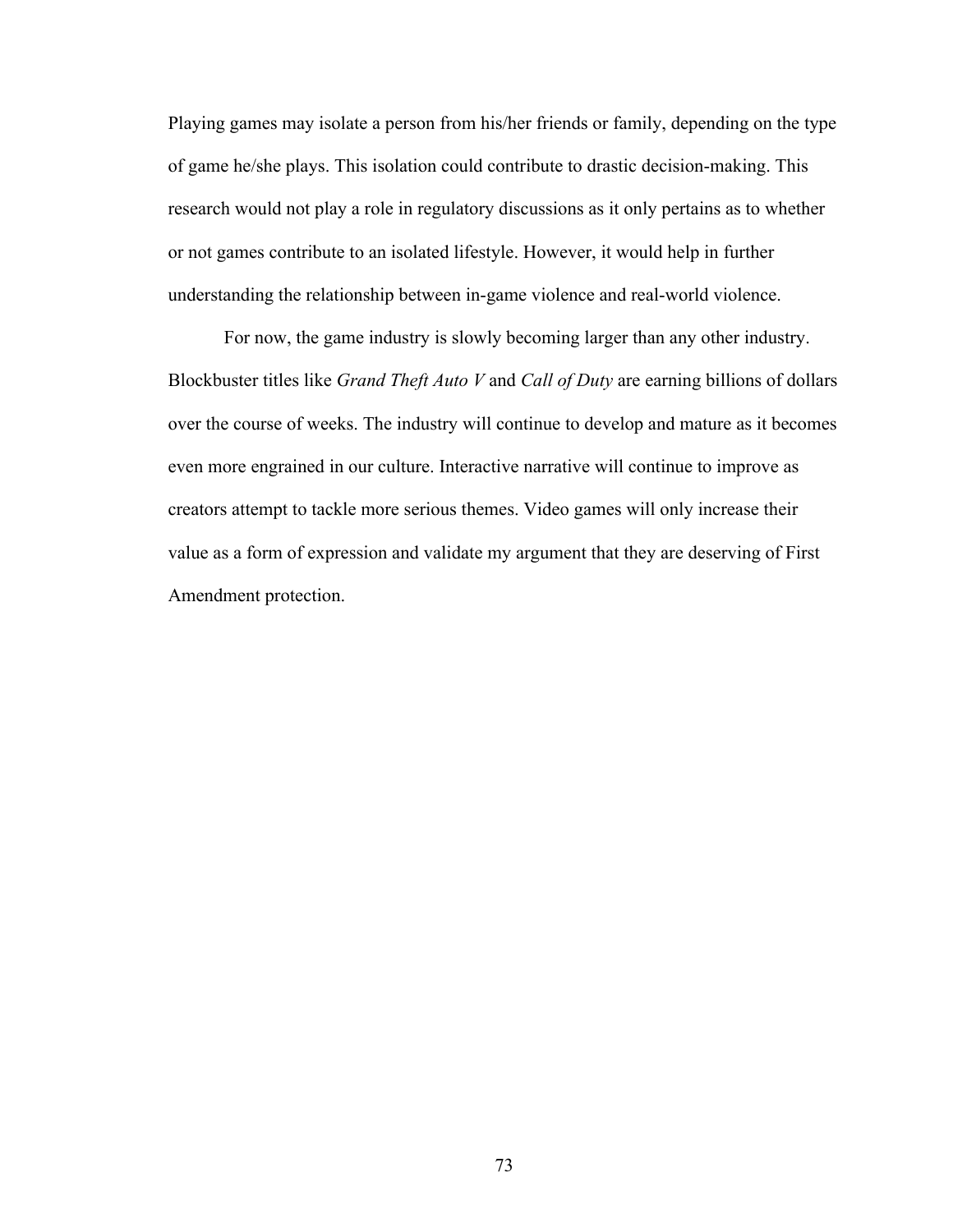# **Works Cited**

Allen, Nick. (2013, September 7). Aaron Alexis Navy Yard Gunman Obsessed with Violent Video Games. Retrieved from

http://www.telegraph.co.uk/news/worldnews/northamerica/usa/10314585/Aaron-Alexis-Washington-navy-yard-gunman-obsessed-with-violent-video-games.html

Anderson, Craig A.; Bushman, Brad J. (2001). Effects of Violent Video Games on Aggressive Behavior, Aggressive Cognition, Aggressive Affect, Physiological Arousal, and Prosocial Behavior: A Meta-Analytic Review of the Scientific Literature. *Psychological Science, 12* (5), pp. 353-359. Retrieved March 2014 from http://www.jstor.org/stable/40063648

Anderson, Craig A.; Carnagey, Nicholas L. (2005). The Effects of Reward and Punishment in Violent Video Games on Aggressive Affect, Cognition, and Behavior. *Psychological Science 16* (11), pp. 882-889. Retrieved March 2014 from http://www.jstor.org/stable/40064334

Baker, Chris. (2010, June 2). Nimrod, the World's First Gaming Computer. Retrieved from http://www.wired.com/2010/06/replay/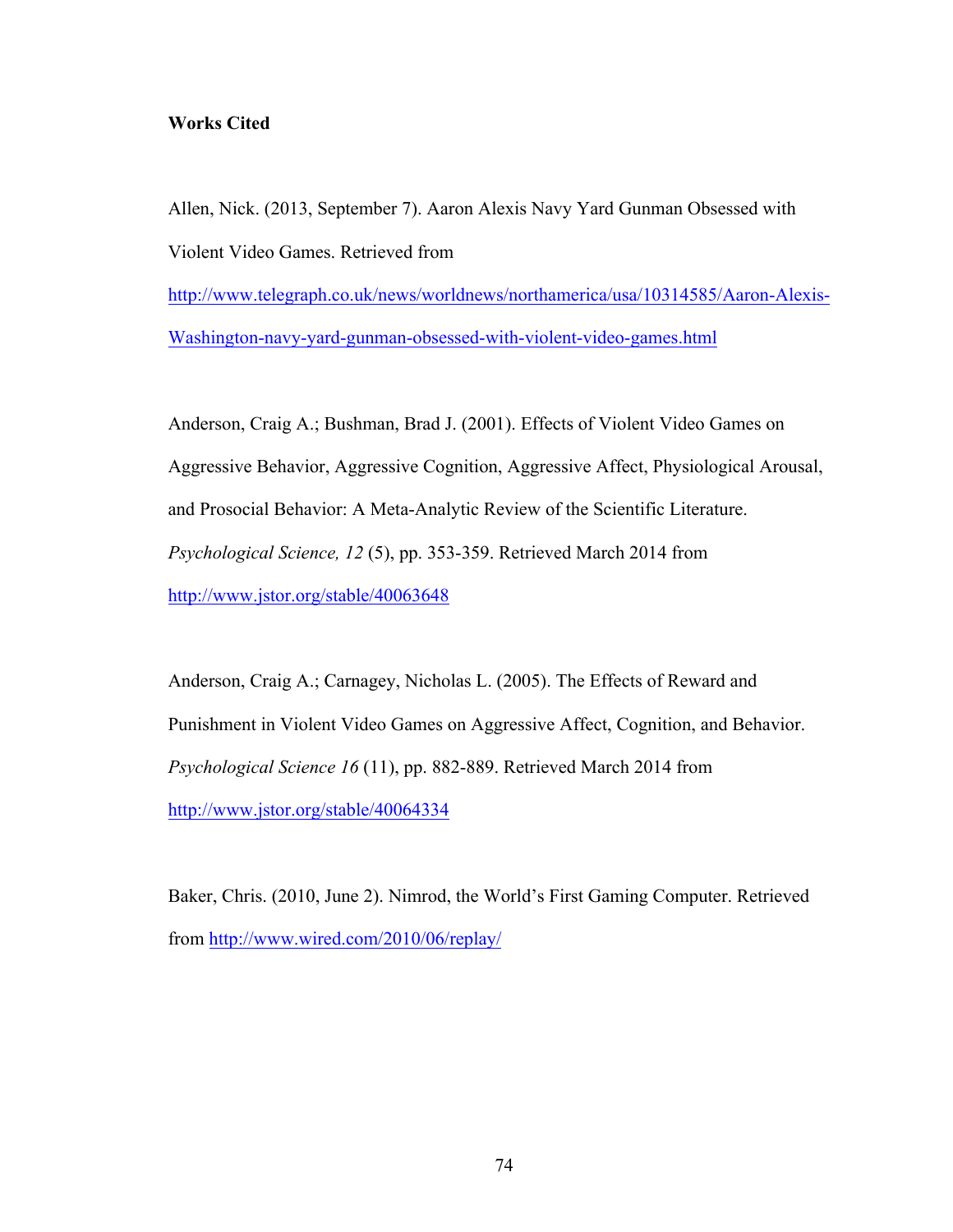Baynes, Terry. (2012, July 23). Movie Studio Liability in Colorado Shooting Likely Limited. Retrieved from

http://www.insurancejournal.com/news/west/2012/07/23/256733.htm

Beekman, Daniel. (2012, December 21). NRA Blames Video Games like Kindergarten Killer for Sandy Hook Slaughter. Retrieved from http://www.nydailynews.com/news/national/nra-blames-video-games-kindergarten-killersandy-hook-article-1.1225212

Bendery, Jennifer. (2013, September 18). Louie Gohmert: Blaming Guns for Navy Yard Shooting is Like Blaming Spoons for Obesity. Retrieved from http://www.huffingtonpost.com/2013/09/18/louie-gohmert-navy-yardshootings\_n\_3949857.html

Bilton, Nick. (2011, July 5). Video game Industry Continues Major Growth, Gartner Says. Retrived from http://bits.blogs.nytimes.com/2011/07/05/video-game-industrycontinues-major-growth-gartner-says/?  $r=0$ 

Bodine, Paul; Jones, Howard; Rourke, Elizabeth. "Atari Corporation." International Directory of Company Histories. 2005. Retrieved October 14, 2013 from Encyclopedia.com: http://www.encyclopedia.com/doc/1G2-3429300014.html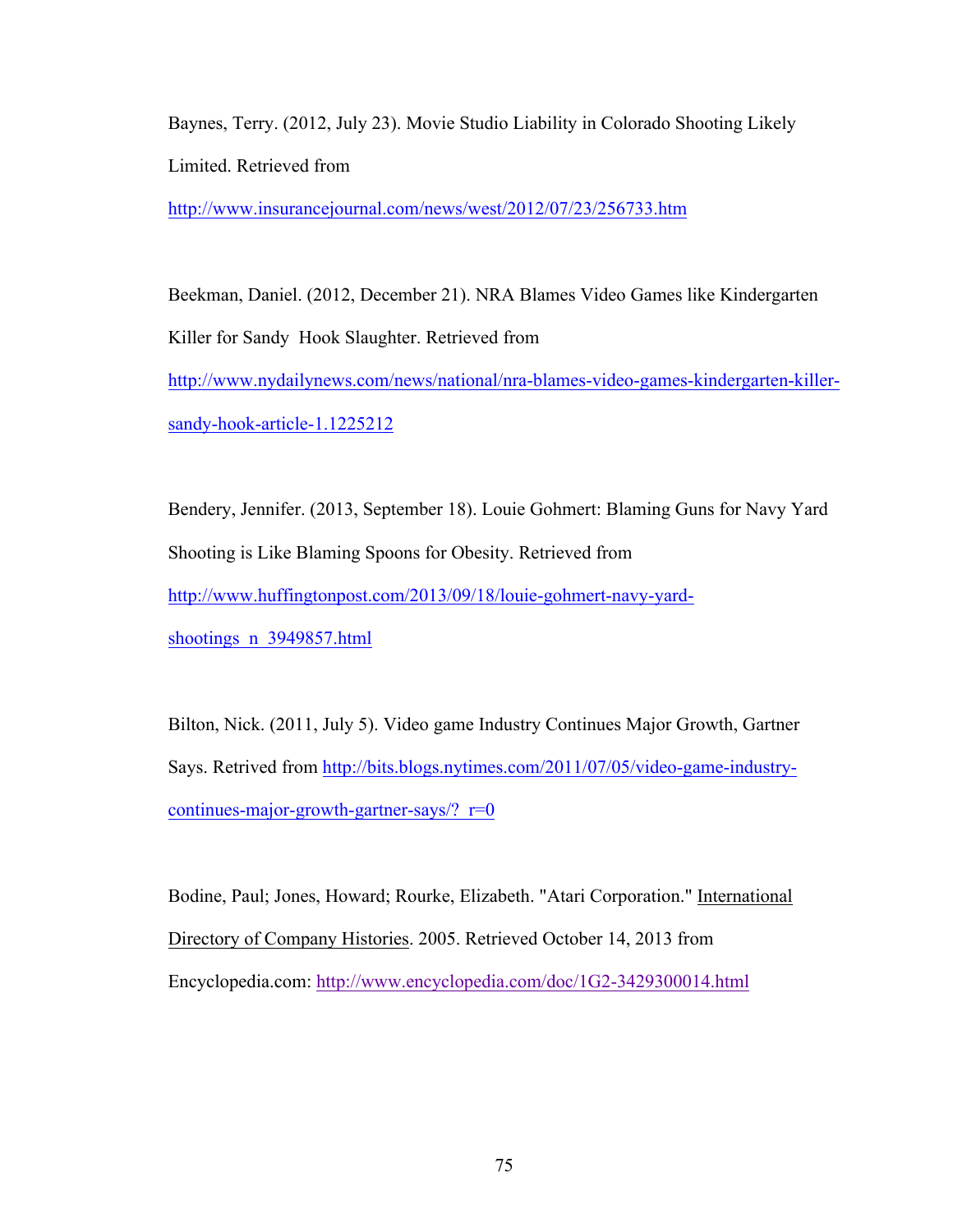Boyd, S. Gregory. (2010, November 1). Video Game Regulation and the Supreme Court: Schwarzenegger v. Entertainment Merchants Association. Retrieved from http://www.gamasutra.com/view/feature/6191/video\_game\_regulation\_and\_the\_.php

Brown v. Electronic Merchants Association (previously Scwarzenegger v. Video Software Developers Association). (2011). Retrieved from http://mediacoalition.org/VSDA-v.-Schwarzenegger-/

Bushman, Brad. (2013, September 18). Do Violent Video Games Play a Role in Shootings? Retrieved from http://edition.cnn.com/2013/09/18/opinion/bushman-videogames/index.html

Carey, Benedict. (2013, February 11). Studying the Effects of Playing Violent Video Games. Retrieved from http://www.nytimes.com/2013/02/12/science/studying-theeffects-of-playing-violent-video-games.html?pagewanted= $2& 0$ 

CNN Sandy Hook timeline. (2013). http://www.cnn.com/interactive/2012/12/us/sandyhook-timeline/index.html

Cullen, Dave. (2004, April 20). The Depressive and the Psychopath. Retrieved from http://www.slate.com/articles/news\_and\_politics/assessment/2004/04/the\_depressive\_and \_the\_psychopath.html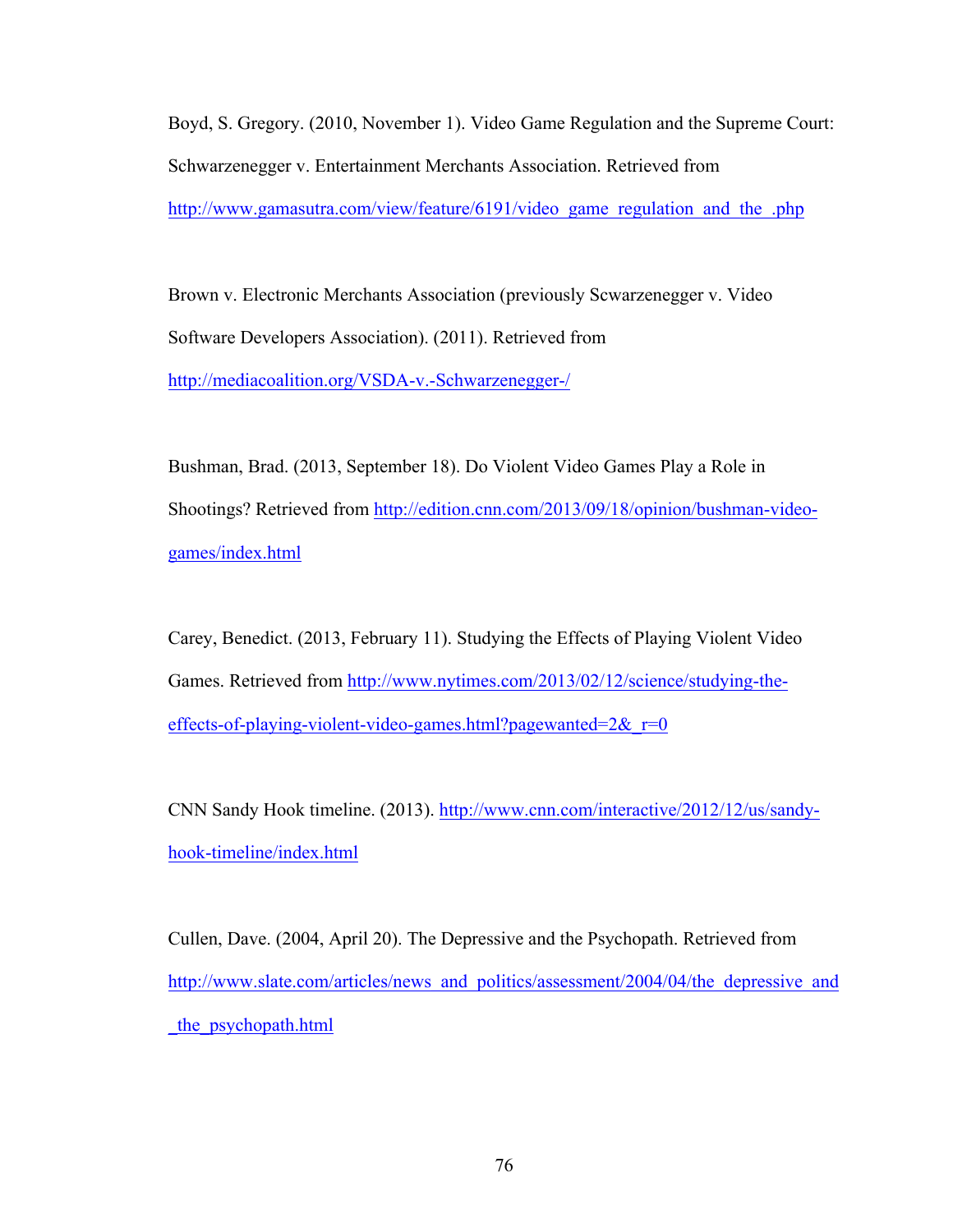Danko, Meredith. (2013, November 19). 15 Famous Actors Who Voiced Video Game Characters. Retrived from http://mentalfloss.com/article/53687/15-famous-actors-whovoiced-video-game-characters

EA. (2013, January 30). Electronic Arts Reports Q3 FY13 Financial Results. Retrieved from http://investor.ea.com/releasedetail.cfm?ReleaseID=736891

Ferguson, Dr. Christopher John. Violent video games, mass shootings and the Supreme Court: Lessons for the legal community in the wake of recent free speech cases and mass shootings. *New Criminal Law Review: An International and Interdisciplinary Journal*. pp. 2. Retrieved March 2014 from http://www.jstor.org/stable/10.1525/nclr.2014.130039

Goldberg, Marty (2005). "Nintendo Entertainment System 20th Anniversary" (http://classicgaming.gamespy.com/View.php?view=Articles.Detail&id=20 8). *ClassicGaming.com*. Retrieved October 4, 2013.

Graft, Kris. (2013, January 17). Two Bills Target Video Games Following Sandy Hook Tragedy.

http://www.gamasutra.com/view/news/184997/Two\_bills\_target\_video\_games\_following Sandy Hook tragedy.php

Graser, Marc. (2014, February 3). 'Grand Theft Auto V' Sales More Than Double Take Two Interactive Profits. Retrieved from http://variety.com/2014/biz/news/gtav-grandtheft-auto-v-sales-more-than-double-take-two-interactive-profits-1201084902/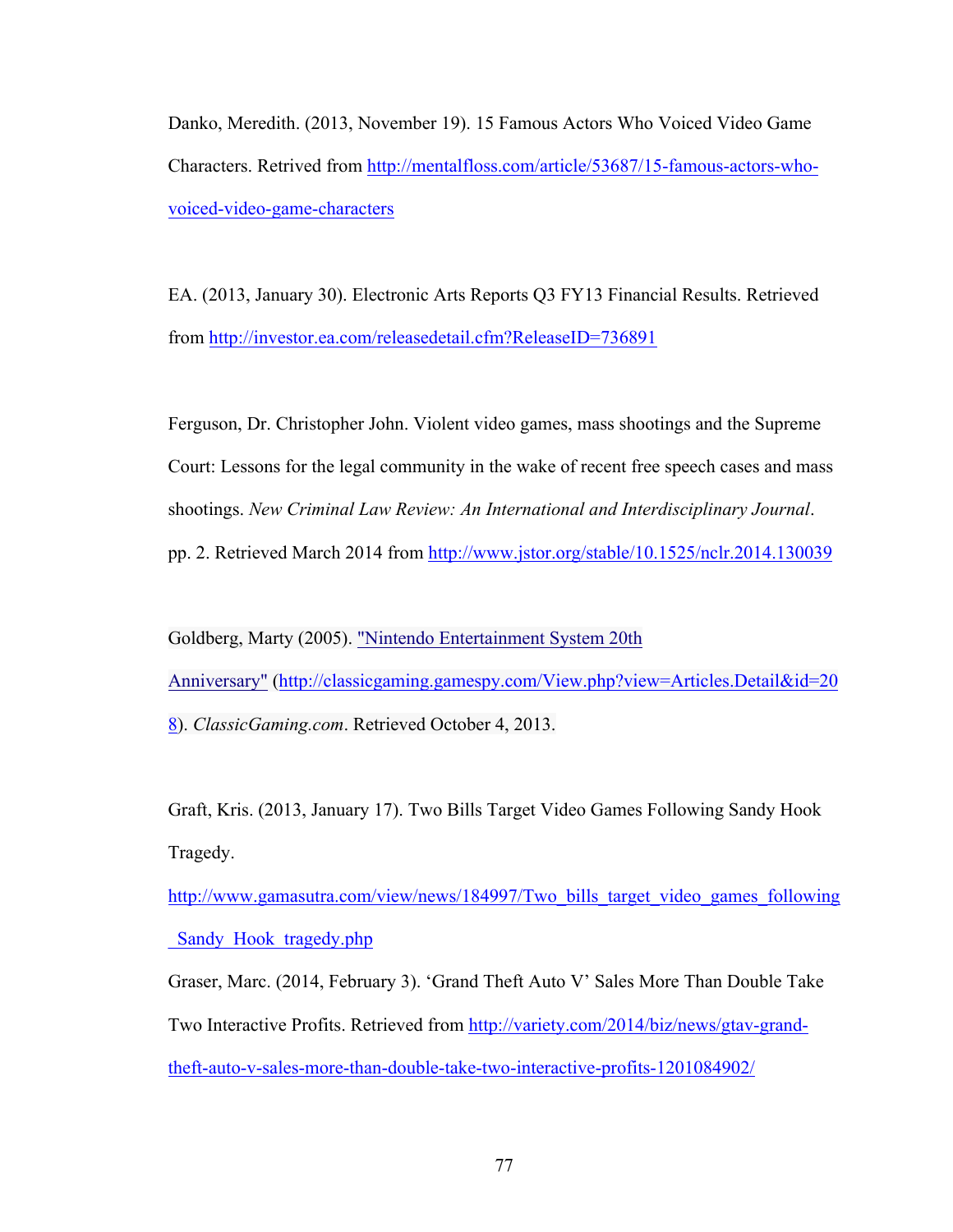Hill, Charles W. L.; Jones, Gareth R. (2006). *Strategic Management: An Integrated Approach*. Retrieved from

http://books.google.com/books?id=Xax9awcoiDsC&printsec=frontcover&dq=strategic+ management+an+integrated+approach&hl=en&sa=X&ei=94ZhUrT8IZX\_4APbu4HgAg &ved=0CC8Q6AEwAA#v=onepage&q=swat%20team&f=false

IMDB. (2013). Far Cry 3 Quotes. Retrieved from

http://www.imdb.com/title/tt2321297/quotes

Keizer, Greg. (2007, July 5). Xbox 360 Red Ring of Death Costs Microsoft more than

\$1B. Retrived from

http://www.computerworld.com/s/article/9026340/Xbox 360 red ring of death costs Microsoft more than 1B

Lejacq, Yannick. (2013, January 16). Obama Urges 10 Million to Study Video Games and Violence. Retrieved from http://blogs.wsj.com/speakeasy/2013/01/16/obama-urges-10-million-to-study-video-games-and-violence/

Marshall, Rick. (2013, May 12). The History of The Xbox. Retrieved from http://www.digitaltrends.com/gaming/the-history-of-the-xbox/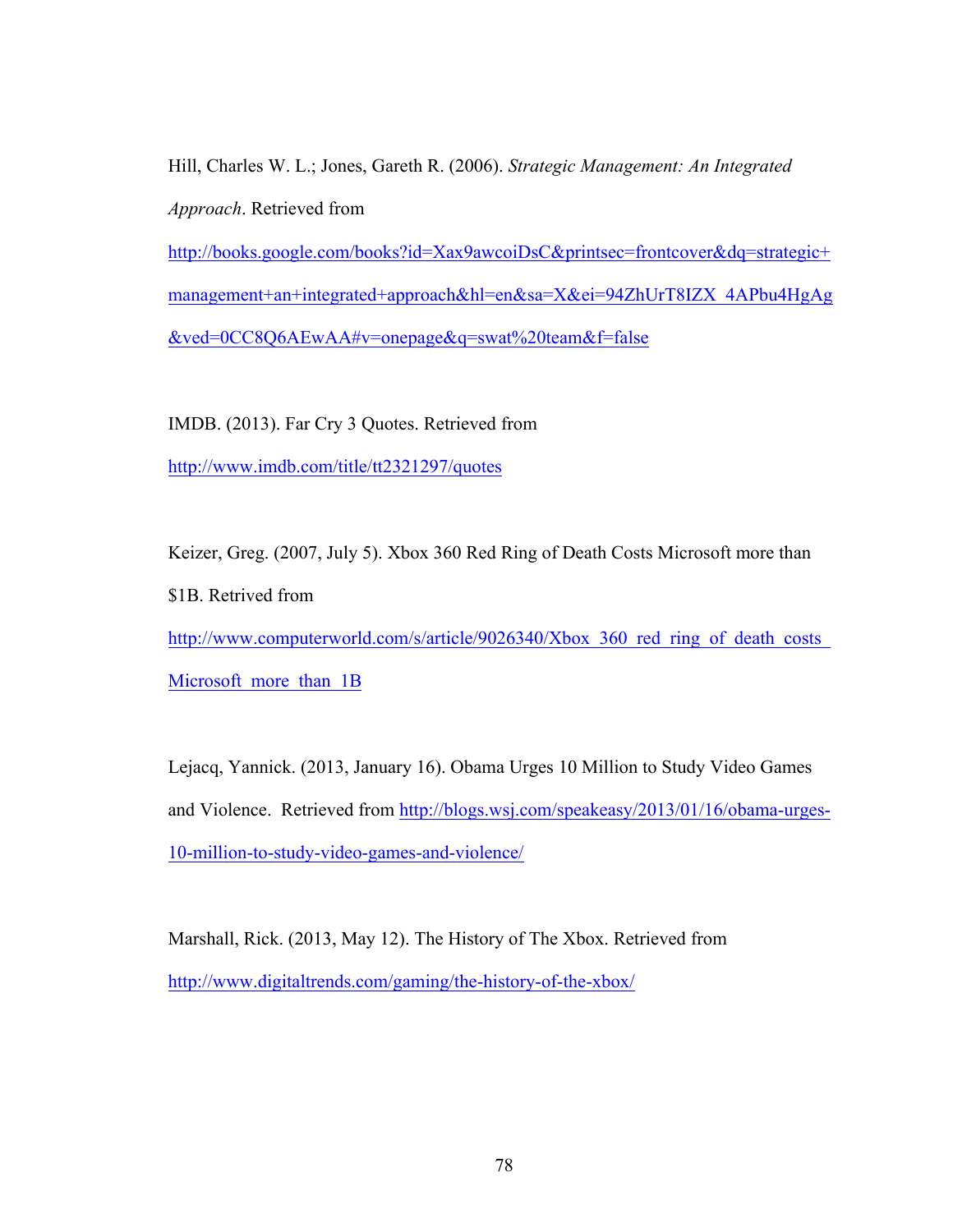McCarthy, David. (2006, November 22). History of PlayStation. Retrieved from http://www.eurogamer.net/articles/a\_playstationhistory\_3

Miami Herald. (2014, April 3). New Mexico Clears Way for Atari Games Dig. Retrieved from http://www.miamiherald.com/2014/04/03/4037243/new-mexico-clears-way-foratari.html

*Miller v. California*. (1973). Retrieved from http://caselaw.lp.findlaw.com/scripts/printer\_friendly.pl?page=us/413/15.html

Palmer, Greg; Finnila, Marcie (Producers). *Video Game Revolution.* 2004. KCTS Television, Seattle and Palmer/Fenster, Inc.

Perry, Douglass. (2006, October 3). Doom Review. Retrieved from

http://www.ign.com/articles/2006/10/04/doom-review

Platform Totals. (2014). Retrieved from

http://www.vgchartz.com/analysis/platform\_totals/

Reilly, Jim. (2011, June 27). Games Industry reacts to Supreme Court Decision. Retrieved from http://www.ign.com/articles/2011/06/27/games-industry-reacts-tosupreme-court-decision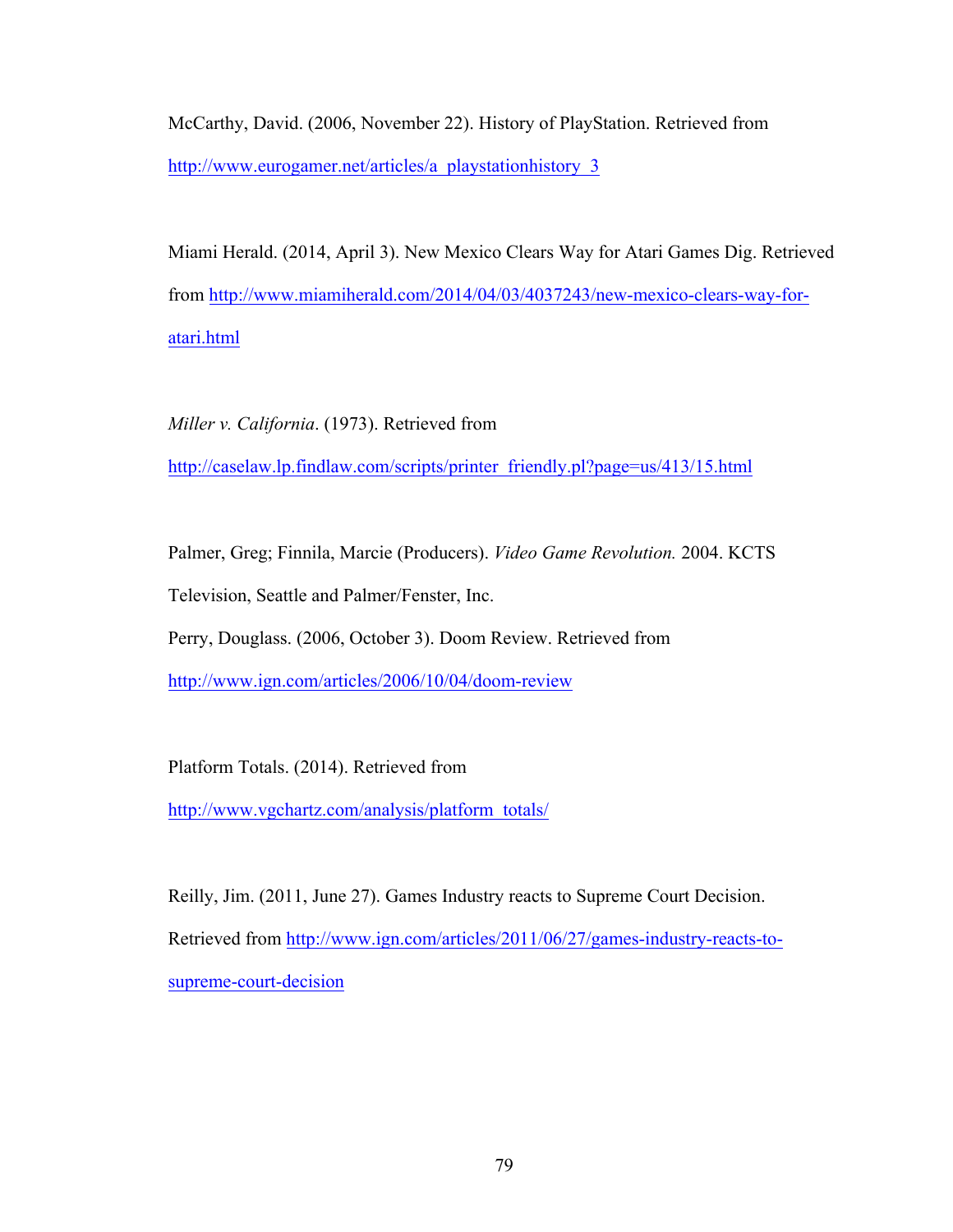Report of the State's Attorney for the Judicial District of Danbury on the Shootings at Sandy Hook Elementary School and 36 Yogananda Street, Newtown, Connecticut on December 14, 2012. (2013, November 25). Retrieved from http://www.ct.gov/csao/lib/csao/Sandy\_Hook\_Final\_Report.pdf

Rosmarin, Rachel. (2007, July 5). Microsoft's \$1B Red Ring of Death. Retrieved from http://www.forbes.com/2007/07/05/msft-xbox-charge-tech-mediacx\_rr\_0705techmsft.html

Rousse, Tommy. (2011, July 5). Not New Enough: Brown v. EMA. Retrieved from http://killscreendaily.com/articles/not-new-enough-brown-v-ema/

Ryan, J. (2011). *Super Mario: how Nintendo conquered America*. New York: Portfolio Penguin.

Salanga III, Francisco H. (2010, November 2). Schwarzenegger v. EMA or the Most Important Case in Video Game History. Retrieved from

http://www.examiner.com/article/schwarzenegger-v-ema-or-the-most-important-case-

video-game-history

SCEA. (2009, March 31). Playstation ®2, The World's Most Popular Computer Entertainment System, Now More Affordable Than Ever at \$99.99. Retrieved from http://us.playstation.com/corporate/about/press-release/510.html

Stone, Brad Croal, N'Gai. "Nintendo's Hot Box." Newsweek 128.16 (1996): 12. Military

& Government Collection. Web. 24 July 2013.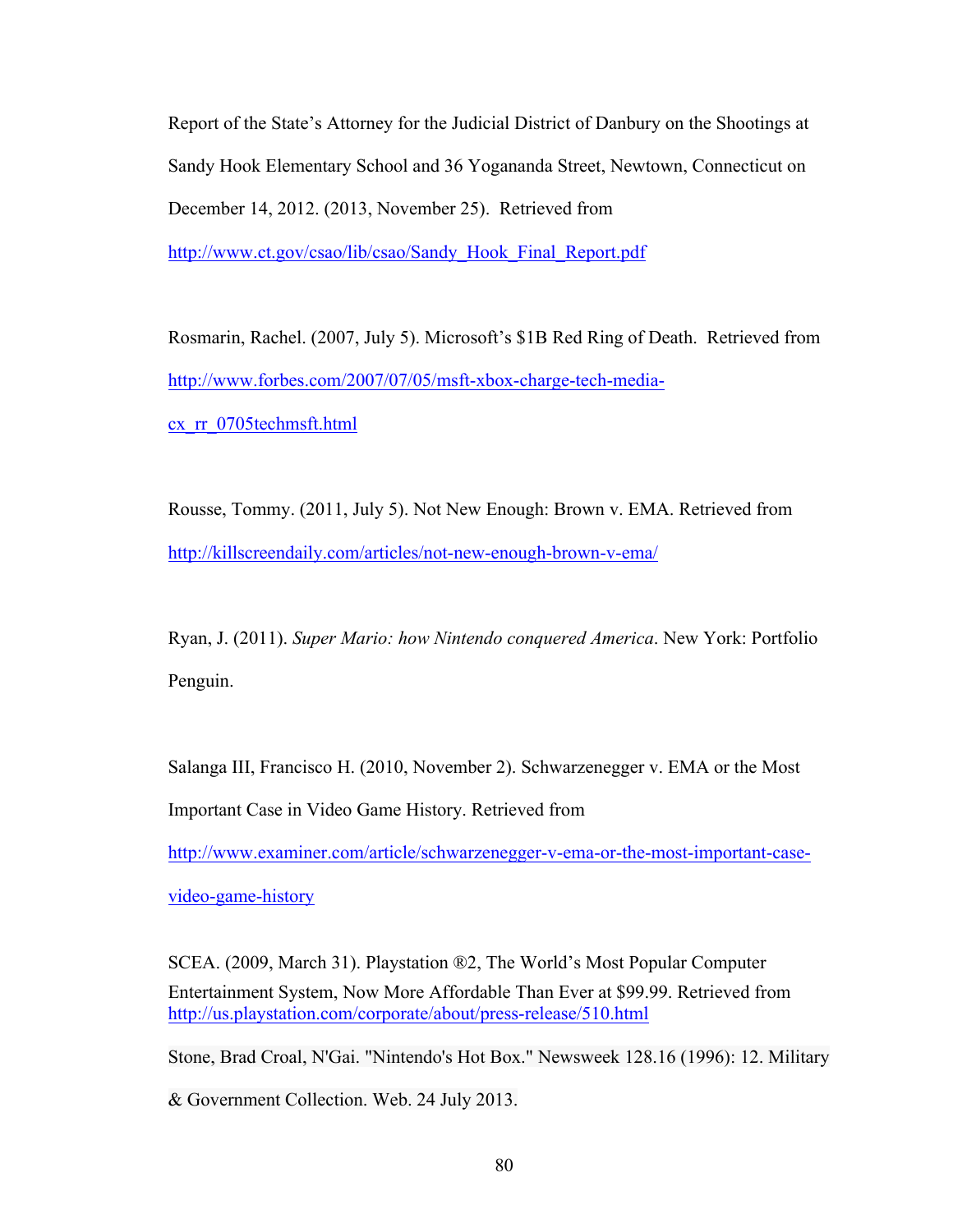Sinclair, Brendan. (2007, February 21). ESRB Hiring Full Time Raters. Retrieved from http://www.gamespot.com/articles/esrb-hiring-full-time-raters/1100-6166197/

Sinclair, Brendan. (2006, June 14). ESRB to Institute \$1m Game Ratings Fine. Retrieved from http://www.gamespot.com/articles/esrb-to-institute-1m-game-ratings-fine/1100- 6152760/

Smith, Cooper. (2014, January 29). Facebook's Demographics Show Why No Other Social Network Can Match its Potential for Marketers. Retrieved from http://www.businessinsider.com/a-primer-on-facebook-demographics-2014-1

Spiering, Charlie (2013, January 14). Dem Senator: Video Games Gave Sandy Hook Shooter a 'False Sense of Courage'. Retrieved from http://washingtonexaminer.com/demsenator-video-games-gave-sandy-hook-shooter-a-false-sense-ofcourage/article/2519587#.UQLCgmfWZio

Starr, Michelle. (2014, March 25). Long-Term Study Finds Video Games Linked to Aggressive Behaviour in Children. Retrieved from http://www.cnet.com.au/long-termstudy-finds-video-games-linked-to-aggressive-behaviour-in-children-339346924.htm

Texas A&M International University. (2010, June 17). Violent Video Games Help Relieve Stress, Depression, Says TAMIU Professor. Retrieved from http://www.tamiu.edu/newsinfo/7-08-10/article5.shtml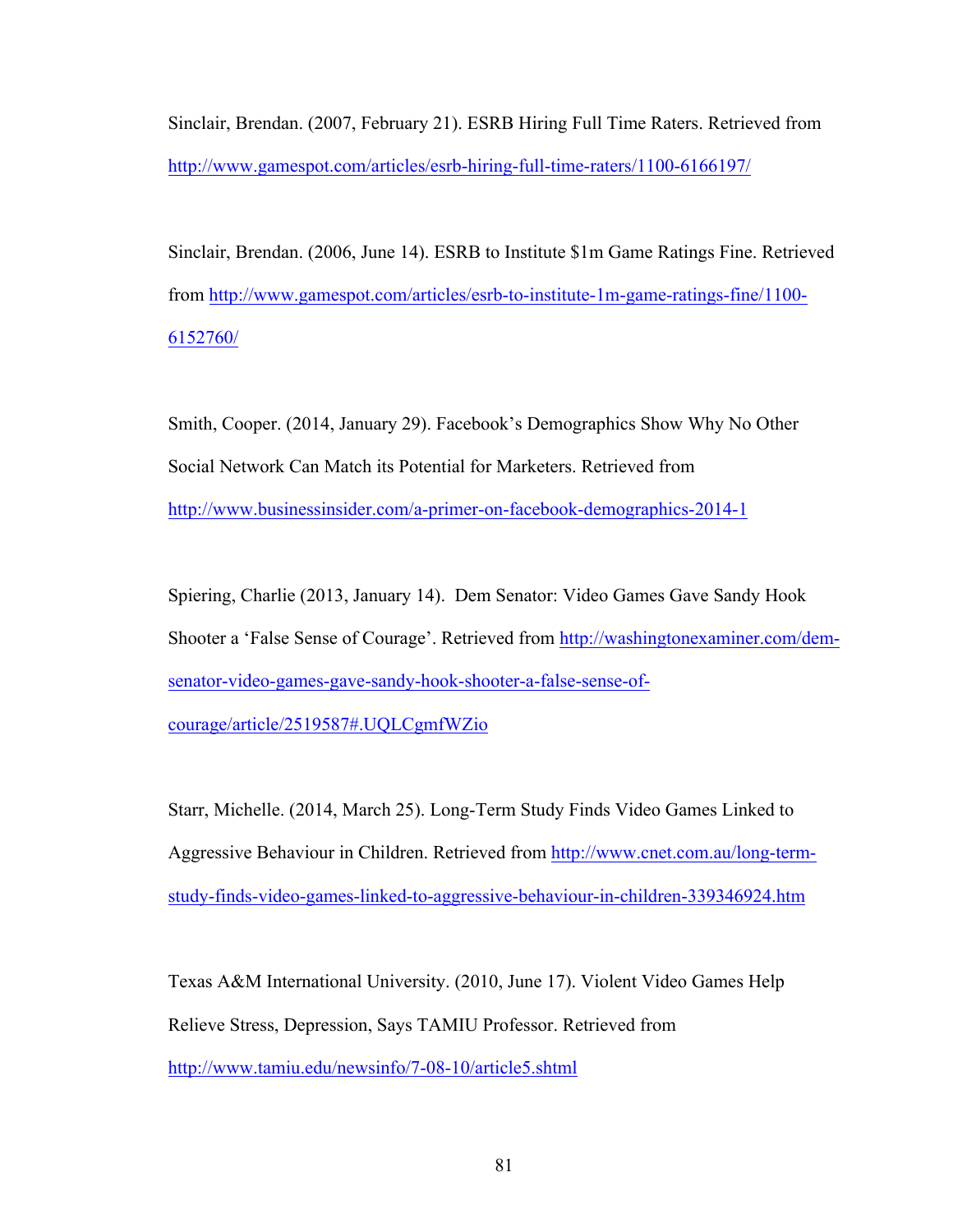Thorsen, Tor. (2005, October 7). Schwarzenegger Signs Game-Restriction Bill. Retrieved from http://www.gamespot.com/articles/schwarzenegger-signs-game-restrictionbill/1100-6135332/

Ward, Mark. (2001, May 1). Columbine families Sue Computer Game Makers. Retrieved from http://news.bbc.co.uk/2/hi/science/nature/1295920.stm

Warman, Matt. (2012, November 16). Call of Duty Black Ops II Sales Hit 500 Million in First 24 Hours. Retrieved from http://www.telegraph.co.uk/technology/news/9683341/Call-of-duty-Black-Ops-II-saleshit-500-million-in-first-24-hours.html

Werner, Nicholas. (2012, October 29). "All your history are belong to us: Nintendo Ep 1". Retrieved from http://www.youtube.com/watch?v=c0gNaUib4UU

Werner, Nicholas. (2011, February 14). "All your history are belong to us: Crash of 1983". Retrieved from http://www.youtube.com/watch?v=kvHcYe2sQ-I